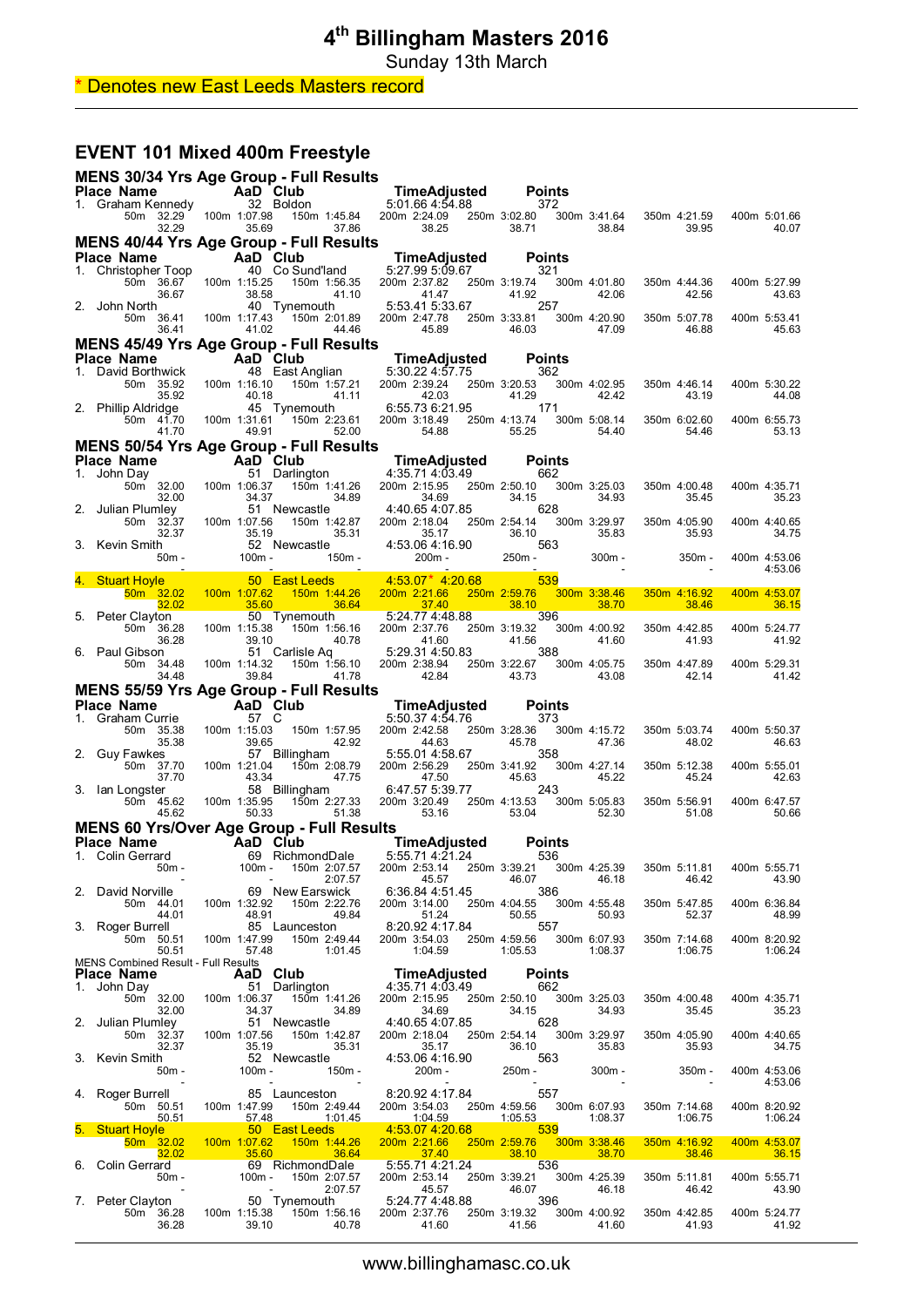| 8. | Paul Gibson<br>50m 34.48                                              |                                         | 100m 1:14.32                  | 51 Carlisle Aq                                                                                                                                  | 5:29.31 4:50.83<br>150m 1:56.10 200m 2:38.94                |       | 388<br>250m 3:22.67 300m 4:05.75                                                                                                     |                                | 350m 4:47.89                                                 | 400m 5:29.31          |
|----|-----------------------------------------------------------------------|-----------------------------------------|-------------------------------|-------------------------------------------------------------------------------------------------------------------------------------------------|-------------------------------------------------------------|-------|--------------------------------------------------------------------------------------------------------------------------------------|--------------------------------|--------------------------------------------------------------|-----------------------|
|    | 34.48<br>9. David Norville<br>50m 44.01                               |                                         | 39.84<br>100m 1:32.92         | 41.78<br>69 New Earswick<br>150m 2:22.76                                                                                                        | 42.84<br>6:36.84 4:51.45<br>200m 3:14.00                    |       | 43.73<br>386<br>250m 4:04.55 300m 4:55.48                                                                                            | 43.08                          | 42.14<br>350m 5:47.85                                        | 41.42<br>400m 6:36.84 |
|    | 44.01<br>10. Graham Currie<br>50m 35.38                               |                                         | 48.91<br>57 C<br>100m 1:15.03 | 49.84<br>150m 1:57.95                                                                                                                           | 51.24<br>5:50.37 4:54.76<br>200m 2:42.58                    |       | 50.55<br>373<br>250m 3:28.36                                                                                                         | 50.93<br>300m 4:15.72          | 52.37<br>350m 5:03.74                                        | 48.99<br>400m 5:50.37 |
|    | 35.38<br>11. Graham Kennedy<br>50m 32.29                              |                                         | 39.65<br>100m 1:07.98         | 42.92<br>32 Boldon<br>150m 1:45.84                                                                                                              | 44.63<br>5:01.66 4:54.88<br>200m 2:24.09                    |       | 45.78<br>372<br>250m 3:02.80 300m 3:41.64                                                                                            | 47.36                          | 48.02<br>350m 4:21.59                                        | 46.63<br>400m 5:01.66 |
|    | 32.29<br>12. David Borthwick<br>50m 35.92                             |                                         | 35.69<br>100m 1:16.10         | 37.86<br>48 East Anglian<br>150m 1:57.21                                                                                                        | 38.25<br>5:30.22 4:57.75 362<br>200m 2:39.24                |       | 38.71<br>250m 3:20.53                                                                                                                | 38.84<br>300m 4:02.95          | 39.95<br>350m 4:46.14                                        | 40.07<br>400m 5:30.22 |
|    | 35.92<br>13. Guy Fawkes<br>50m 37.70                                  |                                         | 40.18<br>100m 1:21.04         | 41.11<br>57 Billingham<br>150m 2:08.79                                                                                                          | 42.03<br>5:55.01 4:58.67<br>200m 2:56.29                    |       | 41.29<br>358<br>250m 3:41.92 300m 4:27.14                                                                                            | 42.42                          | 43.19<br>350m 5:12.38                                        | 44.08<br>400m 5:55.01 |
|    | 37.70<br>14. Christopher Toop<br>50m 36.67                            |                                         | 43.34<br>100m 1:15.25         | 47.75<br>40 Co Sund'land<br>150m 1:56.35                                                                                                        | 47.50<br>5:27.99 5:09.67<br>200m 2:37.82                    |       | 45.63<br>321<br>250m 3:19.74                                                                                                         | 45.22<br>300m 4:01.80          | 45.24<br>350m 4:44.36                                        | 42.63<br>400m 5:27.99 |
|    | 36.67<br>15. John North<br>50m 36.41                                  |                                         | 38.58<br>100m 1:17.43         | 41.10<br>40 Tynemouth<br>150m 2:01.89                                                                                                           | 41.47<br>5:53.41 5:33.67<br>200m 2:47.78                    |       | 41.92<br>257<br>250m 3:33.81                                                                                                         | 42.06<br>300m 4:20.90          | 42.56<br>350m 5:07.78                                        | 43.63<br>400m 5:53.41 |
|    | 36.41<br>16. Ian Longster<br>50m 45.62                                |                                         | 41.02<br>100m 1:35.95         | 44.46<br>58 Billingham<br>150m 2:27.33                                                                                                          | 45.89<br>6:47.57 5:39.77<br>200m 3:20.49                    |       | 46.03<br>243<br>250m 4:13.53                                                                                                         | 47.09<br>300m 5:05.83          | 46.88<br>350m 5:56.91                                        | 45.63<br>400m 6:47.57 |
|    | 45.62<br>17. Phillip Aldridge<br>50m 41.70                            |                                         | 50.33                         | 51.38<br>45 Tynemouth 6:55.73 6:21.95<br>100m 1:31.61  150m 2:23.61                                                                             | 53.16<br>200m 3:18.49                                       |       | 53.04<br>171<br>250m 4:13.74<br>55.25                                                                                                | 52.30<br>300m 5:08.14<br>54.40 | 51.08<br>350m 6:02.60                                        | 50.66<br>400m 6:55.73 |
|    | 41.70<br><b>WOMENS 30/34 Yrs Age Group - Full Results</b>             |                                         | 49.91                         | 52.00                                                                                                                                           | 54.88                                                       |       |                                                                                                                                      |                                | 54.46                                                        | 53.13                 |
|    | Place Name                                                            | <b>Example 25 Age Club</b>              |                               |                                                                                                                                                 |                                                             |       | <b>Points</b>                                                                                                                        |                                |                                                              |                       |
|    | 1. Lorraine Riddle<br>50m 39.02                                       |                                         |                               | 100m 1:21.38  150m 2:04.90                                                                                                                      | 200m 2:48.43 250m 3:32.17                                   |       | 347                                                                                                                                  | 300m 4:15.99                   | 350m 4:59.51                                                 | 400m 5:41.30          |
|    | 39.02                                                                 |                                         | 42.36                         | 43.52                                                                                                                                           | 43.53                                                       | 43.74 |                                                                                                                                      | 43.82                          | 43.52                                                        | 41.79                 |
|    | <b>WOMENS 35/39 Yrs Age Group - Full Results</b><br>Place Name        | <b>Example 25 Age Dividend Age Club</b> |                               |                                                                                                                                                 | <b>TimeAdjusted</b>                                         |       | <b>Points</b>                                                                                                                        |                                |                                                              |                       |
|    | 1. Elisabeth Yaneske                                                  |                                         |                               | 39 Sedgefield                                                                                                                                   | 5:04.57 4:48.97                                             |       | 534                                                                                                                                  |                                |                                                              |                       |
|    | 50m 35.54<br>35.54<br>2. Catherine Green                              |                                         | 38.22                         | 100m 1:13.76 150m 1:52.31<br>36 Blyth                                                                                                           | 200m 2:30.79<br>38.55<br>5:14.29 5:02.32                    |       | 250m 3:08.91<br>38.12<br>466                                                                                                         | 300m 3:47.19<br>38.28          | 350m 4:25.57<br>38.38                                        | 400m 5:04.57<br>39.00 |
|    | 50m 35.47<br>35.47                                                    |                                         | 38.46                         | 100m 1:13.93 150m 1:53.21<br>39.28                                                                                                              | 200m 2:33.17<br>39.96                                       |       | 250m 3:13.00<br>39.83                                                                                                                | 300m 3:53.59<br>40.59          | 350m 4:34.04<br>40.45                                        | 400m 5:14.29<br>40.25 |
|    | <b>WOMENS 40/44 Yrs Age Group - Full Results</b><br><b>Place Name</b> | <b>Example 2</b> AaD Club               |                               |                                                                                                                                                 |                                                             |       | <b>Points</b>                                                                                                                        |                                |                                                              |                       |
| 1. | Elizabeth Childs                                                      |                                         |                               | 44 Stockton                                                                                                                                     | <b>TimeAdjusted</b><br>5:15.05   4:51.14<br>5:15.05 4:51.14 |       | 522                                                                                                                                  |                                |                                                              |                       |
|    | 50m 33.74<br>33.74                                                    | 37.93                                   | 100m 1:11.67                  | 150m 1:51.55<br>39.88                                                                                                                           | 40.59                                                       |       | 200m 2:32.14 250m 3:13.08 300m 3:53.89<br>40.94                                                                                      | 40.81                          | 350m 4:34.80<br>40.91                                        | 400m 5:15.05<br>40.25 |
|    | 2. Karen Dawson<br>50m 38.70                                          | 100m 1:21.00                            |                               | 40 East Leeds 5:41.99 5:22.89<br>21.00 150m 2:04.59 200m 2:48.61 250m 3:32.75 3:                                                                |                                                             |       |                                                                                                                                      | 300m 4:16.87                   | 350m 5:00.64                                                 | 400m 5:41.99          |
|    | 38.70<br>3. Emily Firth<br>50m -                                      | $\overline{42.30}$                      | 100m -                        | 43.59<br>42 Newcastle<br>$150m -$                                                                                                               | 44.02<br>$5:50.665:27.67$<br>200m - 250m                    |       | $\frac{44.14}{ }$<br>366<br>250m -                                                                                                   | $\frac{44.12}{ }$              | 43.77<br><b>Service Service</b><br>$300m -$<br>$350m -$      | 41.35<br>400m 5:50.66 |
|    | <b>WOMENS 45/49 Yrs Age Group - Full Results</b>                      |                                         |                               |                                                                                                                                                 |                                                             |       |                                                                                                                                      |                                |                                                              | 5:50.66               |
|    | Place Name                                                            | <b>AaD</b> Club                         |                               |                                                                                                                                                 | TimeAdjusted                                                |       | <b>Points</b>                                                                                                                        |                                |                                                              |                       |
|    | 1. Lindsay Turnbull 46 Newcastle 4:58.67 4:32.75<br>50m 33.47         |                                         | 100m 1:09.05                  | 150m 1:46.14                                                                                                                                    | 200m 2:24.14                                                |       | 635<br>250m 3:01.85                                                                                                                  | 300m 3:40.52                   | 350m 4:19.65                                                 | 400m 4:58.67          |
|    | 33.47<br>2. Gail Wrangles                                             |                                         | 35.58                         | 37.09<br>46 East Leeds 6:05.18 5:33.48                                                                                                          | 38.00                                                       |       | 37.71<br>347<br><b>Contract Contract Contract Contract Contract Contract Contract Contract Contract Contract Contract Contract C</b> | 38.67                          | 39.13                                                        | 39.02                 |
|    | 50m 41.02<br>41.02                                                    |                                         | 43.68                         | 100m 1:24.70  150m 2:09.87<br>$\overline{45.17}$                                                                                                | 46.08                                                       |       | 200m 2:55.95 250m 3:42.70 300m 4:30.73<br>46.75                                                                                      | 48.03                          | 350m 5:18.94<br>48.21                                        | 400m 6:05.18<br>46.24 |
|    | 3. Karen Cook<br>50m 46.68                                            |                                         | 100m 1:38.50                  | 46 Billingham<br>150m 2:32.33                                                                                                                   | 6:58.54 6:22.21                                             |       | 231<br>200m 3:26.39 250m 4:20.75 300m 5:15.15                                                                                        |                                | 350m 6:09.65                                                 | 400m 6:58.54          |
|    | 46.68                                                                 |                                         | 51.82                         | 53.83                                                                                                                                           | 54.06                                                       |       | 54.36                                                                                                                                | 54.40                          | 54.50                                                        | 48.89                 |
|    |                                                                       |                                         |                               |                                                                                                                                                 |                                                             |       |                                                                                                                                      |                                |                                                              |                       |
|    | Place Name <b>AaD</b> Club <b>TimeAdjusted</b>                        |                                         |                               | <b>WOMENS 50/54 Yrs Age Group - Full Results</b>                                                                                                |                                                             |       | Points                                                                                                                               |                                |                                                              |                       |
|    | 1. Jayne Dresser<br>50m 43.27                                         |                                         |                               | 53 East Leeds<br>100m 1:30.48  150m 2:19.61  200m 3:08.08  250m 3:56.31  300m 4:44.59  350m 5:32.79                                             | $6:19.36\ 5:30.01$                                          |       | 358                                                                                                                                  |                                |                                                              | 400m 6:19.36          |
|    | 43.27 Page 13<br>2. Dianne Roberts                                    |                                         | 47.21                         | <b>1991 - 1992 - 1993 - 1993 - 1994 - 1994 - 1994 - 1994 - 1994 - 1994 - 1994 - 1994 - 1994 - 1994 - 1994</b><br>52 King'f Scar 6:53.74 6:02.69 | 48.47                                                       |       | 48.23<br>270                                                                                                                         | 48.28                          | 48.20<br><b>Service Service</b>                              | 46.57                 |
|    | 50m 44.17 100m 1:33.86<br>44.17                                       |                                         |                               | 150m 2:25.72<br>49.69<br>51.86                                                                                                                  | 52.66                                                       |       | 200m 3:18.38  250m 4:11.66  300m  5:05.58<br>53.28                                                                                   | 53.92                          | 350m 6:01.32<br>55.74                                        | 400m 6:53.74<br>52.42 |
|    | <b>WOMENS 55/59 Yrs Age Group - Full Results</b><br><b>Place Name</b> | <b>AaD</b> Club                         |                               |                                                                                                                                                 |                                                             |       | <b>Points</b>                                                                                                                        |                                |                                                              |                       |
|    | 1. Gillian Sheehan                                                    |                                         |                               | 57 Billingham                                                                                                                                   | TimeAdjusted<br>7:20.54 6:10.62                             |       | 253                                                                                                                                  |                                |                                                              |                       |
|    | 50m 49.50<br>49.50                                                    |                                         | 54.30                         | 100m 1:43.80 150m 2:39.66<br>55.86                                                                                                              | 56.26                                                       |       | 200m 3:35.92 250m 4:32.61 300m 5:29.10<br>56.69                                                                                      | 56.49                          | 350m 6:26.06<br>56.96                                        | 400m 7:20.54<br>54.48 |
|    | <b>WOMENS 60 Yrs/Over Age Group - Full Results</b>                    |                                         |                               |                                                                                                                                                 |                                                             |       |                                                                                                                                      |                                |                                                              |                       |
|    | Place Name<br>1. Lindy Woodrow                                        |                                         |                               | AaD Club TimeAdjusted<br>62 Co Sund'land                                                                                                        | 7:32.15 6:02.14                                             |       | <b>Points</b><br>271                                                                                                                 |                                |                                                              |                       |
|    | 50m 50.86<br>50.86                                                    |                                         | 57.69                         | 100m 1:48.55 150m 2:46.18                                                                                                                       | 57.63<br>57.84                                              |       | 200m 3:44.02 250m 4:40.79 300m 5:38.24<br>56.77                                                                                      | 57.45                          | 350m 6:37.10<br>58.86                                        | 400m 7:32.15<br>55.05 |
|    | 2. Christine Muscroft<br>50m 53.84                                    | 100m 1:50.83                            |                               | 60 Billingham                                                                                                                                   | 7:36.58 6:13.36<br>150m 2:49.78 200m 3:48.48                |       | 247<br>250m 4:46.80 300m 5:43.70                                                                                                     |                                | 350m 6:41.39                                                 | 400m 7:36.58          |
|    | 53.84<br>3. Gail Daffern<br>50m 50.74<br>50.74                        | 100m 1:47.61                            | 56.99                         | $-58.95$                                                                                                                                        | 58.70                                                       |       | 58.32<br>281<br>250m 4:47.79 300m 5:48.04                                                                                            | 56.90                          | 57.69<br>350m 6:48.19 400m 7:47.84<br><b>1:00.25</b> 1:00.15 | 55.19<br>59.65        |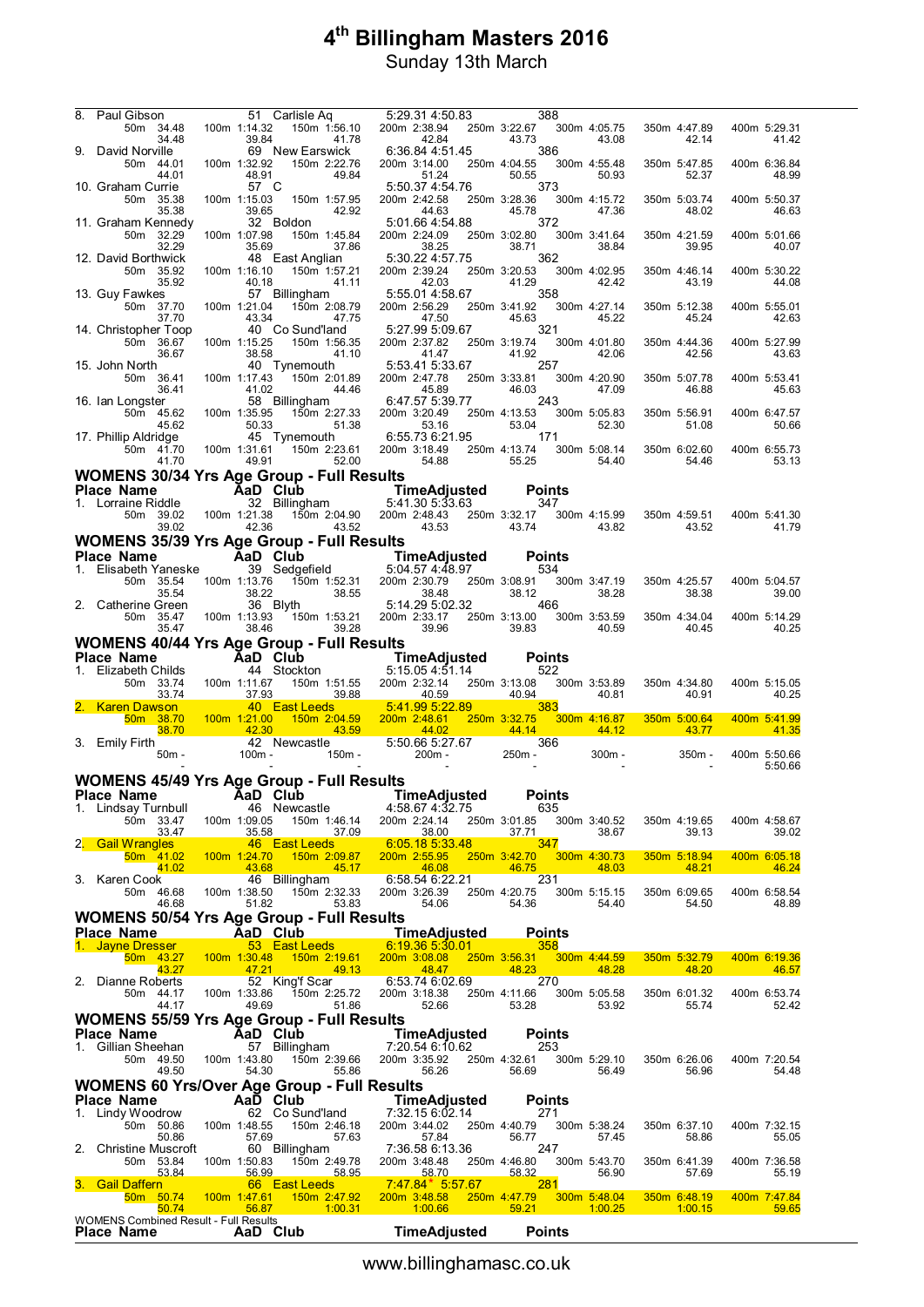| $1_{\cdot}$ | Lindsay Turnbull                                          | 46 Newcastle              |                                                                             | 4:58.67 4:32.75                      |                                                                                                                      | 635      |                       |                       |                       |
|-------------|-----------------------------------------------------------|---------------------------|-----------------------------------------------------------------------------|--------------------------------------|----------------------------------------------------------------------------------------------------------------------|----------|-----------------------|-----------------------|-----------------------|
|             | 50m 33.47 100m 1:09.05                                    |                           | 150m 1:46.14 200m 2:24.14                                                   |                                      | 250m 3:01.85                                                                                                         |          | 300m 3:40.52          | 350m 4:19.65          | 400m 4:58.67          |
|             | 33.47                                                     | 35.58                     | 37.09                                                                       | 38.00                                | 37.71                                                                                                                |          | 38.67                 | 39.13                 | 39.02                 |
| 2.          | Elisabeth Yaneske                                         | 39 Sedgefield             |                                                                             |                                      |                                                                                                                      | 534      |                       |                       |                       |
|             | 50m 35.54                                                 | 100m 1:13.76              | لان بن بن<br>1504.57 5:04.57 fom 1:52.31 asom<br>11 200m 2:30 asom 2:30 com |                                      | 250m 3:08.91                                                                                                         |          | 300m 3:47.19          | 350m 4:25.57          | 400m 5:04.57          |
|             | 35.54                                                     | 38.22                     | 38.55                                                                       | 38.48                                | 38.12                                                                                                                |          | 38.28                 | 38.38                 | 39.00                 |
| 3.          | Elizabeth Childs                                          | 44 Stockton               |                                                                             | 5:15.05 4:51.14                      |                                                                                                                      | 522      |                       |                       |                       |
|             | 50m 33.74<br>33.74                                        | 100m 1:11.67<br>37.93     | 150m 1:51.55<br>39.88                                                       | 200m 2:32.14<br>40.59                | 250m 3:13.08<br>40.94                                                                                                |          | 300m 3:53.89<br>40.81 | 350m 4:34.80<br>40.91 | 400m 5:15.05<br>40.25 |
| 4.          | Catherine Green                                           | 36 Blyth                  | 5:14.29 5:02.32                                                             |                                      |                                                                                                                      | 466      |                       |                       |                       |
|             | 50m 35.47                                                 | 100m 1:13.93              | 150m 1:53.21                                                                | 200m 2:33.17                         | 250m 3:13.00 300m 3:53.59                                                                                            |          |                       | 350m 4:34.04          | 400m 5:14.29          |
|             | 35.47                                                     | 38.46                     | 39.28                                                                       | 39.96                                | 39.83                                                                                                                |          | 40.59                 | 40.45                 | 40.25                 |
|             | 5. Karen Dawson                                           | 40 East Leeds             | <b>Service Service</b>                                                      | 5:41.99 5:22.89                      | <u>383 - 383 - 383 - 383 - 383 - 383 - 383 - 383 - 383 - 383 - 383 - 383 - 383 - 383 - 383 - 383 - 383 - 383 - 3</u> |          |                       |                       |                       |
|             | 50m 38.70                                                 | 100m 1:21.00              | 150m 2:04.59                                                                | 200m 2:48.61                         | 250m 3:32.75                                                                                                         |          | 300m 4:16.87          | 350m 5:00.64          | 400m 5:41.99          |
|             | 38.70                                                     | $\overline{42.30}$        | 43.59                                                                       | $\overline{44.02}$                   | $\frac{44.14}{ }$                                                                                                    |          | 44.12                 | 43.77                 | 41.35                 |
|             | 6. Emily Firth                                            |                           | 5.50.<br>50m - 100m - 100m - 150m -                                         | 5:50.66 5:27.67<br>200m - 250m -     |                                                                                                                      | 366      |                       |                       |                       |
|             | $50m -$                                                   |                           |                                                                             |                                      |                                                                                                                      | $250m -$ | $300m -$              | $350m -$              | 400m 5:50.66          |
|             |                                                           |                           |                                                                             |                                      |                                                                                                                      |          |                       |                       | 5:50.66               |
|             | 7. Jayne Dresser <b>63</b> East Leeds 6:19.36 5:30.01 358 |                           |                                                                             |                                      |                                                                                                                      |          |                       |                       |                       |
|             | 50m 43.27                                                 | 100m 1:30.48 150m 2:19.61 |                                                                             | 200m 3:08.08                         | 250m 3:56.31                                                                                                         |          | 300m 4:44.59          | 350m 5:32.79          | 400m 6:19.36          |
|             | 43.27                                                     | 47.21<br>46 East Leeds    | 49.13                                                                       | $\overline{48.47}$<br>6:05.185:33.48 | 48.23                                                                                                                | 347      | 48.28                 | 48.20                 | 46.57                 |
|             | 8. Gail Wrangles<br>$50m$ 41.02                           | 100m 1:24.70              | 150m 2:09.87                                                                | 200m 2:55.95                         | 250m 3:42.70                                                                                                         |          | 300m 4:30.73          | 350m 5:18.94          | 400m 6:05.18          |
|             | 41.02                                                     | 43.68                     | 45.17                                                                       | 46.08                                | 46.75                                                                                                                |          | 48.03                 | 48.21                 | 46.24                 |
|             | 9. Lorraine Riddle                                        | 32 Billingham             |                                                                             | $5:41.30\,5:33.63$                   |                                                                                                                      | 347      |                       |                       |                       |
|             | 50m 39.02                                                 | 100m 1:21.38              | 150m 2:04.90                                                                | 200m 2:48.43                         | 250m 3:32.17                                                                                                         |          | 300m 4:15.99          | 350m 4:59.51          | 400m 5:41.30          |
|             | 39.02                                                     | 42.36                     | 43.52 43.53                                                                 |                                      | 43.74                                                                                                                |          | 43.82                 | 43.52                 | 41.79                 |
|             | 10. Gail Daffern                                          | 66 East Leeds             |                                                                             | 7:47.84 5:57.67                      |                                                                                                                      | 281      |                       |                       |                       |
|             | 50m 50.74                                                 | 100m 1:47.61              | 150m 2:47.92                                                                | 200m 3:48.58                         | 250m 4:47.79                                                                                                         |          | 300m 5:48.04          | 350m 6:48.19          | 400m 7:47.84          |
|             | 50.74                                                     | 56.87                     | 1:00.31                                                                     | 1:00.66                              | 59.21                                                                                                                |          | 1:00.25               | 1:00.15               | 59.65                 |
|             | 11. Lindy Woodrow                                         |                           | 62 Co Sund'land 7:32.15 6:02.14                                             |                                      |                                                                                                                      | 271      |                       |                       |                       |
|             | 50m 50.86                                                 | 100m 1:48.55              | 150m 2:46.18                                                                | 200m 3:44.02                         | 250m 4:40.79                                                                                                         |          | 300m 5:38.24          | 350m 6:37.10          | 400m 7:32.15          |
|             | 50.86                                                     | 57.69                     | 57.63                                                                       | 57.84                                | 56.77                                                                                                                | 270      | 57.45                 | 58.86                 | 55.05                 |
|             | 12. Dianne Roberts<br>50m 44.17                           | 100m 1:33.86              | 52 King'f Scar<br>150m 2:25.72                                              | 6:53.74 6:02.69<br>200m 3:18.38      | 250m 4:11.66                                                                                                         |          | 300m 5:05.58          | 350m 6:01.32          | 400m 6:53.74          |
|             | 44.17                                                     | 49.69                     | 51.86                                                                       | 52.66                                | 53.28                                                                                                                |          | 53.92                 | 55.74                 | 52.42                 |
|             | 13. Gillian Sheehan                                       | 57 Billingham             |                                                                             | 7:20.54 6:10.62                      |                                                                                                                      | 253      |                       |                       |                       |
|             | 50m 49.50                                                 | 100m 1:43.80              | 150m 2:39.66                                                                | 200m 3:35.92                         | 250m 4:32.61                                                                                                         |          | 300m 5:29.10          | 350m 6:26.06          | 400m 7:20.54          |
|             | 49.50                                                     | 54.30                     | 55.86                                                                       | 56.26                                | 56.69                                                                                                                |          | 56.49                 | 56.96                 | 54.48                 |
|             | 14. Christine Muscroft                                    | 60 Billingham             |                                                                             | 7:36.58 6:13.36                      |                                                                                                                      | 247      |                       |                       |                       |
|             | 50m 53.84                                                 | 100m 1:50.83              | 150m 2:49.78                                                                | 200m 3:48.48                         | 250m 4:46.80                                                                                                         |          | 300m 5:43.70          | 350m 6:41.39          | 400m 7:36.58          |
|             | 53.84                                                     | 56.99                     | 58.95                                                                       | 58.70                                | 58.32                                                                                                                |          | 56.90                 | 57.69                 | 55.19                 |
|             | 15. Karen Cook                                            | 46 Billingham             |                                                                             | 6:58.54 6:22.21                      |                                                                                                                      | 231      |                       |                       |                       |
|             | 50m 46.68                                                 | 100m 1:38.50              | 150m 2:32.33 200m 3:26.39                                                   |                                      | 250m 4:20.75                                                                                                         |          | 300m 5:15.15          | 350m 6:09.65          | 400m 6:58.54          |
|             | 46.68                                                     | 51.82                     | 53.83                                                                       | 54.06                                | 54.36                                                                                                                |          | 54.40                 | 54.50                 | 48.89                 |

### **EVENT 102 Womens 50m Backstroke**

| 18/24 Yrs Age Group - Full Results               |                |                                  |                                       |                      |
|--------------------------------------------------|----------------|----------------------------------|---------------------------------------|----------------------|
| Place Name<br><b>Example 2</b>                   |                | Club                             | TimeAdjusted                          | <b>Points</b>        |
| <b>Taylor Gillyon</b><br>1.                      | 18             | Tynemouth                        | 34.86 35.44                           | 380                  |
| Claudine Wivell<br>2.                            |                | 22 Thirsk WH                     | 36.14<br>36.42                        | 350                  |
| 3.<br>Olivia Heath                               | 18             | Middlesboro                      | 37.54<br>38.16                        | 304                  |
| 25/29 Yrs Age Group - Full Results               |                |                                  |                                       |                      |
| Place Name                                       | <b>AaD</b>     | Club                             | <b>TimeAdjusted</b>                   | <b>Points</b>        |
| Emily Broadbent<br>1.                            | 27             | <b>New Earswick</b>              | 39.12 38.89                           | 287                  |
| 30/34 Yrs Age Group - Full Results               |                |                                  |                                       |                      |
| Place Name<br>AaD                                |                | Club                             | TimeAdjusted                          | <b>Points</b>        |
| Michelle Laverick<br>1.                          | 34             | Middlesboro                      | 36.85<br>35.74                        | 370                  |
| Jennifer Dobson<br>2.                            | 33             | <b>Blyth</b>                     | 38.07<br>37.07                        | 332                  |
| 35/39 Yrs Age Group - Full Results               |                |                                  |                                       |                      |
| Place Name                                       | AaD            | Club                             | <u>TimeAdjusted_</u>                  | <u>Points</u>        |
| 1. Lucy Churm                                    | 38             | <b>East Leeds</b>                | $33.40*31.84$                         | 524                  |
| 2. Raechel Hogg                                  | 37             | <b>Billingham</b>                | 41.07<br>39.33                        | 278                  |
| 40/44 Yrs Age Group - Full Results               |                |                                  |                                       |                      |
|                                                  |                |                                  |                                       |                      |
|                                                  |                |                                  |                                       |                      |
| Place Name<br><b>AaD</b><br>1. Joanne Fixter     | 42             | Club                             | <b>TimeAdjusted</b><br>45.17 42.21    | <b>Points</b><br>224 |
|                                                  |                | Billingham                       |                                       |                      |
| 45/49 Yrs Age Group - Full Results               |                |                                  |                                       |                      |
| Place Name<br>1.                                 | AaD Club<br>45 | <b>East Leeds</b>                | <u>TimeAdjusted</u><br>$35.13*32.28$  | <b>Points</b><br>502 |
| <b>Philippa Rickard</b>                          | 49             | <b>Boldon</b>                    | 35.47<br>31.77                        | 527                  |
| 2. Jayne Simpson<br>3.<br>Nina Williams          | 46             | <b>East Leeds</b>                | 38.82<br>35.45                        | 379                  |
| Denise Humphries<br>4.                           | 49             | Godalming                        | 42.96<br>38.48                        | 296                  |
|                                                  |                |                                  |                                       |                      |
| 50/54 Yrs Age Group - Full Results<br>Place Name | AaD            | Club                             |                                       | <b>Points</b>        |
| 1.<br><b>Julie Hoyle</b>                         | 54             | <b>East Leeds</b>                | <b>TimeAdjusted</b><br>33.31<br>28.75 | 711                  |
|                                                  |                |                                  |                                       |                      |
| 55/59 Yrs Age Group - Full Results<br>Place Name |                | Club                             |                                       |                      |
| <b>Example 2</b><br>$1_{-}$                      |                |                                  | TimeAdjusted                          | <b>Points</b><br>548 |
| Judith Hattle<br>Gillian Sheehan<br>2.           | 56<br>57       | Carlisle Ag<br><b>Billingham</b> | 36.95<br>31.36<br>58.11<br>48.89      | 144                  |

| <b>Combined Result - Full Results</b> |                |                     |               |
|---------------------------------------|----------------|---------------------|---------------|
| Place Name                            | AaD Club       | <b>TimeAdjusted</b> | <b>Points</b> |
| 1. Julie Hovle                        | 54 East Leeds  | 33.31 28.75         | 711           |
| 2. Judith Hattle                      | 56 Carlisle Ag | 36.95 31.36         | 548           |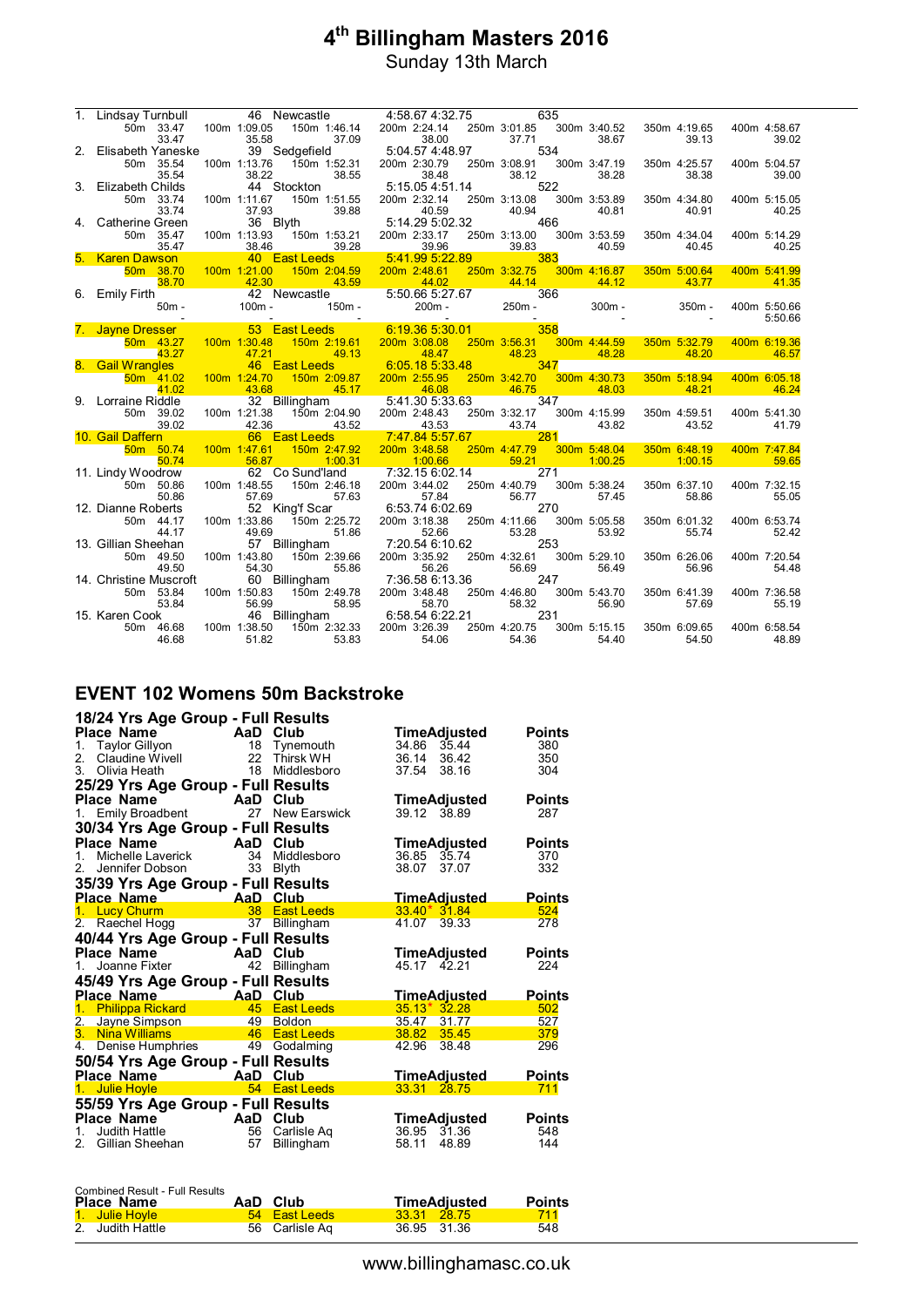Sunday 13th March

| 3.               | Jayne Simpson           | 49 | <b>Boldon</b> | 35.47 | 31.77 | 527 |
|------------------|-------------------------|----|---------------|-------|-------|-----|
| $\overline{4}$ . | <b>Lucy Churm</b>       | 38 | East Leeds    | 33.40 | 31.84 | 524 |
| 5.               | <b>Philippa Rickard</b> | 45 | East Leeds    | 35.13 | 32.28 | 502 |
| 6.               | <b>Taylor Gillyon</b>   | 18 | Tynemouth     | 34.86 | 35.44 | 380 |
| 7.               | <b>Nina Williams</b>    | 46 | East Leeds    | 38.82 | 35.45 | 379 |
| 8.               | Michelle Laverick       | 34 | Middlesboro   | 36.85 | 35.74 | 370 |
| 9.               | Claudine Wivell         | 22 | Thirsk WH     | 36.14 | 36.42 | 350 |
|                  | 10. Jennifer Dobson     | 33 | Blyth         | 38.07 | 37.07 | 332 |
|                  | 11. Olivia Heath        | 18 | Middlesboro   | 37.54 | 38.16 | 304 |
|                  | 12. Denise Humphries    | 49 | Godalming     | 42.96 | 38.48 | 296 |
|                  | 13. Emily Broadbent     | 27 | New Earswick  | 39.12 | 38.89 | 287 |
|                  | 14. Raechel Hogg        | 37 | Billingham    | 41.07 | 39.33 | 278 |
|                  | 15. Joanne Fixter       | 42 | Billingham    | 45.17 | 42.21 | 224 |
|                  | 16. Gillian Sheehan     | 57 | Billingham    | 58.11 | 48.89 | 144 |
|                  |                         |    |               |       |       |     |

#### **EVENT 103 Mens 100m Breaststroke**

|          | 18/24 Yrs Age Group - Full Results             |          |                               |                                 |               |                |
|----------|------------------------------------------------|----------|-------------------------------|---------------------------------|---------------|----------------|
|          | <b>Place Name</b>                              | AaD Club |                               | TimeAdjusted                    | Points        | 50             |
| 1.       | Andrew Armstrong                               |          | 18 Boldon                     | 1:27.64 1:29.10                 | 243           | 40.64          |
|          | 30/34 Yrs Age Group - Full Results             |          |                               |                                 |               |                |
|          | <b>Place Name</b>                              | AaD Club |                               | <b>TimeAdjusted</b>             | <b>Points</b> | 50             |
| 1.       | Christopher Sayer                              | 31       | Hartlepool                    | 1:34.29 1:32.51                 | 217           | 41.80          |
|          | 35/39 Yrs Age Group - Full Results             |          |                               |                                 |               |                |
|          | <b>Place Name</b>                              | AaD Club |                               | TimeAdjusted                    | <b>Points</b> | 50             |
| 1.       | David Charlton                                 |          | 35 Boldon                     | 1:28.37 1:25.37                 | 276           | 41.01          |
|          | 40/44 Yrs Age Group - Full Results             |          |                               |                                 |               |                |
|          |                                                | AaD      |                               |                                 |               |                |
| 1.       | <b>Place Name</b><br>Steven Horner             | 44       | Club<br>Eston                 | TimeAdjusted<br>1:18.57 1:12.61 | Points<br>449 | 50<br>35.85    |
|          |                                                |          |                               |                                 |               |                |
| 2.<br>3. | Neil Shutt                                     | 40       | Co Sund'land                  | 1:26.01 1:21.21                 | 321<br>254    | 41.15<br>41.22 |
|          | Christopher Williams                           | 41       | <b>Billingham</b>             | 1:33.44 1:27.77                 |               |                |
|          | 45/49 Yrs Age Group - Full Results             |          |                               |                                 |               |                |
|          | Place Name                                     | AaD Club |                               | <u>TimeAdjusted</u>             | Points        | 50             |
| 1.       | <b>Paul Clemence</b>                           |          | 46 East Leeds                 | 1:12.17 * 1:05.91               | 600           | 33.32          |
|          | 50/54 Yrs Age Group - Full Results             |          |                               |                                 |               |                |
|          | <b>Place Name</b>                              | AaD      | Club                          | <b>TimeAdjusted</b>             | <b>Points</b> | 50             |
| 1.       | <b>Peter Jackson</b>                           | 50       | <b>East Leeds</b>             | 1:18.13 1:09.50                 | 512           | 37.14          |
| 2.       | John Boyer                                     | 50       | Darlington M                  | 1:23.64 1:14.40                 | 417           | 38.90          |
|          | 55/59 Yrs Age Group - Full Results             |          |                               |                                 |               |                |
|          | <b>Place Name</b>                              | AaD      | Club                          | TimeAdjusted                    | <b>Points</b> | 50             |
| 1.       | Kevan Brown                                    | 56       | <b>Bo Kirklees</b>            | 1:19.59 1:07.55                 | 557           | 37.00          |
| 2.       | Stephen Bowler                                 |          | 56 Stockton                   | 1:44.15 1:28.40                 | 248           | 48.20          |
|          | 60 Yrs/Over Age Group - Full Results           |          |                               |                                 |               |                |
|          | <b>Place Name</b>                              | AaD      | Club                          | TimeAdjusted                    | Points        | 50             |
| 1.       | Graham Pearson                                 | 64       | Carlisle Ag                   | 1:22.03 1:04.25                 | 648           | 39.10          |
| 2.       | Norman Stephenson                              |          | 72 Co Sund'land               | 1:41.40 1:11.14                 | 477           | 47.83          |
| 3.       | David Norville                                 | 69       | New Earswick                  | 1:53.66 1:23.47                 | 295           | 53.90          |
|          | <b>Combined Result - Full Results</b>          |          |                               |                                 |               |                |
|          | Place Name                                     | AaD      | Club                          | TimeAdjusted                    | <b>Points</b> | 50             |
| 1.       | Graham Pearson                                 |          | 64 Carlisle Ag                | 1:22.03 1:04.25                 | 648           | 39.10          |
| 2.       | <b>Paul Clemence</b>                           |          | 46 East Leeds                 | <u>1:12.17 1:05.91</u>          | 600           | 33.32          |
|          | 3. Kevan Brown                                 |          | 56 Bo Kirklees                | 1:19.59 1:07.55                 | 557           | 37.00          |
|          | 4. Peter Jackson                               |          | 50 East Leeds                 | 1:18.13 1:09.50                 | 512           | 37.14          |
|          | 5. Norman Stephenson                           |          | 72 Co Sund'land               | 1:41.40 1:11.14                 | 477           | 47.83          |
| 6.       | Steven Horner                                  | 44       | Eston                         | 1:18.57 1:12.61                 | 449           | 35.85          |
| 7.       | John Boyer                                     | 50       | Darlington M                  | 1:23.64 1:14.40                 | 417           | 38.90          |
| 8.       | Neil Shutt                                     | 40       | Co Sund'land                  | 1:26.01 1:21.21                 | 321           | 41.15          |
| 9.       | David Norville                                 | 69       | New Earswick                  | 1:53.66 1:23.47                 | 295           | 53.90          |
|          | 10. David Charlton                             | 35<br>41 | <b>Boldon</b>                 | 1:28.37 1:25.37                 | 276<br>254    | 41.01<br>41.22 |
|          | 11. Christopher Williams<br>12. Stephen Bowler | 56       | <b>Billingham</b><br>Stockton | 1:33.44 1:27.77                 | 248           | 48.20          |
|          | 13. Andrew Armstrong                           | 18       | <b>Boldon</b>                 |                                 |               | 40.64          |
|          |                                                |          |                               | 1:27.64 1:29.10                 | 243           |                |

#### **EVENT 104 Womens 200m IM**

| 18/24 Yrs Age Group - Full Res |          |  |
|--------------------------------|----------|--|
| <b>Place Name</b>              | AaD Clut |  |

**1899 | 1888 | 1888 | 1888 | 1888 | 1888 | 1888 | 1888 | 1888 | 1888 | 1888 | 1888 | 1888 | 1888 | 1888 | 1888 | 1888 | 1888 | 1888 | 1888 | 1888 | 1888 | 1888 | 1888 | 1888 | 1888 | 1888 | 1888 | 1888 | 1888 | 1888 | 1888** 

**Place Name AaD Club TimeAdjusted Points 50 100 150** 1. Stephanie Blakeburn 22 Billingham 2:16.81 2:17.88 690 29.43 1:03.67 1:45.67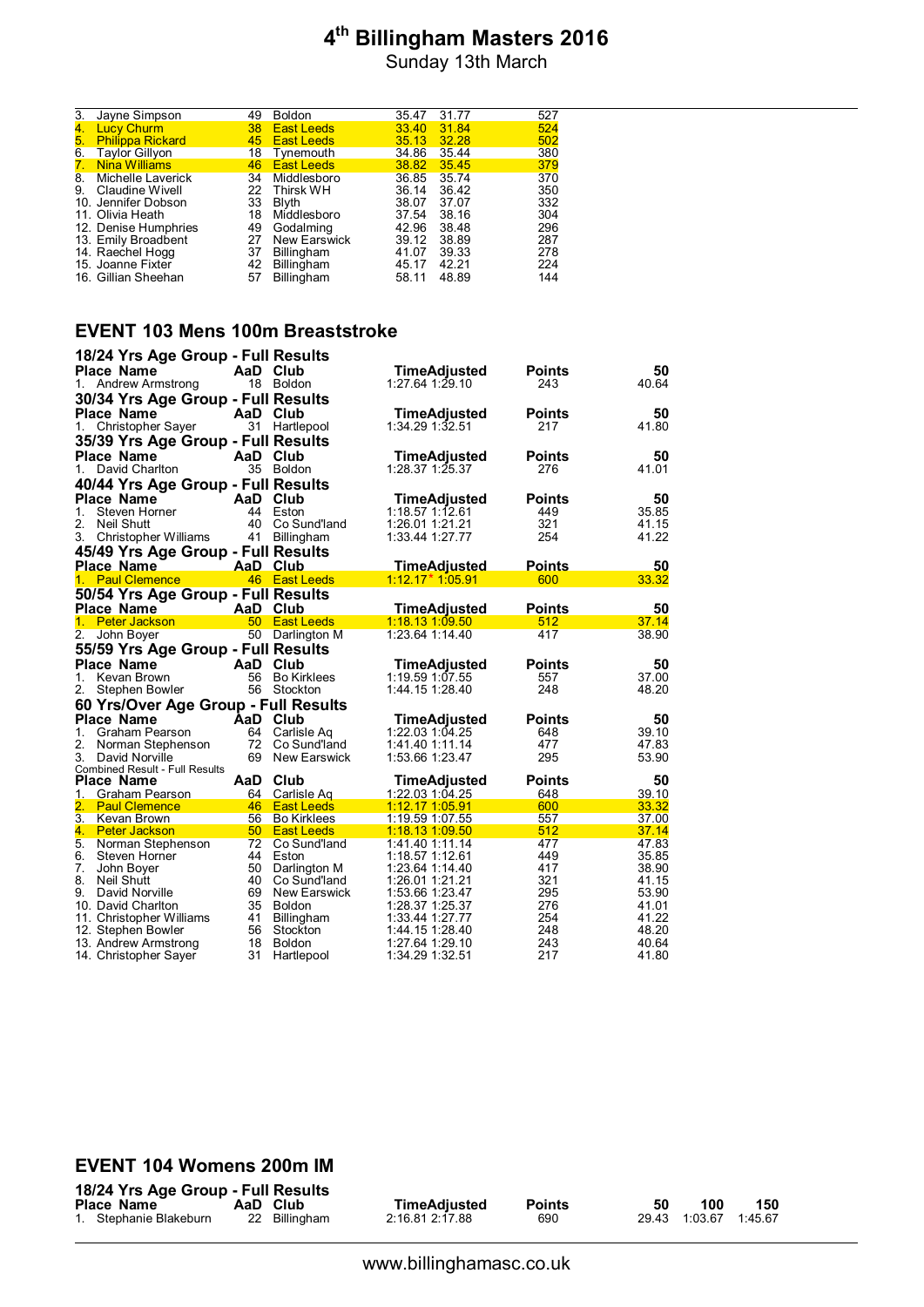Sunday 13th March

|    |            | TimeAdjusted                                                                                                                                                                                                                               | <b>Points</b>                                                                               | 50                   | 100         | 150            |
|----|------------|--------------------------------------------------------------------------------------------------------------------------------------------------------------------------------------------------------------------------------------------|---------------------------------------------------------------------------------------------|----------------------|-------------|----------------|
| 27 |            |                                                                                                                                                                                                                                            | 401                                                                                         | 35.93                | 1:17.71     | 2:08.39        |
|    |            |                                                                                                                                                                                                                                            |                                                                                             |                      |             |                |
|    |            | TimeAdjusted                                                                                                                                                                                                                               | <b>Points</b>                                                                               | 50                   | 100         | 150            |
|    |            |                                                                                                                                                                                                                                            | 346                                                                                         | 39.01                | 1:26.64     | 2:20.38        |
|    |            |                                                                                                                                                                                                                                            |                                                                                             |                      |             |                |
|    |            | <b>TimeAdjusted</b>                                                                                                                                                                                                                        | <b>Points</b>                                                                               | 50                   | 100         | 150            |
| 56 |            |                                                                                                                                                                                                                                            | 640                                                                                         | 35.92                | 1:19.53     | 2:07.87        |
|    |            |                                                                                                                                                                                                                                            |                                                                                             |                      |             |                |
|    |            |                                                                                                                                                                                                                                            |                                                                                             |                      |             | 150            |
|    |            |                                                                                                                                                                                                                                            |                                                                                             |                      |             | 1:45.67        |
| 56 |            | 2:46.56 2:21.36                                                                                                                                                                                                                            | 640                                                                                         | 35.92                | 1:19.53     | 2:07.87        |
| 27 | Newcastle  | 2:46.17 2:45.20                                                                                                                                                                                                                            | 401                                                                                         | 35.93                | 1:17.71     | 2:08.39        |
|    |            |                                                                                                                                                                                                                                            |                                                                                             |                      |             |                |
|    | AaD.<br>22 | 25/29 Yrs Age Group - Full Results<br>AaD Club<br>Newcastle<br>40/44 Yrs Age Group - Full Results<br>AaD Club<br>42 Newcastle<br>55/59 Yrs Age Group - Full Results<br>AaD Club<br>Carlisle Ag<br>Club<br><b>Billingham</b><br>Carlisle Ag | 2:46.17 2:45.20<br>3:05.732:53.55<br>$2:46.56$ $2:21.36$<br>TimeAdjusted<br>2:16.81 2:17.88 | <b>Points</b><br>690 | 50<br>29.43 | 100<br>1:03.67 |

### **EVENT 105 Mens 50m Butterfly**

|          | 18/24 Yrs Age Group - Full Results                    |          |                            |                                  |               |
|----------|-------------------------------------------------------|----------|----------------------------|----------------------------------|---------------|
|          | Place Name                                            | AaD Club |                            | <b>TimeAdjusted</b>              | <b>Points</b> |
| 1.       | Nicholas Gowland                                      | 20       | Billingham                 | 27.37 27.71                      | 486           |
| 2.       | Matthew Eades                                         | 22       | Adwick                     | 28.51<br>28.73                   | 436           |
| 3.       | Conor Crozier                                         | 24       | Co Sund'land               | 29.08 29.16                      | 417           |
|          | 4. Samuel Fisher<br>5. Christopher Smith              | 18<br>19 | Middlesboro<br>Guisborough | 30.31<br>29.81<br>29.82          | 372<br>373    |
|          | 6. Nicholas Simpson                                   | 20       | <b>Boldon</b>              | 30.26<br>29.96<br>30.33          | 371           |
| 7.       | Andrew Smith                                          | 24       | Guisborough                | 30.48<br>30.56                   | 363           |
| 8.       | Andrew Armstrong                                      |          | 18 Boldon                  | 36.09<br>36.69                   | 209           |
|          | 25/29 Yrs Age Group - Full Results                    |          |                            |                                  |               |
|          | Place Name                                            | AaD Club |                            | TimeAdjusted                     | <b>Points</b> |
| 1.       | Oliver Wilby                                          | 25       | New Earswick               | 30.71<br>30.71                   | 357           |
| 2.       | Colin Watson                                          | 26       | Blyth                      | 33.85<br>33.75                   | 269           |
|          | 30/34 Yrs Age Group - Full Results                    |          |                            |                                  |               |
|          | Place Name                                            | AaD Club |                            | TimeAdjusted                     | <b>Points</b> |
| 1.       | David Thompson                                        | 34       | Tynemouth                  | 32.75 31.77                      | 323           |
|          | 35/39 Yrs Age Group - Full Results                    |          |                            |                                  |               |
|          | Place Name                                            | AaD Club |                            | TimeAdjusted                     | Points        |
| 1.       | Jonathan Maclaren                                     | 36       | Tynemouth                  | 30.32 29.17                      | 417           |
| 2.       | Graeme Wilkinson                                      | 38       | Tynemouth                  | 31.87<br>30.38                   | 369           |
| 3.       | <b>Matthew Cooper</b>                                 | 35       | Middlesboro                | 33.41<br>32.27                   | 308           |
|          | 40/44 Yrs Age Group - Full Results                    |          |                            |                                  |               |
|          | <b>Place Name</b>                                     | AaD Club |                            | TimeAdjusted                     | <b>Points</b> |
| 1.<br>2. | Robert Wood                                           | 44<br>42 | Darlington M               | 29.95 27.68                      | 488           |
| 3.       | Grant Pearson<br>Jon Blackburn                        | 41       | Durham City<br>Stockton    | 30.49<br>28.49<br>33.81<br>31.76 | 448<br>323    |
| 4.       | Christopher Toop                                      | 40       | Co Sund'land               | 34.39 32.47                      | 302           |
| 5.       | Duncan Smith                                          | 42       | Middlesboro                | 35.28 32.97                      | 289           |
| 6.       | lan Taylor                                            |          | 40 Darlington M            | 36.60<br>34.56                   | 250           |
| 7.       | John North                                            | 40       | Tynemouth                  | 37.58<br>35.48                   | 231           |
|          | 45/49 Yrs Age Group - Full Results                    |          |                            |                                  |               |
|          |                                                       |          |                            |                                  |               |
|          | <b>Place Name</b>                                     | AaD Club |                            | <b>TimeAdjusted</b>              | Points        |
| 1.       | David Chaney                                          | 48       | Gates & Whick              | 28.52 25.72                      | 608           |
| 2.       | lan Clarke                                            |          | 46 Consett                 | 30.24<br>27.62                   | 491           |
|          | 50/54 Yrs Age Group - Full Results                    |          |                            |                                  |               |
|          | <b>Place Name</b>                                     |          |                            | TimeAdjusted                     | <b>Points</b> |
| 1.       | AaD Club<br>John Boyer                                | 50       | Darlington M               | 32.93 29.29                      | 412           |
| 2.       | Paul Gibson                                           | 51       | Carlisle Aq                | 33.68<br>29.74<br>35.82<br>31.86 | 393<br>320    |
|          | 3. Peter Clayton                                      |          | 50 Tynemouth               |                                  |               |
|          | 55/59 Yrs Age Group - Full Results<br>Place Name      | AaD Club |                            |                                  | Points        |
| 1.       | Michael Edwards                                       | 56       | Consett                    | TimeAdjusted<br>33.99 28.85      | 431           |
| 2.       | Guy Fawkes                                            | 57       | <b>Billingham</b>          | 35.55 29.91                      | 387           |
| 3.       | Ian Longster                                          | 58       | Billingham                 | 49.31<br>41.11                   | 149           |
|          | 60 Yrs/Over Age Group - Full Results                  |          |                            |                                  |               |
|          | Place Name                                            | AaD Club |                            | TimeAdjusted                     | Points        |
| 1.       | Alex Brown                                            | 72       | Blyth                      | 41.07<br>28.82                   | 432           |
| 2.       | Norman Stephenson                                     | 72       | Co Sund'land               | 44.03<br>30.89                   | 351           |
| 3.       | Graeme Shutt<br><b>Combined Result - Full Results</b> | 67       | Co Sund'land               | 46.87<br>35.38                   | 233           |
|          |                                                       | AaD      | Club                       | TimeAdjusted                     | <b>Points</b> |
| 1.       | <b>Place Name</b><br>David Chaney                     | 48       | Gates & Whick              | 28.52<br>25.72                   | 608           |
| 2.       | Ian Clarke                                            | 46       | Consett                    | 30.24<br>27.62                   | 491           |
| 3.       | Robert Wood                                           | 44       | Darlington M               | 29.95<br>27.68                   | 488           |
| 4.       | Nicholas Gowland                                      | 20       | Billingham                 | 27.37<br>27.71                   | 486           |
| 5.       | Grant Pearson                                         | 42       | Durham City                | 30.49<br>28.49                   | 448           |
| 6.<br>7. | <b>Matthew Eades</b><br>Alex Brown                    | 22<br>72 | Adwick                     | 28.51<br>28.73<br>41.07<br>28.82 | 436           |
| 8.       | Michael Edwards                                       | 56       | Blyth<br>Consett           | 33.99<br>28.85                   | 432<br>431    |
| 9.       | Conor Crozier                                         | 24       | Co Sund'land               | 29.08<br>29.16                   | 417           |
|          | 10. Jonathan Maclaren                                 | 36       | Tynemouth                  | 30.32<br>29.17                   | 417           |
|          | 11. John Boyer                                        | 50       | Darlington M               | 29.29<br>32.93                   | 412           |
|          | 12. Paul Gibson<br>13. Guy Fawkes                     | 51<br>57 | Carlisle Aq<br>Billingham  | 33.68<br>29.74<br>35.55<br>29.91 | 393<br>387    |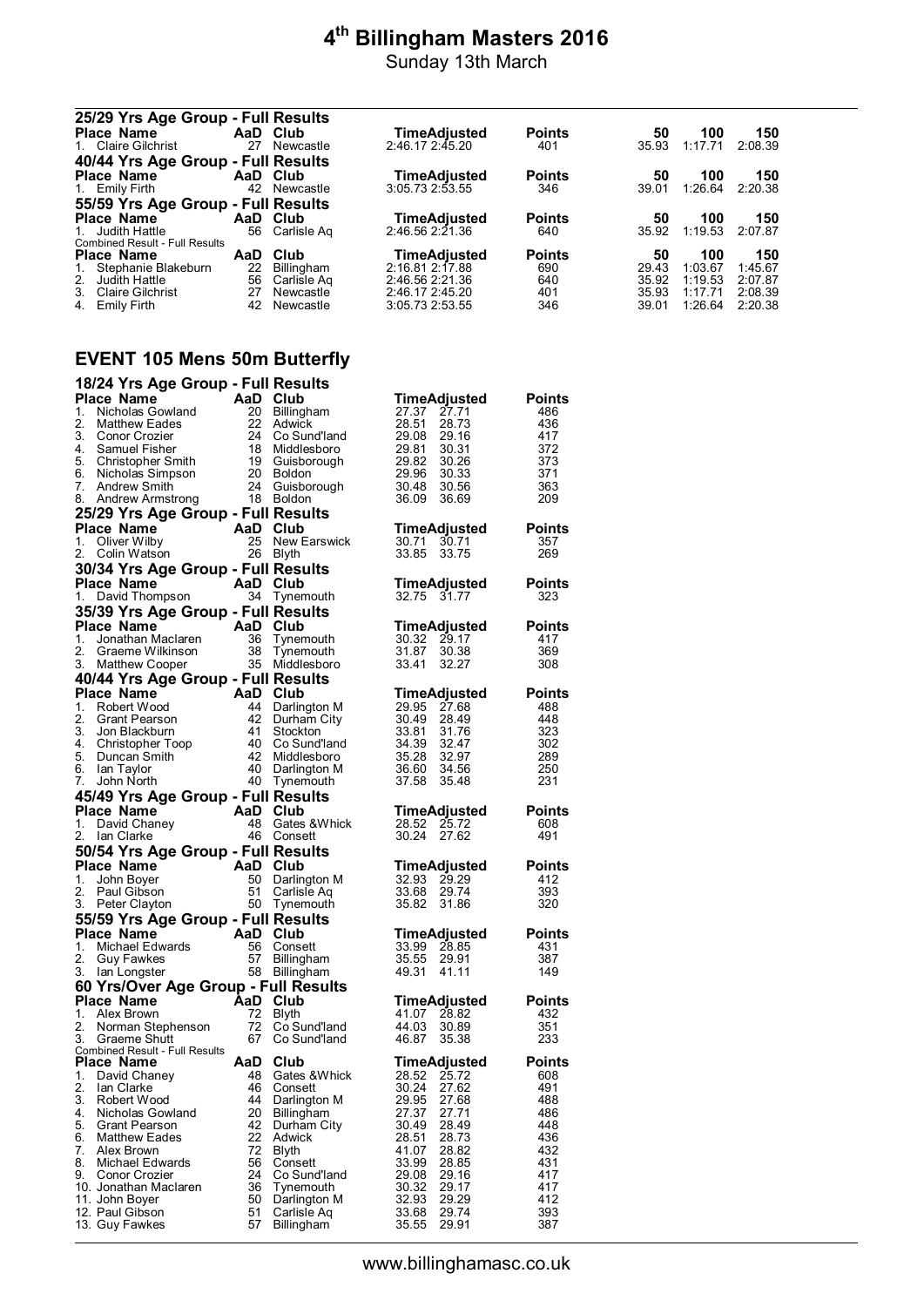Sunday 13th March

| 14. Christopher Smith | 19 | Guisborough         | 29.82 | 30.26 | 373 |
|-----------------------|----|---------------------|-------|-------|-----|
| 15. Samuel Fisher     | 18 | Middlesboro         | 29.81 | 30.31 | 372 |
| 16. Nicholas Simpson  | 20 | <b>Boldon</b>       | 29.96 | 30.33 | 371 |
| 17. Graeme Wilkinson  | 38 | Tynemouth           | 31.87 | 30.38 | 369 |
| 18. Andrew Smith      | 24 | Guisborough         | 30.48 | 30.56 | 363 |
| 19. Oliver Wilby      | 25 | <b>New Earswick</b> | 30.71 | 30.71 | 357 |
| 20. Norman Stephenson | 72 | Co Sund'land        | 44.03 | 30.89 | 351 |
| 21. Jon Blackburn     | 41 | Stockton            | 33.81 | 31.76 | 323 |
| 22. David Thompson    | 34 | Tynemouth           | 32.75 | 31.77 | 323 |
| 23. Peter Clayton     | 50 | Tynemouth           | 35.82 | 31.86 | 320 |
| 24. Matthew Cooper    | 35 | Middlesboro         | 33.41 | 32.27 | 308 |
| 25. Christopher Toop  | 40 | Co Sund'land        | 34.39 | 32.47 | 302 |
| 26. Duncan Smith      | 42 | Middlesboro         | 35.28 | 32.97 | 289 |
| 27. Colin Watson      | 26 | Blyth               | 33.85 | 33.75 | 269 |
| 28. Ian Taylor        | 40 | Darlington M        | 36.60 | 34.56 | 250 |
| 29. Graeme Shutt      | 67 | Co Sund'land        | 46.87 | 35.38 | 233 |
| 30. John North        | 40 | Tynemouth           | 37.58 | 35.48 | 231 |
| 31. Andrew Armstrong  | 18 | <b>Boldon</b>       | 36.09 | 36.69 | 209 |
| 32. Ian Longster      | 58 | <b>Billingham</b>   | 49.31 | 41.11 | 149 |
|                       |    |                     |       |       |     |

#### **EVENT 106 Mixed 200m Backstroke**

| <b>MENS 18/24 Yrs Age Group - Full Results</b>     |                               |                                    |               |                |                    |                    |
|----------------------------------------------------|-------------------------------|------------------------------------|---------------|----------------|--------------------|--------------------|
| <b>Place Name</b>                                  | AaD Club                      | <b>TimeAdjusted</b>                | <b>Points</b> | 50             | 100                | 150                |
| 1. Jack Hepburn                                    | 24 Loftus Dol                 | 2:18.73 2:19.11                    | 443           | 30.89          | 1:05.80            | 1:42.45            |
| <b>MENS 40/44 Yrs Age Group - Full Results</b>     |                               |                                    |               |                |                    |                    |
| Place Name                                         | AaD Club                      | <b>TimeAdjusted</b>                | <b>Points</b> | 50             | 100                | 150                |
| 1. Stephen Turner                                  | 42 Tynemouth                  | 2:32.66 2:22.65                    | 411           | 35.36          | 1:13.65            | 1:52.82            |
| <b>MENS 55/59 Yrs Age Group - Full Results</b>     |                               |                                    |               |                |                    |                    |
| <b>Place Name</b>                                  | AaD Club                      | <b>TimeAdjusted</b>                | <b>Points</b> | 50             | 100                | 150                |
| 1. Robert Woodcock                                 | 59 Wetherby                   | $2:43.57*2:15.07$                  | 484           | 36.84          | 1:17.71            | 2:01.00            |
| <b>MENS Combined Result - Full Results</b>         |                               |                                    |               |                |                    |                    |
| <b>Place Name</b>                                  | AaD Club                      | TimeAdiusted                       | <b>Points</b> | 50             | 100                | 150                |
| Robert Woodcock                                    | 59 Wetherby                   | 2:43.57 2:15.07                    | 484           | 36.84          | 1:17.71            | 2:01.00            |
| 2. Jack Hepburn                                    | 24 Loftus Dol                 | 2:18.73 2:19.11                    | 443           | 30.89          | 1:05.80            | 1:42.45            |
| 3. Stephen Turner                                  | 42 Tynemouth                  | 2:32.66 2:22.65                    | 411           | 35.36          | 1:13.65            | 1:52.82            |
| <b>WOMENS 18/24 Yrs Age Group - Full Results</b>   |                               |                                    |               |                |                    |                    |
| <b>Place Name</b>                                  | AaD Club                      | <b>TimeAdjusted</b>                | <b>Points</b> | 50             | 100                | 150                |
| 1. Taylor Gillyon                                  | 18 Tynemouth                  | 2:40.05 2:42.71                    | 393           | 38.06          | 1:19.15            | 2:00.84            |
| <b>WOMENS 30/34 Yrs Age Group - Full Results</b>   |                               |                                    |               |                |                    |                    |
| <b>Place Name</b>                                  | AaD Club                      | TimeAdjusted                       | <b>Points</b> | 50             | 100                | 150                |
| 1. Lorraine Riddle                                 | 32 Billingham                 | 3:01.372:57.29                     | 304           | 42.91          | 1:28.29            | 2:14.98            |
| <b>WOMENS 35/39 Yrs Age Group - Full Results</b>   |                               |                                    |               |                |                    |                    |
| Place Name                                         | AaD Club                      | <b>TimeAdjusted</b>                | <b>Points</b> | 50             | 100                | 150                |
| 1. Catherine Green                                 | 36 Blyth                      | 2:52.29 2:45.73                    | 372           | 40.30          | 1:23.74            | 2:08.06            |
|                                                    |                               |                                    |               |                |                    |                    |
| <b>WOMENS 45/49 Yrs Age Group - Full Results</b>   |                               |                                    |               |                |                    |                    |
| Place Name                                         | AaD Club                      | <b>TimeAdjusted</b>                | <b>Points</b> | 50             | 100                | 150                |
| 1. Denise Humphries                                | 49 Godalming                  | 3:32.323:50.17                     | 246           | 46.80          | 1:41.40            | 2:37.89            |
| <b>WOMENS 60 Yrs/Over Age Group - Full Results</b> |                               |                                    |               |                |                    |                    |
| <b>Place Name</b>                                  | AaD Club                      | ________TimeAdiusted               | <b>Points</b> | 50             | 100                | 150                |
| 1. Hilary Crick                                    | 67 East Leeds                 | $3:38.42*2:44.85$                  | 378           | 54.45          | 1:50.38            | 2:46.52            |
| <b>WOMENS Combined Result - Full Results</b>       |                               |                                    |               |                | 100                |                    |
| <b>Place Name</b>                                  | AaD Club                      | TimeAdjusted                       | <b>Points</b> | 50             |                    | 150                |
| Taylor Gillyon<br>2. Hilary Crick                  | 18 Tynemouth<br>67 East Leeds | 2:40.05 2:42.71<br>3:38.42 2:44.85 | 393<br>378    | 38.06<br>54.45 | 1:19.15<br>1:50.38 | 2:00.84<br>2:46.52 |
| 3. Catherine Green<br>36                           | Blyth                         | 2:52.29 2:45.73                    | 372           | 40.30          | 1:23.74            | 2:08.06            |
| 32<br>4. Lorraine Riddle                           | Billingham                    | 3:01.37 2:57.29                    | 304           | 42.91          | 1:28.29            | 2:14.98            |
| 5. Denise Humphries                                | 49 Godalming                  | 3:32.32 3:10.17                    | 246           | 46.80          | 1:41.40            | 2:37.89            |

#### **EVENT 107 Womens 100m Freestyle**

| 18/24 Yrs Age Group - Full Results |      |                |                     |               |       |
|------------------------------------|------|----------------|---------------------|---------------|-------|
| Place Name                         |      | AaD Club       | <b>TimeAdjusted</b> | <b>Points</b> | 50    |
| Claire Collins<br>$1_{-}$          | 20   | Billingham     | $1:01.41$ $1:02.17$ | 552           | 29.80 |
| Claudine Wivell<br>2 <sup>1</sup>  | 22   | Thirsk WH      | 1:10.28 1:10.83     | 373           | 33.29 |
| 3. Olivia Heath                    | 18   | Middlesboro    | 1:20.80 1:22.14     | 239           | 37.73 |
| 25/29 Yrs Age Group - Full Results |      |                |                     |               |       |
| Place Name                         |      | AaD Club       | <b>TimeAdjusted</b> | <b>Points</b> | 50    |
| 1. Bryony Scoffin                  | 27   | Guisborough    | 1:09.17 1:08.77     | 408           | 33.06 |
| 2. Terri-Louise Garnett            |      | 26 St Ives     | 1:10.64 1:10.44     | 379           | 33.35 |
| 30/34 Yrs Age Group - Full Results |      |                |                     |               |       |
| Place Name                         | AaD. | Club           | <b>TimeAdjusted</b> | <b>Points</b> | 50    |
| 1. Lorraine Riddle                 | 32   | Billingham     | $1:17.03$ 1:15.30   | 310           | 37.48 |
| 35/39 Yrs Age Group - Full Results |      |                |                     |               |       |
| Place Name                         | AaD  | Club           | <b>TimeAdjusted</b> | <b>Points</b> | 50    |
| Elisabeth Yaneske<br>$1_{-}$       |      | 39 Sedgefield  | $1:12.22$ 1:08.52   | 412           | 35.27 |
| 2. Karen Watson                    | 37   | Blyth          | 1:14.35 1:11.20     | 367           | 35.39 |
| 3. Claire Dodds                    |      | 36 Middlesboro | 1:14.91 1:12.06     | 354           | 35.27 |
| Raechel Hogg<br>4.                 | 37   | Billingham     | 1:19.55 1:16.18     | 300           | 38.08 |
| 40/44 Yrs Age Group - Full Results |      |                |                     |               |       |
| <b>Place Name</b>                  |      | AaD Club       | <b>TimeAdjusted</b> | <b>Points</b> | 50    |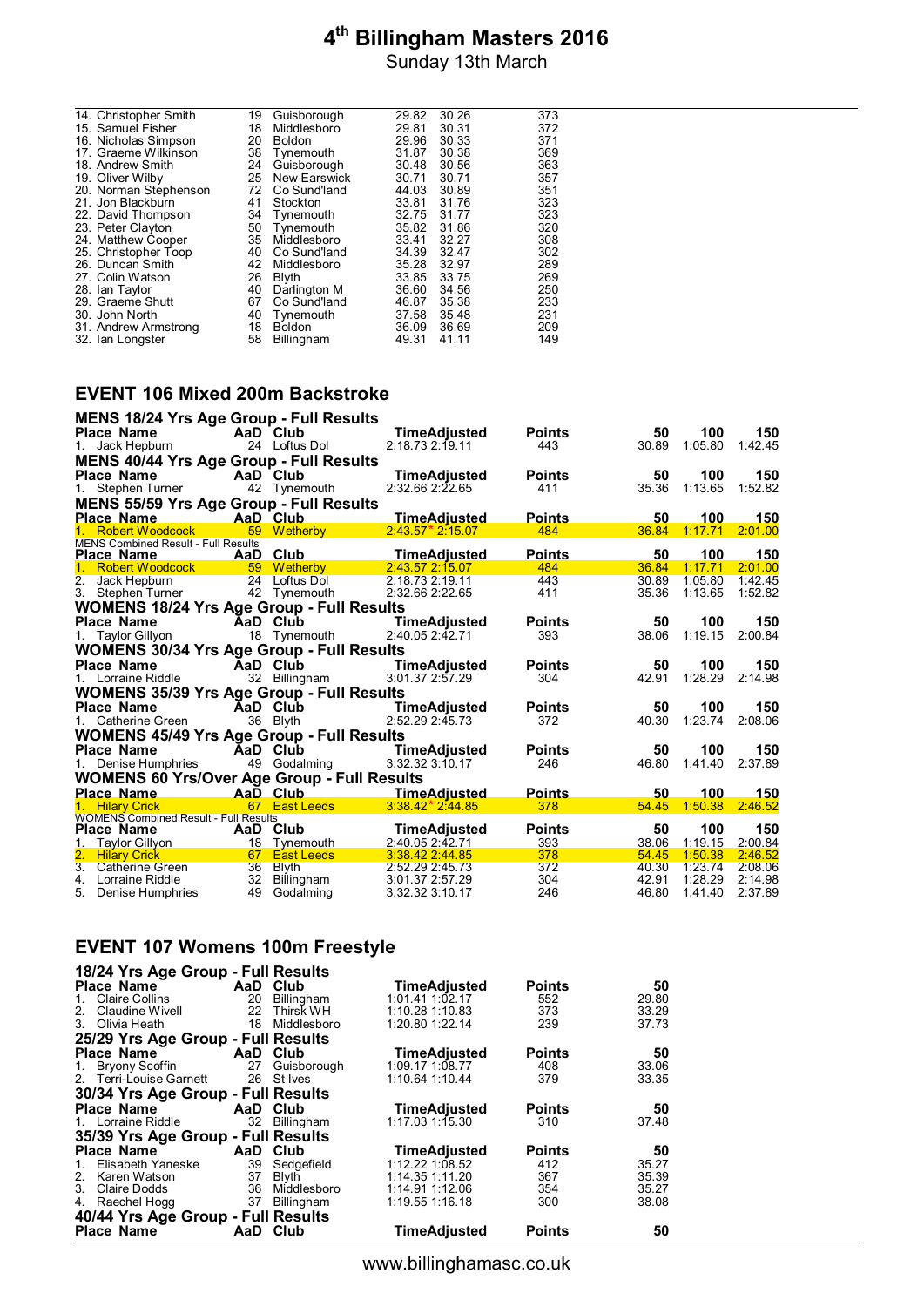Sunday 13th March

| $\mathbf 1$      | Elizabeth Childs                             | 44       | Stockton                         | 1:07.68 1:02.54                    | 542           | 31.95          |
|------------------|----------------------------------------------|----------|----------------------------------|------------------------------------|---------------|----------------|
| 2.               | <b>Karen Dawson</b>                          | 40       | <b>East Leeds</b>                | 1:13.32 1:09.22                    | 400           | 35.96          |
| 3.               | Emma Watson                                  | 40       | <b>Blyth</b>                     | 1:15.79 1:11.56                    | 362           | 36.69          |
|                  | 45/49 Yrs Age Group - Full Results           |          |                                  |                                    |               |                |
|                  | <b>Place Name</b>                            |          | AaD Club                         | <b>TimeAdjusted</b>                | <b>Points</b> | 50             |
| 1 <sub>1</sub>   | <b>Nina Williams</b>                         | 46       | <b>East Leeds</b>                | 1:02.69 57.25                      | 707           | 30.35          |
| 2.               | <b>Gail Wrangles</b>                         | 46       | <b>East Leeds</b>                | 1:19.06 1:12.20                    | 352           | 38.19          |
| $\overline{3}$ . | <b>Karen Cook</b>                            |          | 46 Billingham                    | 1:31.49 1:23.55                    | 227           | 43.09          |
|                  | 50/54 Yrs Age Group - Full Results           |          |                                  |                                    |               |                |
|                  | <b>Place Name</b>                            |          | AaD Club                         | <b>TimeAdjusted</b>                | <b>Points</b> | 50             |
| 1.               | Kath Minghella                               | 52       | King'f Scar                      | 1:20.14 1:10.25                    | 382           | 37.98          |
| 2.               | <b>Jayne Dresser</b>                         | 53       | <b>East Leeds</b>                | 1:28.26 1:16.78                    | 293           | 42.32          |
| $\overline{3}$ . | Dianne Roberts                               | 52       | King'f Scar                      | 1:29.88 1:18.79                    | 271           | 41.36          |
|                  | 55/59 Yrs Age Group - Full Results           |          |                                  |                                    |               |                |
|                  | <b>Place Name</b>                            |          | AaD Club                         | TimeAdjusted                       | <b>Points</b> | 50             |
| 1.               | Joan Edwards                                 |          | 58 Consett                       | 1:12.68 1:00.59                    | 596           | 35.29          |
|                  | 60 Yrs/Over Age Group - Full Results         |          |                                  |                                    |               |                |
|                  | <b>Place Name</b>                            |          | AaD Club                         | <u>TimeAdjusted</u>                | <b>Points</b> | 50             |
| 1.               | <b>Gail Daffern</b>                          | 66       | <b>East Leeds</b>                | $1:42.08*1:18.04$                  | 279           | 49.16          |
| $\overline{2}$ . | Lindy Woodrow                                | 62       | Co Sund'land                     | 1:42.33 1:21.96                    | 241           | 49.77          |
| 3.               | <b>Christine Muscroft</b>                    | 60       | Billingham                       | 1:43.01 1:24.23                    | 222           | 50.47          |
|                  | <b>Combined Result - Full Results</b>        |          |                                  |                                    |               |                |
|                  |                                              |          |                                  |                                    |               |                |
|                  | <b>Place Name</b>                            | AaD      | Club                             | TimeAdjusted                       | <b>Points</b> | 50             |
| 1.               | <b>Nina Williams</b>                         | 46       | <b>East Leeds</b>                | 1:02.69 57.25                      | 707           | 30.35          |
| 2.               | Joan Edwards                                 | 58       | Consett                          | 1:12.68 1:00.59                    | 596           | 35.29          |
| 3.               | Claire Collins                               | 20       | Billingham                       | 1:01.41 1:02.17                    | 552           | 29.80          |
| 4.               | Elizabeth Childs                             | 44       | Stockton                         | 1:07.68 1:02.54                    | 542           | 31.95          |
| 5.               | Elisabeth Yaneske                            | 39       | Sedgefield                       | 1:12.22 1:08.52                    | 412           | 35.27          |
| 6.<br>7.         | <b>Bryony Scoffin</b><br><b>Karen Dawson</b> | 27<br>40 | Guisborough<br><b>East Leeds</b> | 1:09.17 1:08.77<br>1:13.32 1:09.22 | 408<br>400    | 33.06<br>35.96 |
| 8.               | Kath Minghella                               | 52       | King'f Scar                      | 1:20.14 1:10.25                    | 382           | 37.98          |
| 9.               | Terri-Louise Garnett                         | 26       | St Ives                          | 1:10.64 1:10.44                    | 379           | 33.35          |
|                  | 10. Claudine Wivell                          | 22       | Thirsk WH                        | 1:10.28 1:10.83                    | 373           | 33.29          |
|                  | 11. Karen Watson                             | 37       | <b>Blyth</b>                     | 1:14.35 1:11.20                    | 367           | 35.39          |
|                  | 12.  Emma Watson                             | 40       | <b>Blyth</b>                     | 1:15.79 1:11.56                    | 362           | 36.69          |
|                  | 13. Claire Dodds                             | 36       | Middlesboro                      | 1:14.91 1:12.06                    | 354           | 35.27          |
|                  | 14. Gail Wrangles                            | 46       | <b>East Leeds</b>                | <u>1:19.06 1:12.20</u>             | 352           | 38.19          |
|                  | 15. Lorraine Riddle                          | 32       | Billingham                       | 1:17.03 1:15.30                    | 310           | 37.48          |
|                  | 16. Raechel Hogg                             | 37       | Billingham<br><b>East Leeds</b>  | 1:19.55 1:16.18                    | 300           | 38.08          |
|                  | 17. Jayne Dresser<br>18. Gail Daffern        | 53<br>66 | <b>East Leeds</b>                | 1:28.26 1:16.78<br>1:42.08 1:18.04 | 293<br>279    | 42.32<br>49.16 |
|                  | 19. Dianne Roberts                           | 52       | <b>King'f Scar</b>               | 1:29.88 1:18.79                    | 271           | 41.36          |
|                  | 20. Lindy Woodrow                            | 62       | Co Sund'land                     | 1:42.33 1:21.96                    | 241           | 49.77          |
|                  | 21. Olivia Heath                             | 18       | Middlesboro                      | 1:20.80 1:22.14                    | 239           | 37.73          |
|                  | 22. Karen Cook<br>23. Christine Muscroft     | 46<br>60 | Billingham<br><b>Billingham</b>  | 1:31.49 1:23.55<br>1:43.01 1:24.23 | 227<br>222    | 43.09<br>50.47 |

#### **EVENT 108 Mens 50m Freestyle**

|          | 18/24 Yrs Age Group - Full Results      |           |                          |                                  |                      |
|----------|-----------------------------------------|-----------|--------------------------|----------------------------------|----------------------|
| 1.       | Place Name<br><b>Anthony Prouse</b>     | AaD<br>22 | Club<br>Saltburn Mar     | TimeAdjusted<br>26.09<br>25.89   | <b>Points</b><br>468 |
| 2.       | <b>Matthew Eades</b>                    |           | 22 Adwick                | 26.20<br>26.40                   | 451                  |
| 3.       | Joseph Laybourn                         | 22        | Hartlepool               | 26.27<br>26.48                   | 447                  |
| 4.       | Conor Crozier                           | 24        | Co Sund'land             | 26.54<br>26.61                   | 441                  |
| 5.       | <b>Christopher Smith</b>                | 19        | Guisborough              | 27.09<br>26.70                   | 418                  |
| 6.       | Samuel Fisher                           | 18        | Middlesboro              | 28.07<br>27.61                   | 376                  |
| 7.       | Nicholas Gowland                        | 20        | <b>Billingham</b>        | 28.01<br>27.67                   | 378                  |
| 8.       | Nicholas Simpson                        | 20        | <b>Boldon</b>            | 27.77<br>28.12                   | 374                  |
| 9.       | Andrew Smith                            | 24        | Guisborough              | 28.14<br>28.06                   | 373                  |
|          | 10. Andrew Armstrong                    | 18        | <b>Boldon</b>            | 30.19<br>30.69                   | 287                  |
|          | 25/29 Yrs Age Group - Full Results      |           |                          |                                  |                      |
|          | <b>Place Name</b>                       | AaD       | Club                     | TimeAdjusted                     | <b>Points</b>        |
| 1.       | lain Hodgson                            | 27        | Darlington               | 25.88<br>25.73                   | 488                  |
| 2.       | Paul Love                               | 28        | Darlington M             | 27.19<br>26.95                   | 424                  |
| 3.       | <b>Mathew Smith</b>                     | 26        | St Ives                  | 27.49<br>27.41                   | 403                  |
| 4.       | Oliver Wilby                            | 25        | New Earswick             | 28.40<br>28.40                   | 363                  |
| 5.       | <b>Michael Cummings</b>                 | 25        | Stockton                 | 29.11<br>29.11                   | 337                  |
| 6.       | Colin Watson                            | 26        | <b>Blyth</b>             | 30.33<br>30.42                   | 298                  |
|          | 30/34 Yrs Age Group - Full Results      |           |                          |                                  |                      |
|          | Place Name                              | AaD       | Club                     | TimeAdjusted                     | <b>Points</b>        |
| 1.       | Graham Kennedy                          | 32        | <b>Boldon</b>            | 28.62 27.98                      | 379                  |
| 2.       | David Thompson                          | 34        | Tynemouth                | 28.72<br>27.86                   | 384                  |
| 3.       | <b>Christopher Sayer</b>                | 31        | Hartlepool               | 32.84<br>33.47                   | 234                  |
|          |                                         |           |                          |                                  |                      |
|          | 35/39 Yrs Age Group - Full Results      |           |                          |                                  |                      |
|          | <b>Place Name</b>                       | AaD Club  |                          | TimeAdjusted                     | <b>Points</b>        |
| $1_{-}$  | Graeme Wilkinson                        | 38<br>36  | Tynemouth                | 27.42<br>26.14                   | 465                  |
| 2.<br>3. | Jonathan Maclaren                       | 35        | Tynemouth<br>Middlesboro | 28.39<br>27.31<br>31.08<br>30.02 | 408<br>307           |
| 4.       | <b>Matthew Cooper</b><br>David Charlton |           | 35 Boldon                | 32.14<br>31.05                   | 277                  |
|          |                                         |           |                          |                                  |                      |
|          | 40/44 Yrs Age Group - Full Results      |           |                          |                                  |                      |
|          | Place Name                              | AaD       | Club                     | TimeAdjusted                     | <b>Points</b>        |
| 1.       | Robert Wood                             | 44        | Darlington M             | 27.26<br>25.19                   | 520                  |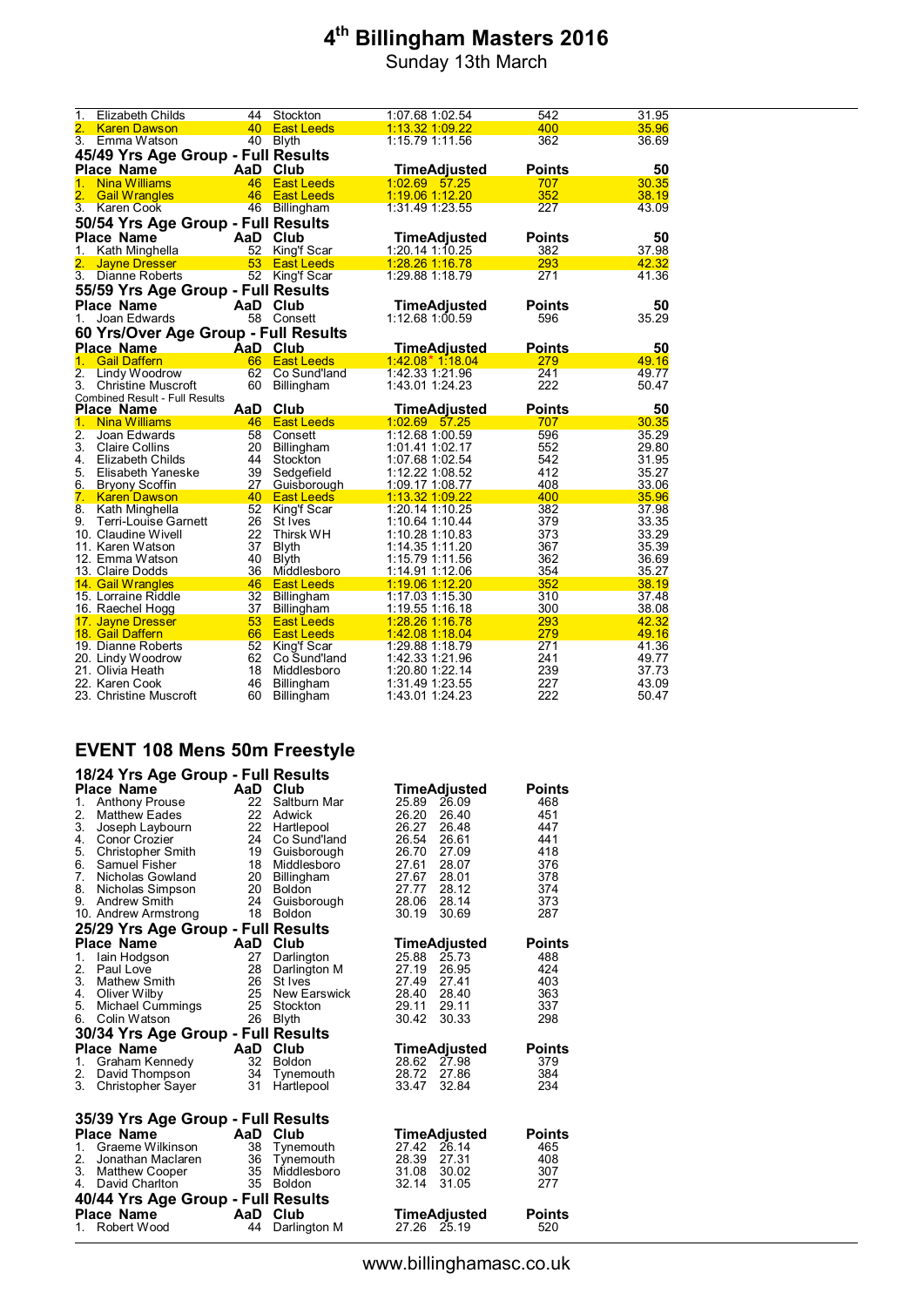| 2.       | Grant Pearson                                      | 42       | Durham City                                                | 28.36<br>26.50                          | 446           |
|----------|----------------------------------------------------|----------|------------------------------------------------------------|-----------------------------------------|---------------|
| 3.       | <b>Phillip Hewitt</b>                              | 44       | Hartlepool                                                 | 28.38<br>26.23                          | 460           |
| 4.       | Neil Shutt                                         | 40       | Co Sund'land                                               | 29.24<br>27.61                          | 395           |
| 5.       | Jon Blackburn                                      | 41       | Stockton                                                   | 29.45<br>27.66                          | 392           |
| 6.       | Duncan Smith                                       | 42       | Middlesboro                                                | 30.35<br>28.36                          | 364           |
| 7.       | Marcus Cockburn                                    | 41       | Blyth                                                      | 30.87<br>29.00                          | 340           |
| 8.       | <b>Christopher Toop</b>                            | 40       | Co Sund'land                                               | 31.20<br>29.46                          | 325           |
| 9.       | John North                                         | 40       | Tynemouth                                                  | 32.06<br>30.27                          | 299           |
|          | 10. Christopher Williams                           | 41       | Billingham                                                 | 34.62<br>32.52                          | 241           |
|          | lan Taylor                                         |          | 40 Darlington M                                            | DQ 8                                    |               |
|          | 45/49 Yrs Age Group - Full Results                 |          |                                                            |                                         |               |
|          | <b>Place Name</b>                                  |          | isest است<br>AaD Club<br><del>46 East L</del>              | <b>TimeAdjusted</b>                     | <b>Points</b> |
|          | 1. Paul Clemence                                   |          | 46 East Leeds                                              | <b>24.73</b><br>22.58                   | 722           |
| 2.       | David Chaney                                       |          | 48 Gates & Whick                                           | 26.39<br>23.80                          | 616           |
| 3.       |                                                    | 46       | Durham City                                                | 29.75<br>27.17                          | 414           |
| 4.       | Kenneth Wallace<br>Jonathan Dean                   |          | 45 Co Sund'land                                            | 31.52<br>28.96                          | 342           |
| 5.       | <b>Justin Ross</b>                                 | 45       | Tynemouth                                                  | 32.32<br>29.69                          | 317           |
|          | 6. Phillip Aldridge                                |          | 45 Tynemouth                                               | 36.61<br>33.64                          | 218           |
|          | 50/54 Yrs Age Group - Full Results                 |          |                                                            |                                         |               |
|          | <b>Place Name</b>                                  |          | AaD Club                                                   | <b>TimeAdjusted</b>                     | <b>Points</b> |
| 1.       | Julian Plumley                                     | 51       | Newcastle                                                  | 27.63<br>24.40                          | 572           |
| 2.       | John Day                                           | 51       | Darlington                                                 | 24.47<br>27.71                          | 567           |
| $3_{-}$  | <b>Stuart Hoyle</b>                                |          | 50 East Leeds                                              | <b>28.76</b><br>25.58                   | 496           |
|          | 4. Peter Clayton                                   |          | 50 Tynemouth                                               | 32.21 28.65                             | 353           |
|          | 55/59 Yrs Age Group - Full Results                 |          |                                                            |                                         |               |
|          | <b>Place Name</b>                                  |          | <b>AaD Club</b>                                            |                                         |               |
|          |                                                    |          |                                                            | TimeAdjusted                            | <b>Points</b> |
| 1.<br>2. | Michael Edwards                                    |          | 56 Consett<br>59 Wetherby                                  | <u>29.99</u><br>25.45<br>30.77<br>25.41 | 504<br>506    |
| 3.       | Robert Woodcock<br><b>Guy Fawkes</b>               |          | 57 Billingham                                              | 32.25<br>27.13                          | 416           |
| 4.       | Peter French                                       |          | 58 Newcastle                                               | 32.49<br>27.08                          | 418           |
| 5.       | Stephen Bowler                                     | 56       | Stockton                                                   | 38.82<br>32.95                          | 232           |
| 6.       | lan Longster                                       |          | 58 Billingham                                              | 38.91<br>32.44                          | 243           |
|          |                                                    |          |                                                            |                                         |               |
|          | 60 Yrs/Over Age Group - Full Results<br>Place Name |          |                                                            |                                         |               |
|          |                                                    |          | AaD Club                                                   | <b>TimeAdjusted</b>                     | <b>Points</b> |
| 1.       | Colin Gerrard                                      | 69       | RichmondDale                                               | 32.73<br>24.04                          | 598           |
| 2.       | Alex Brown                                         | 72<br>69 | Blyth                                                      | 35.71<br>25.05                          | 529           |
| 3.<br>4. | David Norville                                     |          | New Earswick<br>85 Launceston                              | 37.24<br>27.35<br>40.34<br>20.76        | 406<br>929    |
| 5.       | Roger Burrell<br>Graeme Shutt                      | 67       | Co Sund'land                                               | 41.38<br>31.23                          | 273           |
|          | Combined Result - Full Results                     |          |                                                            |                                         |               |
|          | Place Name                                         | AaD      | Club                                                       | TimeAdjusted                            | <b>Points</b> |
| 1.       | Roger Burrell                                      |          | 85 Launceston                                              | 40.34<br>20.76                          | 929           |
|          |                                                    |          |                                                            |                                         |               |
|          |                                                    |          | 46 East Leeds                                              | <b>24.73</b>                            | 722           |
|          | 2. Paul Clemence and the state                     | 48       | Gates & Whick                                              | 22.58<br>26.39                          | 616           |
| 4.       | 3. David Chaney<br>Colin Gerrard                   | 69       | RichmondDale                                               | 23.80<br>32.73<br>24.04                 | 598           |
| 5.       | Julian Plumley                                     | 51       | Newcastle                                                  | 27.63<br>24.40                          | 572           |
|          | John Day                                           | 51       | Darlington                                                 | 27.71<br>24.47                          | 567           |
| 6.<br>7. | Alex Brown                                         | 72       | Blyth                                                      | 35.71<br>25.05                          | 529           |
| 8.       | Robert Wood                                        | 44       | Darlington M                                               | <u>27.26</u><br>25.19                   | 520           |
| 9.       | Robert Woodcock Nobel                              |          | 59 Wetherby <b>Same Street Street Street Street Street</b> | 30.77<br>25.41                          | 506           |
|          | 10. Michael Edwards                                |          | 56 Consett                                                 | <u>29.99</u><br>25.45                   | 504           |
|          | <u>11. Stuart Hoyle</u>                            |          | 50 East Leeds <b>East Act 2019</b>                         | 28.76<br><b>25.58</b>                   | 496           |
|          | 12. Iain Hodgson                                   | 27       | Darlington                                                 | 25.88<br>25.73                          | 488           |
|          | 13. Anthony Prouse                                 | 22       | Saltburn Mar                                               | 25.89<br>26.09                          | 468           |
|          | 14. Graeme Wilkinson                               | 38       | Tynemouth                                                  | 27.42<br>26.14                          | 465           |
|          | 15. Phillip Hewitt                                 | 44       | Hartlepool                                                 | 28.38<br>26.23                          | 460           |
|          | 16. Matthew Eades                                  | 22       | Adwick                                                     | 26.20<br>26.40                          | 451           |
|          | 17. Joseph Laybourn                                | 22       | Hartlepool                                                 | 26.27<br>26.48                          | 447           |
|          | 18. Grant Pearson                                  | 42       | Durham City                                                | 28.36<br>26.50<br>26.61                 | 446           |
|          | 19. Conor Crozier<br>20. Paul Love                 | 24<br>28 | Co Sund'land                                               | 26.54<br>27.19<br>26.95                 | 441<br>424    |
|          | 21. Peter French                                   | 58       | Darlington M<br>Newcastle                                  | 32.49<br>27.08                          | 418           |
|          | 22. Christopher Smith                              | $19$     | Guisborough                                                | 26.70<br>27.09                          | 418           |
|          | 23. Guy Fawkes                                     | 57       | Billingham                                                 | 32.25<br>27.13                          | 416           |
|          | 24. Kenneth Wallace                                | 46       | Durham City                                                | 27.17<br>29.75                          | 414           |
|          | 25. Jonathan Maclaren                              | 36       | Tynemouth                                                  | 27.31<br>28.39                          | 408           |
|          | 26. David Norville                                 | 69       | New Earswick                                               | 37.24<br>27.35                          | 406           |
|          | 27. Mathew Smith                                   | 26       | St Ives                                                    | 27.41<br>27.49                          | 403           |
|          | 28. Neil Shutt                                     | 40       | Co Sund'land                                               | 29.24<br>27.61                          | 395           |
|          | 29. Jon Blackburn                                  | 41       | Stockton                                                   | 29.45<br>27.66                          | 392           |
|          | 30. David Thompson                                 | 34       | Tynemouth                                                  | 27.86<br>28.72                          | 384           |
|          | 31. Graham Kennedy                                 | 32       | <b>Boldon</b>                                              | 27.98<br>28.62                          | 379           |
|          | 32. Nicholas Gowland                               | 20       | Billingham                                                 | 27.67<br>28.01                          | 378           |
|          | 33. Samuel Fisher                                  | 18       | Middlesboro                                                | 27.61<br>28.07                          | 376           |
|          | 34. Nicholas Simpson                               | 20<br>24 | <b>Boldon</b>                                              | 27.77<br>28.12<br>28.06<br>28.14        | 374<br>373    |
|          | 35. Andrew Smith<br>36. Duncan Smith               | 42       | Guisborough<br>Middlesboro                                 | 30.35<br>28.36                          | 364           |
|          | 37. Oliver Wilby                                   | 25       | New Earswick                                               | 28.40<br>28.40                          | 363           |
|          | 38. Peter Clayton                                  | 50       | Tynemouth                                                  | 32.21<br>28.65                          | 353           |
|          | 39. Jonathan Dean                                  | 45       | Co Sund'land                                               | 31.52<br>28.96                          | 342           |
|          | 40. Marcus Cockburn                                | 41       | Blyth                                                      | 30.87<br>29.00                          | 340           |
|          | 41. Michael Cummings                               | 25       | Stockton                                                   | 29.11<br>29.11                          | 337           |
|          | 42. Christopher Toop                               | 40       | Co Sund'land                                               | 31.20<br>29.46                          | 325           |
|          | 43. Justin Ross                                    | 45       | Tynemouth                                                  | 32.32<br>29.69                          | 317           |
|          | 44. Matthew Cooper                                 | 35       | Middlesboro                                                | 31.08<br>30.02                          | 307           |
|          | 45. John North                                     | 40       | Tynemouth                                                  | 32.06<br>30.27                          | 299           |
|          | 46.  Colin Watson                                  | 26       | Blyth                                                      | 30.42<br>30.33                          | 298           |
|          | 47. Andrew Armstrong<br>48. David Charlton         | 18<br>35 | <b>Boldon</b><br><b>Boldon</b>                             | 30.19<br>30.69<br>32.14<br>31.05        | 287<br>277    |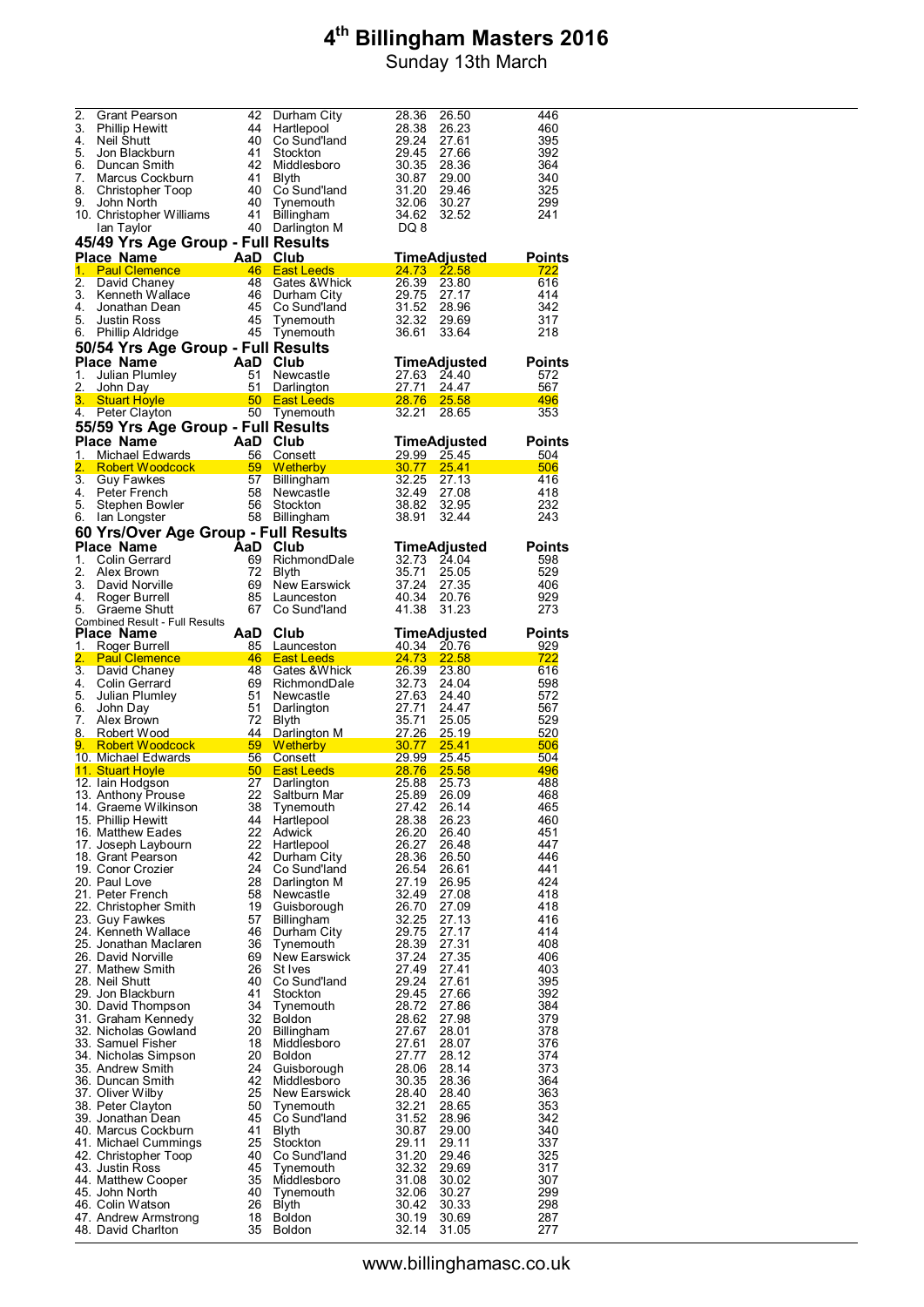Sunday 13th March

| 49. Graeme Shutt         | 67 Co Sund'land | 41.38 31.23 | 273 |
|--------------------------|-----------------|-------------|-----|
| 50. Ian Longster         | 58 Billingham   | 38.91 32.44 | 243 |
| 51. Christopher Williams | 41 Billingham   | 34.62 32.52 | 241 |
| 52. Christopher Sayer    | 31 Hartlepool   | 33.47 32.84 | 234 |
| 53. Stephen Bowler       | 56 Stockton     | 38.82 32.95 | 232 |
| 54. Phillip Aldridge     | 45 Tynemouth    | 36.61 33.64 | 218 |
|                          |                 |             |     |

#### **EVENT 109 Womens 100m Backstroke**

| 18/24 Yrs Age Group - Full Results           |          |                             |                                    |               |                |
|----------------------------------------------|----------|-----------------------------|------------------------------------|---------------|----------------|
| <b>Place Name</b>                            | AaD      | Club                        | <b>TimeAdjusted</b>                | <b>Points</b> | 50             |
| Claudine Wivell<br>1.                        | 22       | Thirsk WH                   | $1:19.63$ 1:20.25                  | 322           | 39.05          |
| Olivia Heath<br>2.                           | 18       | Middlesboro                 | 1:24.42 1:25.82                    | 263           | 40.83          |
| 25/29 Yrs Age Group - Full Results           |          |                             |                                    |               |                |
| <b>Place Name</b>                            | AaD      | Club                        | <b>TimeAdjusted</b>                | <b>Points</b> | 50             |
| 1. Emily Broadbent                           | 27       | <b>New Earswick</b>         | 1:21.00 1:20.53                    | 319           | 39.82          |
| 45/49 Yrs Age Group - Full Results           |          |                             |                                    |               |                |
| <b>Place Name</b>                            | AaD      | Club                        | TimeAdjusted                       | <b>Points</b> | 50             |
| 1. Denise Humphries                          | 49       | Godalming                   | $1:38.05$ 1:27.82                  | 246           | 45.75          |
| 50/54 Yrs Age Group - Full Results           |          |                             |                                    |               |                |
| <b>Place Name</b>                            | AaD      | Club                        | <b>TimeAdjusted</b>                | <b>Points</b> | 50             |
| 1. Julie Hoyle                               |          | 54 East Leeds               | $1:12.25$ 1:02.36                  | 687           | 34.81          |
| 55/59 Yrs Age Group - Full Results           |          |                             |                                    |               |                |
| Place Name                                   | AaD      | Club                        | TimeAdjusted                       | <b>Points</b> | 50             |
| Judith Hattle<br>1.                          | 56       | Carlisle Ag                 | 1:18.25 1:06.41                    | 568           | 38.73          |
| 2. Gillian Sheehan                           | 57       | Billingham                  | 2:08.77 1:48.33                    | 131           | 1:01.10        |
| 60 Yrs/Over Age Group - Full Results         |          |                             |                                    |               |                |
| <b>Place Name</b>                            | AaD      | Club                        | <b>TimeAdjusted</b>                | <b>Points</b> | 50             |
| <b>Hilary Crick</b><br>1.                    | 67       | <b>East Leeds</b>           | $1:47.04$ 1:20.79                  | 316           | 53.27          |
| <b>Combined Result - Full Results</b>        |          |                             |                                    |               |                |
| Place Name                                   | AaD      | Club                        | TimeAdjusted<br>$1:12.25$ 1:02.36  | <b>Points</b> | 50             |
| <b>Julie Hoyle</b><br>1.                     | 54       | <b>East Leeds</b>           |                                    | 687           | 34.81          |
| 2.<br>Judith Hattle<br>3.<br>Claudine Wivell | 56       | Carlisle Aq<br>22 Thirsk WH | 1:18.25 1:06.41<br>1:19.63 1:20.25 | 568<br>322    | 38.73<br>39.05 |
| <u>4.</u><br>Emily Broadbent                 | 27       | New Earswick                | 1:21.00 1:20.53                    | 319           | 39.82          |
|                                              |          |                             |                                    |               |                |
|                                              |          |                             |                                    |               |                |
| 5.<br><b>Hilary Crick</b>                    | 67       | <b>East Leeds</b>           | 1:47.04 1:20.79                    | 316           | 53.27          |
| 6.<br>Olivia Heath<br>7.<br>Denise Humphries | 18<br>49 | Middlesboro<br>Godalming    | 1:24.42 1:25.82<br>1:38.05 1:27.82 | 263<br>246    | 40.83<br>45.75 |

# **EVENT 110 Mens 50m Breaststroke**

| 18/24 Yrs Age Group - Full Results |     |                   |                     |               |
|------------------------------------|-----|-------------------|---------------------|---------------|
| <b>Place Name</b>                  | AaD | Club              | TimeAdjusted        | Points        |
| Joesph Laybourn<br>1.              | 22  | Hartlepool        | 35.04<br>35.31      | 365           |
| Nicholas Simpson<br>2.             | 20  | <b>Boldon</b>     | 39.35<br>39.84      | 254           |
| 3. Andrew Armstrong                | 18  | <b>Boldon</b>     | 40.33<br>41.00      | 233           |
| 25/29 Yrs Age Group - Full Results |     |                   |                     |               |
| <b>Place Name</b>                  | AaD | Club              | TimeAdjusted        | Points        |
| lain Hodgson<br>1.                 | 27  | Darlington        | 32.71<br>32.52      | 468           |
| Oliver Wilby<br>2.                 | 25  | New Earswick      | 36.30<br>36.30      | 336           |
| Paul Love<br>3.                    | 28  | Darlington M      | 36.59<br>36.26      | 337           |
| 30/34 Yrs Age Group - Full Results |     |                   |                     |               |
| <b>Place Name</b>                  | AaD | Club              | <b>TimeAdjusted</b> | <b>Points</b> |
| 1. Christopher Sayer               | 31  | Hartlepool        | 41.58<br>40.79      | 237           |
| 35/39 Yrs Age Group - Full Results |     |                   |                     |               |
| <b>Place Name</b>                  | AaD | Club              | TimeAdjusted        | Points        |
| David Charlton<br>1.               | 35  | <b>Boldon</b>     | 39.95 38.59         | 280           |
| 40/44 Yrs Age Group - Full Results |     |                   |                     |               |
| Place Name                         | AaD | Club              | TimeAdjusted        | Points        |
| Steven Horner<br>1.                | 44  | Eston             | 35.39<br>32.70      | 460           |
| 2.<br>Neil Shutt                   | 40  | Co Sund'land      | 35.98<br>38.11      | 345           |
| 3.<br>Christopher Williams         | 41  | <b>Billingham</b> | 38.67 36.32         | 336           |
| Marcus Cockburn<br>4.              | 41  | <b>Blyth</b>      | 39.81 37.40         | 307           |
| 5.<br>Jon Blackburn                | 41  | Stockton          | 40.31<br>37.87      | 296           |

|         | 45/49 Yrs Age Group - Full Results |          |                |                     |               |  |  |  |  |
|---------|------------------------------------|----------|----------------|---------------------|---------------|--|--|--|--|
|         | <b>Place Name</b>                  | AaD Club |                | TimeAdjusted        | <b>Points</b> |  |  |  |  |
| $1_{-}$ | lan Clarke                         |          | 46 Consett     | 36.42 33.26         | 437           |  |  |  |  |
|         | 2. Justin Ross                     |          | 45 Tynemouth   | 39.34 36.14         | 341           |  |  |  |  |
|         | 3. Kenneth Wallace                 |          | 46 Durham City | 39.79 36.34         | 335           |  |  |  |  |
|         | 50/54 Yrs Age Group - Full Results |          |                |                     |               |  |  |  |  |
|         | <b>Place Name</b>                  | AaD Club |                | <b>TimeAdjusted</b> | <b>Points</b> |  |  |  |  |
|         | 1. Kevin Smith                     |          | 52 Newcastle   | 35.87 31.44         | 518           |  |  |  |  |
|         | 2. John Boyer                      | 50       | Darlington M   | 38.13 33.92         | 412           |  |  |  |  |
|         | 3. Paul Gibson                     |          | 51 Carlisle Ag | 42.19 37.26         | 311           |  |  |  |  |
|         | <b>Peter Jackson</b>               |          | 50 East Leeds  | DQ 9                |               |  |  |  |  |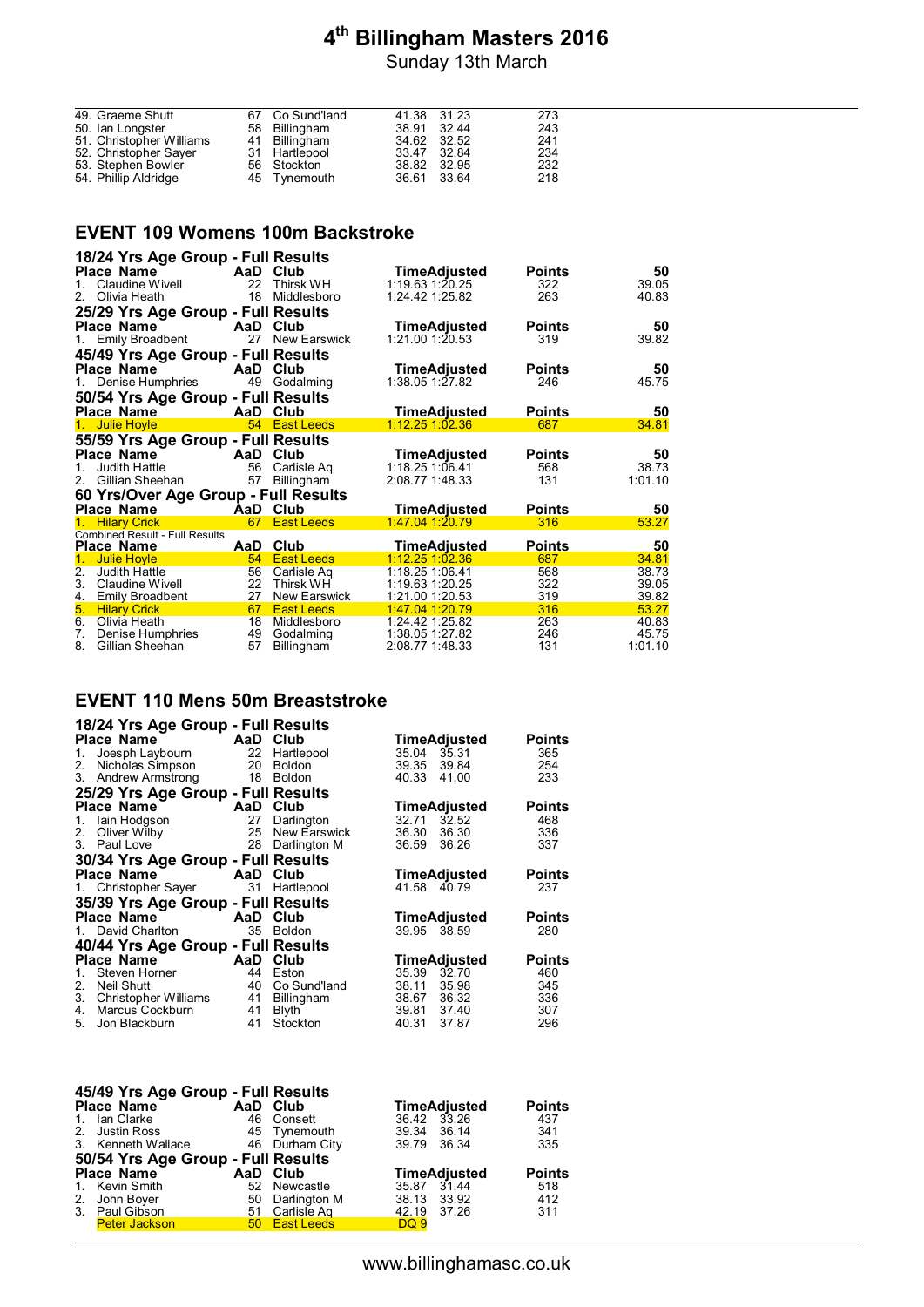Sunday 13th March

|    | 55/59 Yrs Age Group - Full Results           |          |                              |                |                |               |  |  |  |
|----|----------------------------------------------|----------|------------------------------|----------------|----------------|---------------|--|--|--|
|    | Place Name                                   |          | AaD Club                     |                | TimeAdjusted   | <b>Points</b> |  |  |  |
| 1. | Graham Currie                                | 57       | C                            |                | 39.15 32.94    | 450           |  |  |  |
| 2. | Stephen Bowler                               | 56       | Stockton                     | 46.47          | 39.44          | 262           |  |  |  |
|    | 60 Yrs/Over Age Group - Full Results         |          |                              |                |                |               |  |  |  |
|    | <b>Place Name</b>                            | AaD      | Club                         |                | TimeAdjusted   | Points        |  |  |  |
| 1. | Graham Pearson                               | 64       | Carlisle Ag                  |                | 37.59 29.44    | 630           |  |  |  |
| 2. | Norman Stephenson                            | 72       | Co Sund'land                 | 44.53          | 31.24          | 528           |  |  |  |
|    | Graeme Shutt                                 | 67       | Co Sund'land                 | DQ 10          |                |               |  |  |  |
|    | Combined Result - Full Results               |          |                              |                |                |               |  |  |  |
|    | Place Name                                   | AaD      | Club                         |                | TimeAdjusted   | <b>Points</b> |  |  |  |
| 1. | Graham Pearson                               | 64       | Carlisle Ag                  | 37.59          | 29.44          | 630           |  |  |  |
| 2. | Norman Stephenson                            | 72       | Co Sund'land                 | 44.53          | 31.24          | 528           |  |  |  |
| 3. | Kevin Smith                                  | 52       | Newcastle                    | 35.87          | 31.44          | 518           |  |  |  |
| 4. | lain Hodgson                                 | 27       | Darlington                   | 32.71          | 32.52          | 468           |  |  |  |
| 5. | Steven Horner                                | 44       | Eston                        | 35.39          | 32.70          | 460           |  |  |  |
| 6. | <b>Graham Currie</b>                         | 57       | C                            | 39.15          | 32.94          | 450           |  |  |  |
| 7. | Ian Clarke                                   | 46       | Consett                      | 36.42          | 33.26          | 437           |  |  |  |
| 8. | John Boyer                                   | 50       | Darlington M                 | 38.13          | 33.92          | 412           |  |  |  |
| 9. | Joesph Laybourn                              | 22       | Hartlepool                   | 35.04          | 35.31          | 365           |  |  |  |
|    | 10. Neil Shutt                               | 40       | Co Sund'land                 | 38.11          | 35.98          | 345           |  |  |  |
|    | 11. Justin Ross                              | 45       | Tynemouth                    | 39.34          | 36.14          | 341           |  |  |  |
|    | 12. Paul Love                                | 28<br>25 | Darlington M<br>New Earswick | 36.59<br>36.30 | 36.26<br>36.30 | 337<br>336    |  |  |  |
|    | 13. Oliver Wilby<br>14. Christopher Williams | 41       |                              | 38.67          | 36.32          | 336           |  |  |  |
|    | 15. Kenneth Wallace                          | 46       | Billingham<br>Durham City    | 39.79          | 36.34          | 335           |  |  |  |
|    | 16. Paul Gibson                              | 51       | Carlisle Ag                  | 42.19          | 37.26          | 311           |  |  |  |
|    | 17. Marcus Cockburn                          | 41       | Blyth                        | 39.81          | 37.40          | 307           |  |  |  |
|    | 18. Jon Blackburn                            | 41       | Stockton                     | 40.31          | 37.87          | 296           |  |  |  |
|    | 19. David Charlton                           | 35       | <b>Boldon</b>                | 39.95          | 38.59          | 280           |  |  |  |
|    | 20. Stephen Bowler                           | 56       | Stockton                     | 46.47          | 39.44          | 262           |  |  |  |
|    | 21. Nicholas Simpson                         | 20       | <b>Boldon</b>                | 39.35          | 39.84          | 254           |  |  |  |
|    | 22. Christopher Sayer                        | 31       | Hartlepool                   | 41.58          | 40.79          | 237           |  |  |  |
|    | 23. Andrew Armstrong                         | 18       | <b>Boldon</b>                | 40.33          | 41.00          | 233           |  |  |  |

#### **EVENT 111 Womens 200m Freestyle**

|                  | 18/24 Yrs Age Group - Full Results                  |      |                   |                                    |               |                |                    |                    |
|------------------|-----------------------------------------------------|------|-------------------|------------------------------------|---------------|----------------|--------------------|--------------------|
|                  | <b>Place Name</b>                                   | AaD  | Club              | TimeAdjusted                       | <b>Points</b> | 50             | 100                | 150                |
| 1.               | <b>Claire Collins</b>                               | 20   | Billingham        | 2:10.59 2:12.22                    | 588           | 30.91          | 1:04.42            | 1:37.66            |
| 2.               | Stephanie Blakeburn                                 | 22   | Billingham        | 2:11.44 2:12.47                    | 584           | 29.88          | 1:03.38            | 1:37.22            |
|                  | 25/29 Yrs Age Group - Full Results                  |      |                   |                                    |               |                |                    |                    |
|                  | <b>Place Name</b>                                   | AaD  | Club              | TimeAdjusted                       | Points        | 50             | 100                | 150                |
|                  | 1. Emma Bainbridge                                  | 25   | Derwentside       | 2:15.27 2:15.27                    | 549           | 31.60          | 1:05.22            | 1:39.97            |
|                  | 30/34 Yrs Age Group - Full Results                  |      |                   |                                    |               |                |                    |                    |
|                  | Place Name                                          | AaD  | Club              | TimeAdjusted                       | <b>Points</b> | 50             | 100                | 150                |
| $1_{-}$          | Jennifer Dobson                                     | 33   | <b>Blyth</b>      | 2:40.31 2:36.11                    | 357           | 33.79          | 1:12.62            | 1:55.86            |
|                  | 2. Lorraine Riddle                                  | 32   | Billingham        | 2:52.88 2:49.00                    | 281           | 38.49          | 1:21.41            | 2:06.94            |
|                  | 35/39 Yrs Age Group - Full Results                  |      |                   |                                    |               |                |                    |                    |
|                  | <b>Place Name</b>                                   | AaD  | Club              | TimeAdjusted                       | Points        | 50             | 100                | 150                |
| 1.               | Catherine Green                                     | 36   | <b>B</b> lvth     | 2:29.31 2:23.62                    | 458           | 34.68          | 1:11.75            | 1:50.43            |
| 2.               | Elisabeth Yaneske                                   | 39   | Sedgefield        | 2:31.99 2:24.21                    | 453           | 35.61          | 1:13.56            | 1:52.82            |
|                  | 40/44 Yrs Age Group - Full Results                  |      |                   |                                    |               |                |                    |                    |
|                  | <b>Place Name</b>                                   | AaD  | Club              | <b>TimeAdjusted</b>                | <b>Points</b> | 50             | 100                | 150                |
| 1. Emily Firth   |                                                     | 42   | Newcastle         | 2:48.45 2:37.40                    | 348           | 38.91          | 1:20.82            | 2:04.61            |
|                  | 2. Joanne Fixter                                    | 42   | Billingham        | 3:05.17 2:53.03                    | 262           | 41.18          | 1:28.29            | 2:17.41            |
|                  |                                                     |      |                   |                                    |               |                |                    |                    |
|                  | 45/49 Yrs Age Group - Full Results                  |      |                   |                                    |               |                |                    |                    |
|                  | Place Name                                          | AaD  | Club              | TimeAdjusted                       | <b>Points</b> | 50             | 100                | 150                |
|                  | 1. Lindsay Turnbull                                 | 46   | Newcastle         | 2:20.18 2:08.01                    | 648           | 32.26          | 1:06.78            | 1:42.86            |
|                  | <b>Philippa Rickard</b><br>3. Karen Cook            | 45   | <b>East Leeds</b> | 2:21.55 2:10.05<br>3:22.07 3:04.53 | 618<br>216    | 31.92<br>44.99 | 1:07.08<br>1:34.80 | 1:44.37<br>2:29.15 |
|                  |                                                     |      | 46 Billingham     |                                    |               |                |                    |                    |
|                  | 50/54 Yrs Age Group - Full Results                  |      |                   |                                    |               |                |                    |                    |
|                  | <b>Place Name</b>                                   | AaD. | Club              | TimeAdjusted                       | Points        | 50             | 100                | 150                |
|                  | 1. Kath Minghella                                   | 52   | King'f Scar       | 2:57.76 2:35.83                    | 359           | 40.35          | 1:25.28            | 2:12.81            |
|                  | <b>Jayne Dresser</b>                                | 53   | <b>East Leeds</b> | 3:04.20 2:40.24                    | 330           | 42.19          | 1:29.05            | 2:18.21<br>2:23.96 |
|                  | 3. Dianne Roberts                                   |      | 52 King'f Scar    |                                    | 268           | 42.85          | 1:31.77            |                    |
|                  | 55/59 Yrs Age Group - Full Results                  |      |                   |                                    |               |                |                    |                    |
|                  | Place Name                                          | AaD  | Club              | TimeAdjusted                       | <b>Points</b> | 50             | 100                | 150                |
| 1.               | Joan Edwards                                        | 58   | Consett           | 2:36.53 2:10.49                    | 611           | 36.72          | 1:16.12            | 1:56.64            |
| 2.               | Gillian Sheehan                                     | 57   | Billingham        | 3:34.32 3:00.30                    | 231           | 49.31          | 1:44.27            | 2:40.43            |
|                  | 60 Yrs/Over Age Group - Full Results                |      |                   |                                    |               |                |                    |                    |
|                  | <b>Place Name</b>                                   | AaD  | Club              | <b>TimeAdjusted</b>                | Points        | 50             | 100                | 150                |
| 1.               | Lindy Woodrow                                       | 62   | Co Sund'land      | 3:37.07 2:53.86                    | 258           | 50.47          | 1:47.57            | 2:44.51            |
| 2.               | <b>Christine Muscroft</b>                           | 60   | Billingham        | 3:40.77 3:00.53                    | 231           | 53.48          | 1:49.35            | 2:47.04            |
| 3.               | <b>Gail Daffern</b>                                 | 66   | <b>East Leeds</b> | 3:45.08 2:52.08                    | 266           | 50.66          | 1:48.42            | 2:47.96            |
|                  | <b>Combined Result - Full Results</b><br>Place Name | AaD  | Club              | TimeAdjusted                       | <b>Points</b> | 50             | 100                | 150                |
|                  | 1. Lindsay Turnbull                                 | 46   | Newcastle         | 2:20.18 2:08.01                    | 648           | 32.26          | 1:06.78            | 1:42.86            |
| 2.               | <b>Philippa Rickard</b>                             | 45   | <b>East Leeds</b> | 2:21.55 2:10.05                    | 618           | 31.92          | 1:07.08            | 1:44.37            |
| $\overline{3}$ . | Joan Edwards                                        | 58   | Consett           | 2:36.53 2:10.49                    | 611           | 36.72          | 1:16.12            | 1:56.64            |
| 4.               | <b>Claire Collins</b>                               | 20   | <b>Billingham</b> | 2:10.59 2:12.22                    | 588           | 30.91          | 1:04.42            | 1:37.66            |
| 5.               | Stephanie Blakeburn                                 | 22   | Billingham        | 2:11.44 2:12.47                    | 584           | 29.88          | 1:03.38            | 1:37.22            |
| 6.               | Emma Bainbridge                                     | 25   | Derwentside       | 2:15.27 2:15.27                    | 549           | 31.60          | 1:05.22            | 1:39.97            |
| 7.               | Catherine Green                                     | 36   | Blyth             | 2:29.31 2:23.62                    | 458           | 34.68          | 1:11.75            | 1:50.43            |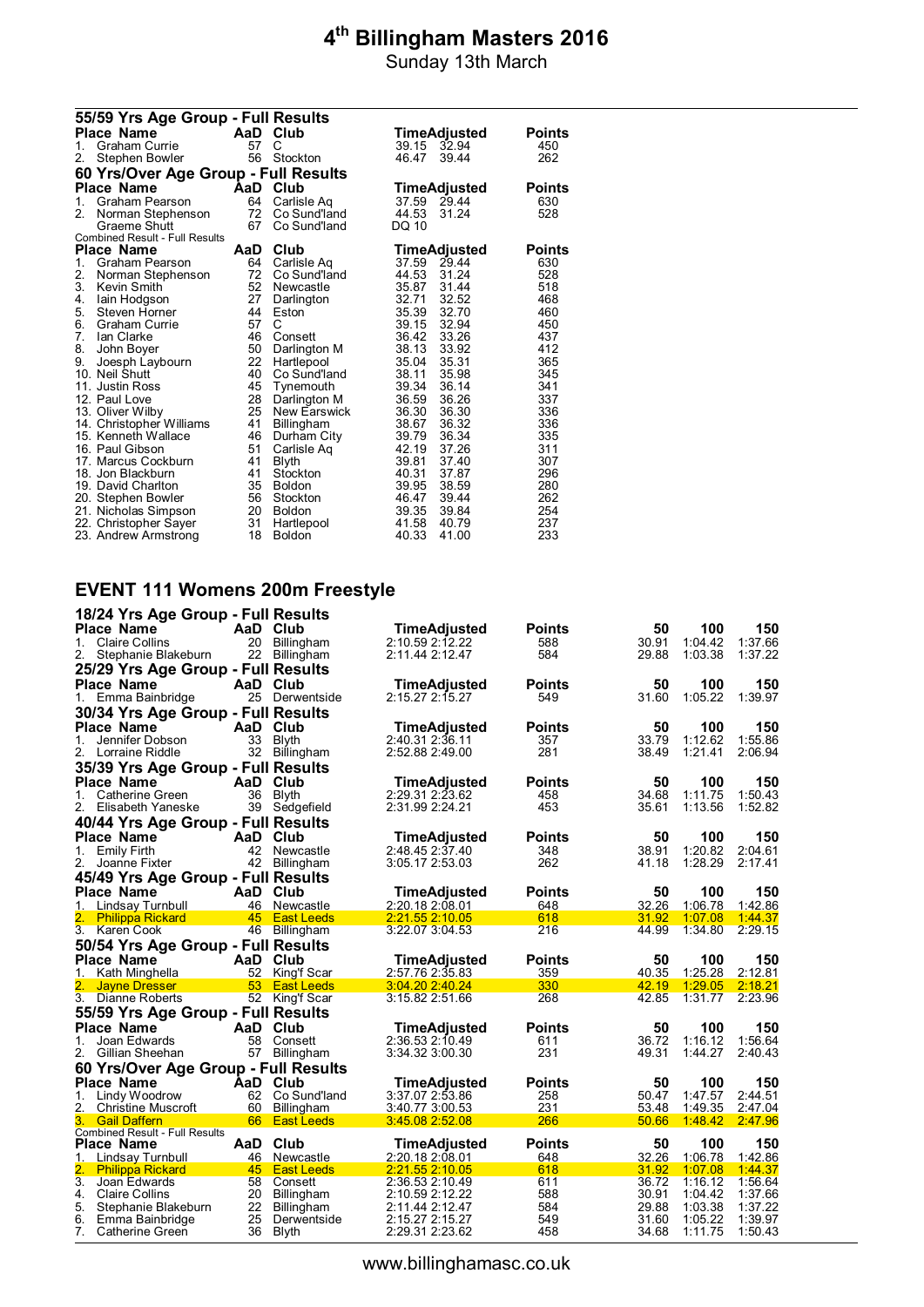8. Elisabeth Yaneske 39 Sedgefield 2:31.99 2:24.21 453 35.61 1:13.56 1:52.82<br>
9. Kath Minghella 52 King'f Scar 2:57.76 2:35.83 359 40.36 1:52.82 2:15.81<br>
1. Jonator Debesse 2:25 Blutb 2:40.93.944 357 359 40.35 1:15.82 2:15 9. Sedgefield 2:31.99 2:24.21 453 35.61 1:13.56 1:52.82<br>
52 King'f Scar 2:57.76 2:35.83 359 40.35 1:25.28 2:12.81<br>
13 Blyth 2:40.31 2:36.83 44.2 33.79 1:12.62 1:55.86<br>
52 East Leeds 3:04.20 2:40.24 330 42.19 1:20.62 2:04.6 10. Jennifer Dobson 33 Blyth 2:40.31 2:36.11 357 33.79 1:12.62 1:55.86 11. Emily Firth 42 Newcastle 2:48.45 2:37.40 348 38.91 1:20.82 2:04.61 12. Jayne Dresser 53 East Leeds 3:04.20 2:40.24 330 42.19 1:29.05 2:18.21 13. Lorraine Riddle 32 Billingham 2:52.88 2:49.00 281 38.49 1:21.41 2:06.94 12. Diane Riddle 132 Newcastle 2:48.45 2:37.40 348 38.91 1:20.82 2:04.61<br>
12. Jayne Dresser 52 Kingham 2:55.88 2:49.24 330 42.19 1:29.05 2:18.21<br>
13. Lornaine Roberts 52 King'f Scar 3:15.82 2:51.66 268 42.85 1:31.77 2:23.9 15. Gail Daffern 66 East Leeds 3:45.08 2:52.08 266 50.66 1:48.42 2:47.96 16. Joanne Fixter 42 Billingham 3:05.17 2:53.03 262 41.18 1:28.29 2:17.41 17. Lindy Woodrow 62 Co Sund'land 3:37.07 2:53.86 258 50.47 1:47.57 2:44.51 18. Gillian Sheehan 57 Billingham 3:34.32 3:00.30 231 49.31 1:44.27 2:40.43<br>19. Christine Muscroft 60 Billingham 3:40.77 3:00.53 231 53.48 1:49.35 2:47.04<br>20. Karen Cook 46 Billingham 3:22.07 3:04.53 2:16 44.99 1:34.80 2:2 19. Christine Muscroft 60 Billingham 3:40.77 3:00.53 231 53.48 1:49.35 2:47.04 20. Karen Cook 46 Billingham 3:22.07 3:04.53 216 44.99 1:34.80 2:29.15

#### **EVENT 112 Mens 100m IM**

|         | 18/24 Yrs Age Group - Full Results |     |                 |                        |               |       |
|---------|------------------------------------|-----|-----------------|------------------------|---------------|-------|
|         | <b>Place Name</b>                  |     | AaD Club        | <b>TimeAdjusted</b>    | <b>Points</b> | 50    |
| 1.      | Jack Hepburn                       | 24  | Loftus Dol      | 1:05.31 1:05.49        | 462           | 29.01 |
| 2.      | <b>Anthony Prouse</b>              | 22  | Saltburn Mar    | 1:06.50 1:07.02        | 431           | 29.94 |
| 3.      | Conor Crozier                      |     | 24 Co Sund'land | 1:08.01 1:08.20        | 409           | 30.99 |
| 4.      | Samuel Fisher                      |     | 18 Middlesboro  | 1:09.48 1:10.63        | 369           | 30.73 |
|         | 5. Andrew Armstrong                |     | 18 Boldon       | 1:15.93 1:17.19        | 282           | 36.12 |
|         | <b>Matthew Eades</b>               |     | 22 Adwick       | DQ 11                  |               |       |
|         | 25/29 Yrs Age Group - Full Results |     |                 |                        |               |       |
|         | <b>Place Name</b>                  | AaD | Club            | <b>TimeAdjusted</b>    | <b>Points</b> | 50    |
|         | 1. Paul Love                       | 28  | Darlington M    | 1:09.58 1:08.96        | 396           | 32.08 |
| 2.      | Oliver Wilby                       | 25  | New Earswick    | 1:10.84 1:10.84        | 365           | 32.82 |
| 3.      | Mathew Smith                       |     | 26 St Ives      | 1:11.90 1:11.70        | 352           | 33.35 |
|         | 30/34 Yrs Age Group - Full Results |     |                 |                        |               |       |
|         | <b>Place Name</b>                  |     | AaD Club        | <b>TimeAdjusted</b>    | <b>Points</b> | 50    |
| 1.      | Graham Kennedy                     | 32  | Boldon          | 1:12.86 1:11.22        | 359           | 34.97 |
| 2.      | David Thompson                     |     | 34 Tynemouth    | 1:13.79 1:11.57        | 354           | 33.36 |
|         | 35/39 Yrs Age Group - Full Results |     |                 |                        |               |       |
|         | <b>Place Name</b>                  |     | AaD Club        | TimeAdjusted           | <b>Points</b> | 50    |
| 1.      | Graeme Wilkinson                   | 38  | Tynemouth       | 1:15.88 1:12.34        | 343           | 35.25 |
| 2.      | Matthew Cooper                     | 35  | Middlesboro     | 1:17.35 1:14.72        | 311           | 36.83 |
|         | 40/44 Yrs Age Group - Full Results |     |                 |                        |               |       |
|         | <b>Place Name</b>                  |     | AaD Club        | TimeAdjusted           | <b>Points</b> | 50    |
| 1.      | Steven Horner                      |     | 44 Eston        | 1:11.42 1:06.00        | 452           | 33.57 |
| 2.      | lan Taylor                         |     | 40 Darlington M | 1:15.39 1:11.18        | 360           | 35.85 |
| 3.      | Jon Blackburn                      | 41  | Stockton        | 1:16.31 1:11.68        | 353           | 35.83 |
|         | 4. Duncan Smith                    |     | 42 Middlesboro  | 1:18.02 1:12.90        | 335           | 37.24 |
| 5.      | Neil Shutt                         |     | 40 Co Sund'land | 1:19.88 1:15.42        | 303           | 38.17 |
|         | 6. Christopher Toop                |     | 40 Co Sund'land | 1:20.84 1:16.32        | 292           | 37.18 |
| 7.      | Marcus Cockburn                    | 41  | Blyth           | 1:21.84 1:16.88        | 286           | 39.28 |
|         | John North                         |     | 40 Tynemouth    | DQ 11                  |               |       |
|         | 45/49 Yrs Age Group - Full Results |     |                 |                        |               |       |
|         | <b>Place Name</b>                  | AaD | Club            | <b>TimeAdjusted</b>    | <b>Points</b> | 50    |
| $1_{-}$ | Kenneth Wallace                    | 46  | Durham City     | 1:16.46 1:09.82        | 381           | 34.89 |
| 2.      | Jonathan Dean                      | 45  | Co Sund'land    | 1:18.72 1:12.32        | 343           | 35.53 |
| 3.      | <b>Justin Ross</b>                 | 45  | Tynemouth       | 1:31.11 1:23.71        | 221           | 45.02 |
|         | David Borthwick                    |     | 48 East Anglian | DQ 11                  |               |       |
|         | 50/54 Yrs Age Group - Full Results |     |                 |                        |               |       |
|         | <b>Place Name</b>                  | AaD | Club            | TimeAdjusted           | <b>Points</b> | 50    |
| 1.      | John Day                           | 51  | Darlington      | 1:08.39 1:00.40        | 590           | 31.88 |
| 2.      | Kevin Smith                        | 52  | Newcastle       | 1:08.53 1:00.07        | 599           | 32.12 |
| 3.      | <b>Stuart Hoyle</b>                |     | 50 East Leeds   | <u>1:11.25 1:03.38</u> | 510           | 33.48 |
| 4.      | Peter Clayton                      |     | 50 Tynemouth    | 1:21.02 1:12.07        | 347           | 38.89 |
|         | 55/59 Yrs Age Group - Full Results |     |                 |                        |               |       |
|         | <b>Place Name</b>                  |     | AaD Club        | TimeAdjusted           | <b>Points</b> | 50    |
| 1.      | <b>Robert Woodcock</b>             | 59  | Wetherby        | <u>1:20.72 1:06.66</u> | 438           | 37.30 |
| 2.      | lan Longster                       | 58  | Billingham      | 1:44.22 1:26.88        | 198           | 51.28 |
|         | Graham Currie                      | 57  | С               | DQ 11                  |               |       |

|    | 60 Yrs/Over Age Group - Full Results  |                 |                   |                   |               |       |  |  |  |
|----|---------------------------------------|-----------------|-------------------|-------------------|---------------|-------|--|--|--|
|    | <b>Place Name</b>                     |                 | AaD Club          | TimeAdjusted      | <b>Points</b> | 50    |  |  |  |
| 1. | Norman Stephenson                     | 72              | Co Sund'land      | 1:34.04 1:05.98   | 452           | 47.00 |  |  |  |
|    | 2. Alex Brown                         | 72              | Blvth             | 1:34.32 1:06.18   | 448           | 46.29 |  |  |  |
|    | 3. David Norville                     | 69              | New Earswick      | 1:46.52 1:18.23   | 271           | 52.67 |  |  |  |
|    | 4. Graeme Shutt                       | 67              | Co Sund'land      | 1:46.77 1:20.59   | 248           | 50.87 |  |  |  |
|    | <b>Combined Result - Full Results</b> |                 |                   |                   |               |       |  |  |  |
|    | <b>Place Name</b>                     | AaD             | Club              | TimeAdjusted      | <b>Points</b> | 50    |  |  |  |
|    | 1. Kevin Smith                        | 52              | Newcastle         | 1:08.53 1:00.07   | 599           | 32.12 |  |  |  |
|    | 2. John Day                           | 51              | Darlington        | $1:08.39$ 1:00.40 | 590           | 31.88 |  |  |  |
|    | 3. Stuart Hoyle                       | 50 <sup>°</sup> | <b>East Leeds</b> | 1:11.25 1:03.38   | 510           | 33.48 |  |  |  |
| 4. | Jack Hepburn                          | 24              | Loftus Dol        | 1:05.31 1:05.49   | 462           | 29.01 |  |  |  |
|    | 5. Norman Stephenson                  |                 | 72 Co Sund'land   | 1:34.04 1:05.98   | 452           | 47.00 |  |  |  |
| 6. | Steven Horner                         | 44              | Eston             | 1:11.42 1:06.00   | 452           | 33.57 |  |  |  |
| 7. | Alex Brown                            | 72              | Blyth             | 1:34.32 1:06.18   | 448           | 46.29 |  |  |  |
|    | 8. Robert Woodcock                    | 59              | Wetherby          | 1:20.72 1:06.66   | 438           | 37.30 |  |  |  |
|    |                                       |                 |                   |                   |               |       |  |  |  |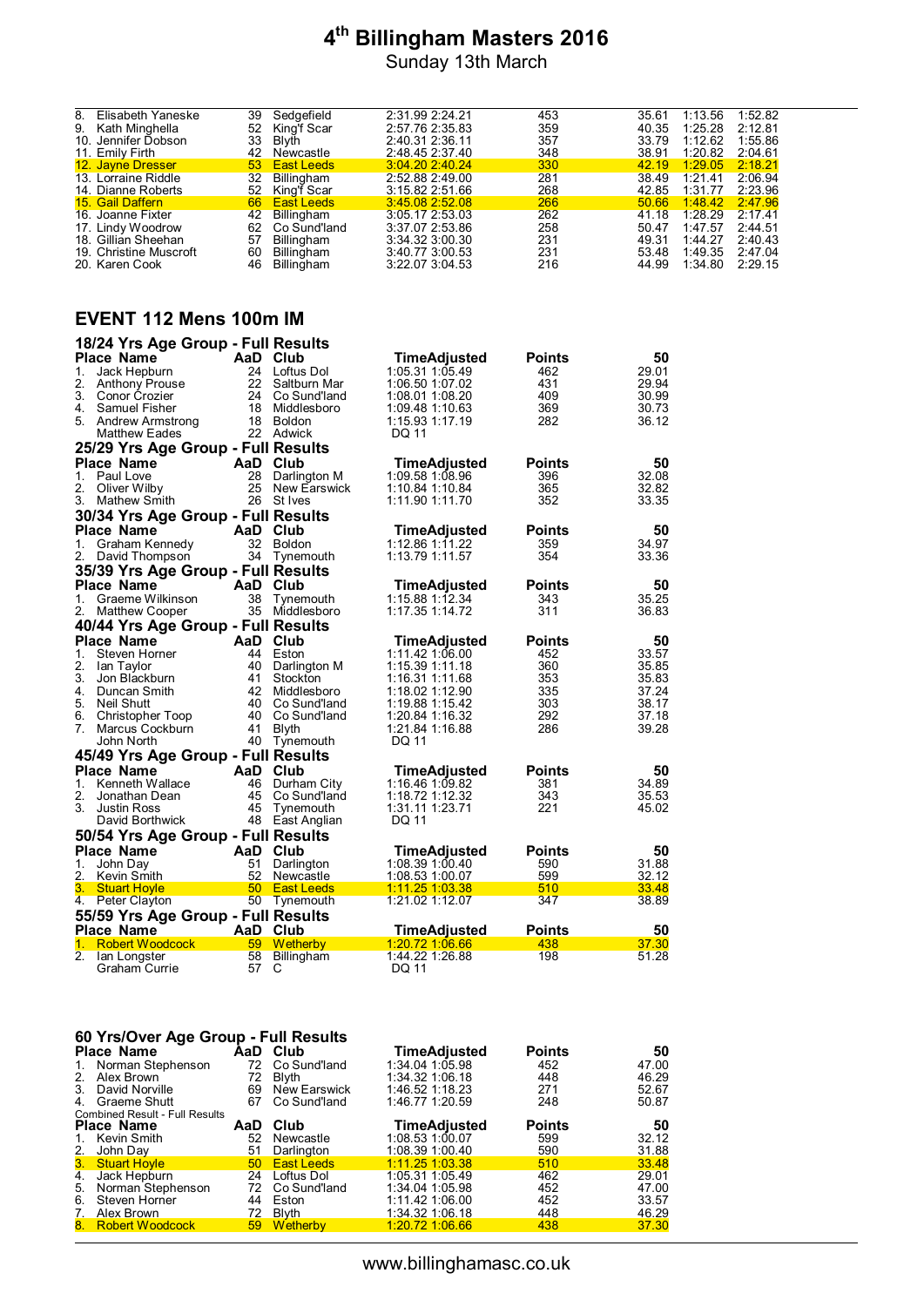| 9. | <b>Anthony Prouse</b> | 22 | Saltburn Mar  | 1:06.50 1:07.02 | 431 | 29.94 |
|----|-----------------------|----|---------------|-----------------|-----|-------|
|    | 10. Conor Crozier     | 24 | Co Sund'land  | 1:08.01 1:08.20 | 409 | 30.99 |
|    | 11. Paul Love         | 28 | Darlington M  | 1:09.58 1:08.96 | 396 | 32.08 |
|    | 12. Kenneth Wallace   | 46 | Durham City   | 1:16.46 1:09.82 | 381 | 34.89 |
|    | 13. Samuel Fisher     | 18 | Middlesboro   | 1:09.48 1:10.63 | 369 | 30.73 |
|    | 14. Oliver Wilby      | 25 | New Earswick  | 1:10.84 1:10.84 | 365 | 32.82 |
|    | 15. Ian Taylor        | 40 | Darlington M  | 1:15.39 1:11.18 | 360 | 35.85 |
|    | 16. Graham Kennedy    | 32 | <b>Boldon</b> | 1:12.86 1:11.22 | 359 | 34.97 |
|    | 17. David Thompson    | 34 | Tynemouth     | 1:13.79 1:11.57 | 354 | 33.36 |
|    | 18. Jon Blackburn     | 41 | Stockton      | 1:16.31 1:11.68 | 353 | 35.83 |
|    | 19. Mathew Smith      | 26 | St Ives       | 1:11.90 1:11.70 | 352 | 33.35 |
|    | 20. Peter Clayton     | 50 | Tynemouth     | 1:21.02 1:12.07 | 347 | 38.89 |
|    | 21. Jonathan Dean     | 45 | Co Sund'land  | 1:18.72 1:12.32 | 343 | 35.53 |
|    | 22. Graeme Wilkinson  | 38 | Tvnemouth     | 1:15.88 1:12.34 | 343 | 35.25 |
|    | 23. Duncan Smith      | 42 | Middlesboro   | 1:18.02 1:12.90 | 335 | 37.24 |
|    | 24. Matthew Cooper    | 35 | Middlesboro   | 1:17.35 1:14.72 | 311 | 36.83 |
|    | 25. Neil Shutt        | 40 | Co Sund'land  | 1:19.88 1:15.42 | 303 | 38.17 |
|    | 26. Christopher Toop  | 40 | Co Sund'land  | 1:20.84 1:16.32 | 292 | 37.18 |
|    | 27. Marcus Cockburn   | 41 | Blyth         | 1:21.84 1:16.88 | 286 | 39.28 |
|    | 28. Andrew Armstrong  | 18 | <b>Boldon</b> | 1:15.93 1:17.19 | 282 | 36.12 |
|    | 29. David Norville    | 69 | New Earswick  | 1:46.52 1:18.23 | 271 | 52.67 |
|    | 30. Graeme Shutt      | 67 | Co Sund'land  | 1:46.77 1:20.59 | 248 | 50.87 |
|    | 31. Justin Ross       | 45 | Tynemouth     | 1:31.11 1:23.71 | 221 | 45.02 |
|    | 32. Ian Longster      | 58 | Billingham    | 1:44.22 1:26.88 | 198 | 51.28 |
|    |                       |    |               |                 |     |       |

## **EVENT 201 Mixed 100m Butterfly**

| <b>MENS 18/24 Yrs Age Group - Full Results</b>           |                                |                                    |                      |                |
|----------------------------------------------------------|--------------------------------|------------------------------------|----------------------|----------------|
| <b>Place Name</b>                                        | AaD Club                       | <b>TimeAdjusted</b>                | Points               | 50             |
| 1.<br>Nicholas Gowland                                   | 20 Billingham                  | 1:00.80 1:01.56                    | 488                  | 29.14          |
| <b>MENS 35/39 Yrs Age Group - Full Results</b>           |                                |                                    |                      |                |
| <b>Place Name</b>                                        | AaD Club                       | <b>TimeAdjusted</b>                | <b>Points</b>        | 50             |
| Matthew Cooper                                           | 35 Middlesboro                 | DQ 12                              |                      |                |
| <b>MENS 40/44 Yrs Age Group - Full Results</b>           |                                |                                    |                      |                |
| Place Name                                               | AaD Club                       | TimeAdjusted                       | <b>Points</b>        | 50             |
| 1.<br>Robert Wood                                        | 44 Darlington M                | 1:07.14 1:02.05                    | 476                  | 31.32          |
| <b>MENS 45/49 Yrs Age Group - Full Results</b>           |                                |                                    |                      |                |
| <b>Place Name</b>                                        | AaD Club                       | TimeAdjusted                       | Points               | 50             |
| 1.<br>David Chaney                                       | 48 Gates & Whick               | 1:04.67 58.31                      | 574                  | 30.26          |
|                                                          |                                |                                    |                      |                |
| <b>MENS 50/54 Yrs Age Group - Full Results</b>           |                                |                                    |                      |                |
| Place Name                                               | AaD Club                       | <b>TimeAdjusted</b>                | Points               | 50             |
| 1. Kevin Smith                                           | 52 Newcastle                   | 1:03.91 56.02                      | 648                  | 30.38          |
| 2.<br>Julian Plumley<br>3. Paul Gibson                   | 51 Newcastle<br>51 Carlisle Ag | 1:10.85 1:02.57<br>1:19.87 1:10.54 | 465<br>324           | 32.27<br>35.60 |
| 4. Peter Clayton                                         | 50 Tynemouth                   | 1:20.11 1:11.26                    | 314                  | 37.51          |
|                                                          |                                |                                    |                      |                |
| <b>MENS 55/59 Yrs Age Group - Full Results</b>           |                                |                                    |                      |                |
| <b>Place Name</b>                                        | AaD Club                       | <b>TimeAdjusted</b>                | <b>Points</b><br>431 | 50             |
| 1.<br><b>Guy Fawkes</b>                                  | 57 Billingham                  | 1:16.25 1:04.15                    |                      | 35.83          |
| <b>MENS 60 Yrs/Over Age Group - Full Results</b>         |                                |                                    |                      |                |
| <b>Place Name</b>                                        | AaD Club                       | TimeAdjusted                       | <b>Points</b>        | 50             |
| 1.<br>Norman Stephenson                                  | 72 Co Sund'Iand                | 1:42.75 1:12.09                    | 304                  | 48.20          |
| <b>MENS Combined Result - Full Results</b><br>Place Name | AaD Club                       | <b>TimeAdjusted</b>                | <b>Points</b>        | 50             |
| 1. Kevin Smith                                           | 52 Newcastle                   | 1:03.91 56.02                      | 648                  | 30.38          |
| 2.<br>David Chaney                                       | 48 Gates & Whick               | 1:04.67 58.31                      | 574                  | 30.26          |
| 3.<br>Nicholas Gowland                                   | 20 Billingham                  | 1:00.80 1:01.56                    | 488                  | 29.14          |
| 4. Robert Wood                                           | 44 Darlington M                | 1:07.14 1:02.05                    | 476                  | 31.32          |
| 5. Julian Plumley                                        | 51 Newcastle                   | 1:10.85 1:02.57                    | 465                  | 32.27          |
| 6.<br><b>Guy Fawkes</b>                                  | 57 Billingham                  | 1:16.25 1:04.15                    | 431                  | 35.83          |
| 7. Paul Gibson                                           | 51 Carlisle Aq                 | 1:19.87 1:10.54                    | 324                  | 35.60          |
| 8. Peter Clayton                                         | 50 Tynemouth                   | 1:20.11 1:11.26                    | 314                  | 37.51          |
| 9. Norman Stephenson                                     | 72 Co Sund'land                | 1:42.75 1:12.09                    | 304                  | 48.20          |
| <b>WOMENS 18/24 Yrs Age Group - Full Results</b>         |                                |                                    |                      |                |
| <b>Place Name</b>                                        | AaD Club                       | <b>TimeAdjusted</b>                | <b>Points</b>        | 50             |
| 1.<br>Stephanie Blakeburn                                | 22 Billingham                  | 1:01.46 1:01.94                    | 685                  | 29.40          |
| 2.<br>Claire Collins                                     | 20 Billingham                  | 1:12.54 1:13.44                    | 411                  | 34.29          |
| 3. Taylor Gillyon                                        | 18 Tynemouth                   | 1:19.67 1:20.99                    | 306                  | 36.09          |
| <b>WOMENS 45/49 Yrs Age Group - Full Results</b>         |                                |                                    |                      |                |
| Place Name                                               | AaD Club                       | <b>TimeAdjusted</b>                | <b>Points</b>        | 50             |
| <b>Gail Wrangles</b><br>1.                               | 46 East Leeds                  | 1:40.57 1:31.84                    | 210                  | <u>46.10</u>   |
| <b>WOMENS 55/59 Yrs Age Group - Full Results</b>         |                                |                                    |                      |                |
| <b>Place Name</b>                                        | AaD Club                       | TimeAdjusted                       | <b>Points</b>        | 50             |
| 1.<br>Judith Hattle                                      | 56 Carlisle Aq                 | 1:12.70 1:01.70                    | 693                  | 34.60          |
| <b>WOMENS Combined Result - Full Results</b>             |                                |                                    |                      |                |
| <b>Place Name</b>                                        | AaD Club                       | TimeAdjusted                       | <b>Points</b>        | 50             |
| 1.<br>Judith Hattle                                      | 56 Carlisle Aq                 | 1:12.70 1:01.70                    | 693                  | 34.60          |
| 2.<br>Stephanie Blakeburn                                | 22 Billingham                  | 1:01.46 1:01.94                    | 685                  | 29.40          |
| 3. Claire Collins<br>4.                                  | 20 Billingham                  | 1:12.54 1:13.44                    | 411<br>306           | 34.29          |
| Taylor Gillyon<br>5. Gail Wrangles                       | 18 Tynemouth<br>46 East Leeds  | 1:19.67 1:20.99<br>1:40.57 1:31.84 | 210                  | 36.09<br>46.10 |
|                                                          |                                |                                    |                      |                |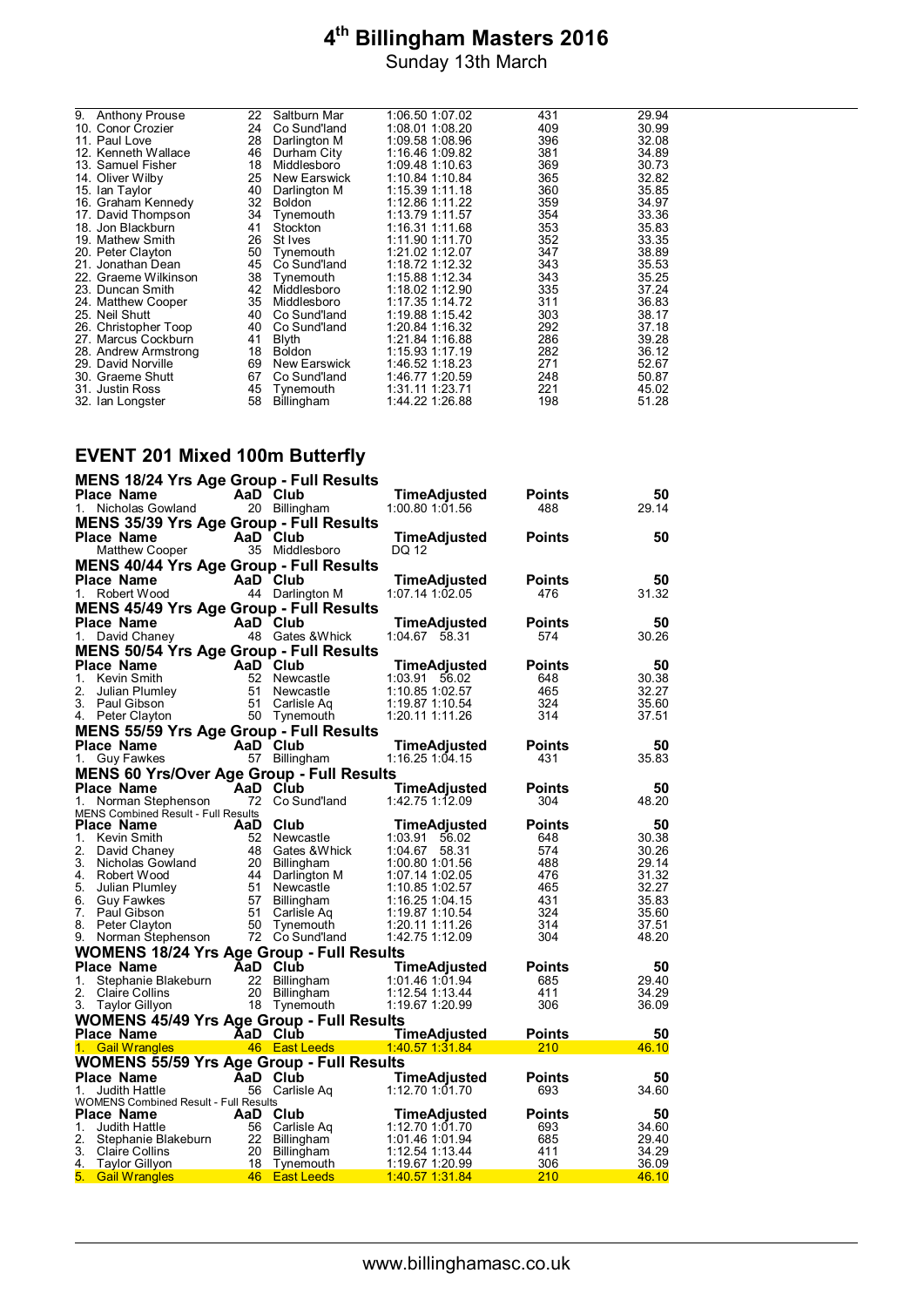Sunday 13th March

### **EVENT 202 Mens 50m Backstroke**

| 18/24 Yrs Age Group - Full Results                                                                                                |                 |                              |                                  |               |
|-----------------------------------------------------------------------------------------------------------------------------------|-----------------|------------------------------|----------------------------------|---------------|
| Place Name                                                                                                                        | AaD Club        |                              | TimeAdjusted                     | <b>Points</b> |
| 1.<br>Jack Hepburn                                                                                                                | 24              | Loftus Dol                   | 28.77<br>28.85                   | 456           |
| 2.<br>Anthony Prouse                                                                                                              | 22              | Saltburn Mar                 | 29.39<br>29.62                   | 422           |
| 3.<br>Conor Crozier<br>4.<br><b>Matthew Eades</b>                                                                                 | 24<br>22        | Co Sund'land<br>Adwick       | 30.50<br>30.58<br>30.71<br>30.95 | 383<br>370    |
| 5.<br>Christopher Smith                                                                                                           | 19              | Guisborough                  | 32.11<br>32.58                   | 317           |
| 6.<br>Samuel Fisher                                                                                                               | 18              | Middlesboro                  | 32.38<br>32.92                   | 307           |
| 7.<br>Andrew Smith                                                                                                                | 24              | Guisborough                  | 32.50<br>32.59                   | 316           |
| 8.<br>Nicholas Simpson                                                                                                            | 20              | <b>Boldon</b>                | 33.78<br>34.20                   | 274           |
| 9.<br>Andrew Armstrong                                                                                                            | 18              | <b>Boldon</b>                | 35.28<br>35.87                   | 237           |
| 25/29 Yrs Age Group - Full Results                                                                                                |                 |                              |                                  |               |
| Place Name                                                                                                                        | AaD Club        |                              | TimeAdjusted                     | Points        |
| 1.<br>Oliver Wilby<br>2.                                                                                                          | 25<br>28        | <b>New Earswick</b>          | 30.17<br>30.17<br>33.05          | 399<br>312    |
| Paul Love<br>3.<br>Michael Cummings                                                                                               |                 | Darlington M<br>25 Stockton  | 32.76<br>35.41<br>35.41          | 247           |
| 30/34 Yrs Age Group - Full Results                                                                                                |                 |                              |                                  |               |
| Place Name                                                                                                                        | AaD             | Club                         | TimeAdjusted                     | <b>Points</b> |
| 1.<br>David Thompson                                                                                                              | 34              | Tynemouth                    | 33.18 32.18                      | 329           |
| 35/39 Yrs Age Group - Full Results                                                                                                |                 |                              |                                  |               |
| Place Name                                                                                                                        | AaD Club        |                              | TimeAdjusted                     | Points        |
| 1.<br>Jonathan Maclaren                                                                                                           | 36              | Tynemouth                    | 33.20<br>34.51                   | 299           |
| 2.<br>Graeme Wilkinson                                                                                                            | 38              | Tynemouth                    | 35.00<br>33.37                   | 295           |
| 40/44 Yrs Age Group - Full Results                                                                                                |                 |                              |                                  |               |
| Place Name                                                                                                                        | AaD Club        |                              | TimeAdjusted                     | <b>Points</b> |
| 1.<br>Christopher Toop                                                                                                            |                 | 40 Co Sund'land              | 38.45 36.30                      | 229           |
| 45/49 Yrs Age Group - Full Results                                                                                                |                 |                              |                                  |               |
| Place Name                                                                                                                        | AaD             | Club                         | TimeAdjusted                     | Points        |
|                                                                                                                                   |                 |                              |                                  |               |
| 1.<br>Jonathan Dean                                                                                                               |                 | 45 Co Sund'land              | 35.49 32.61                      | 316           |
| 50/54 Yrs Age Group - Full Results                                                                                                |                 |                              |                                  |               |
| AaD Club<br>Place Name                                                                                                            |                 |                              | <u>TimeAdiusted_</u>             | Points        |
| $1 -$<br><b>Stuart Hoyle</b>                                                                                                      |                 | 50 East Leeds                | $33.33*$ 29.65                   | 420           |
| 60 Yrs/Over Age Group - Full Results                                                                                              |                 |                              |                                  |               |
| Place Name                                                                                                                        | AaD Club        |                              | TimeAdjusted                     | Points        |
| 1.<br>Graeme Shutt                                                                                                                | 67              | Co Sund'land                 | 37.75<br>50.01                   | 203           |
| Roger Burrell                                                                                                                     | 85              | Launceston                   | DQ 13                            |               |
| <b>Combined Result - Full Results</b><br>Place Name                                                                               | AaD             | Club                         | TimeAdjusted                     | Points        |
| 1.<br>Jack Hepburn                                                                                                                | 24              | Loftus Dol                   | 28.77<br>28.85                   | 456           |
| 2.<br><b>Anthony Prouse</b>                                                                                                       | 22              | Saltburn Mar                 | 29.39<br>29.62                   | 422           |
| 3. Stuart Hoyle<br>and the state of the state of the state of the state of the state of the state of the state of the state of th | 50 <sup>°</sup> | <b>East Leeds</b>            | 33.33<br>29.65                   | 420           |
| 4.<br>Oliver Wilby                                                                                                                | 25              | <b>New Earswick</b>          | 30.17<br>30.17                   | 399           |
| 5.<br>Conor Crozier<br>6.<br><b>Matthew Eades</b>                                                                                 | 24<br>22        | Co Sund'land<br>Adwick       | 30.50<br>30.58<br>30.71<br>30.95 | 383<br>370    |
| 7.<br>David Thompson                                                                                                              | 34              | Tynemouth                    | 33.18<br>32.18                   | 329           |
| 8.<br>Christopher Smith                                                                                                           | 19              | Guisborough                  | 32.11<br>32.58                   | 317           |
| 9.<br>Andrew Smith                                                                                                                | 24              | Guisborough                  | 32.50<br>32.59                   | 316           |
| 10. Jonathan Dean                                                                                                                 | 45              | Co Sund'Iand                 | 35.49<br>32.61                   | 316           |
| 11. Paul Love                                                                                                                     | 28              | Darlington M                 | 33.05<br>32.76                   | 312           |
| 12. Samuel Fisher<br>13. Jonathan Maclaren                                                                                        | 18<br>36        | Middlesboro<br>Tynemouth     | 32.38<br>32.92<br>34.51<br>33.20 | 307<br>299    |
| 14. Graeme Wilkinson                                                                                                              | 38              | Tynemouth                    | 35.00<br>33.37                   | 295           |
| 15. Nicholas Simpson                                                                                                              | 20              | <b>Boldon</b>                | 33.78<br>34.20                   | 274           |
| 16. Michael Cummings                                                                                                              | 25              | Stockton                     | 35.41<br>35.41                   | 247           |
| 17. Andrew Armstrong                                                                                                              | 18              | <b>Boldon</b>                | 35.87<br>35.28                   | 237           |
| 18. Christopher Toop<br>19. Graeme Shutt                                                                                          | 40<br>67        | Co Sund'land<br>Co Sund'land | 36.30<br>38.45<br>37.75<br>50.01 | 229<br>203    |

#### **EVENT 203 Womens 100m Breaststroke**

| 25/29 Yrs Age Group - Full Results   |          |                |                     |               |       |
|--------------------------------------|----------|----------------|---------------------|---------------|-------|
| <b>Place Name</b>                    | AaD Club |                | <b>TimeAdjusted</b> | <b>Points</b> | 50    |
| 1. Emma Bainbridge                   |          | 25 Derwentside | $1:15.93$ 1:15.93   | 553           | 36.37 |
| 35/39 Yrs Age Group - Full Results   |          |                |                     |               |       |
| Place Name                           | AaD Club |                | TimeAdjusted        | <b>Points</b> | 50    |
| 1. Raechel Hogg                      | 37       | Billingham     | 1:36.76 1:32.66     | 304           | 47.08 |
| 40/44 Yrs Age Group - Full Results   |          |                |                     |               |       |
| Place Name                           | AaD Club |                | TimeAdjusted        | <b>Points</b> | 50    |
| 1. Emma Watson                       |          | 40 Blyth       | $1:29.54$ 1:24.54   | 401           | 42.33 |
| 45/49 Yrs Age Group - Full Results   |          |                |                     |               |       |
| <b>Place Name</b>                    |          | AaD Club       | <b>TimeAdjusted</b> | <b>Points</b> | 50    |
| 1. Lindsay Turnbull                  |          | 46 Newcastle   | $1:23.25$ 1:16.02   | 551           | 40.04 |
| 60 Yrs/Over Age Group - Full Results |          |                |                     |               |       |
| <b>Place Name</b>                    |          | AaD Club       | TimeAdjusted        | <b>Points</b> | 50    |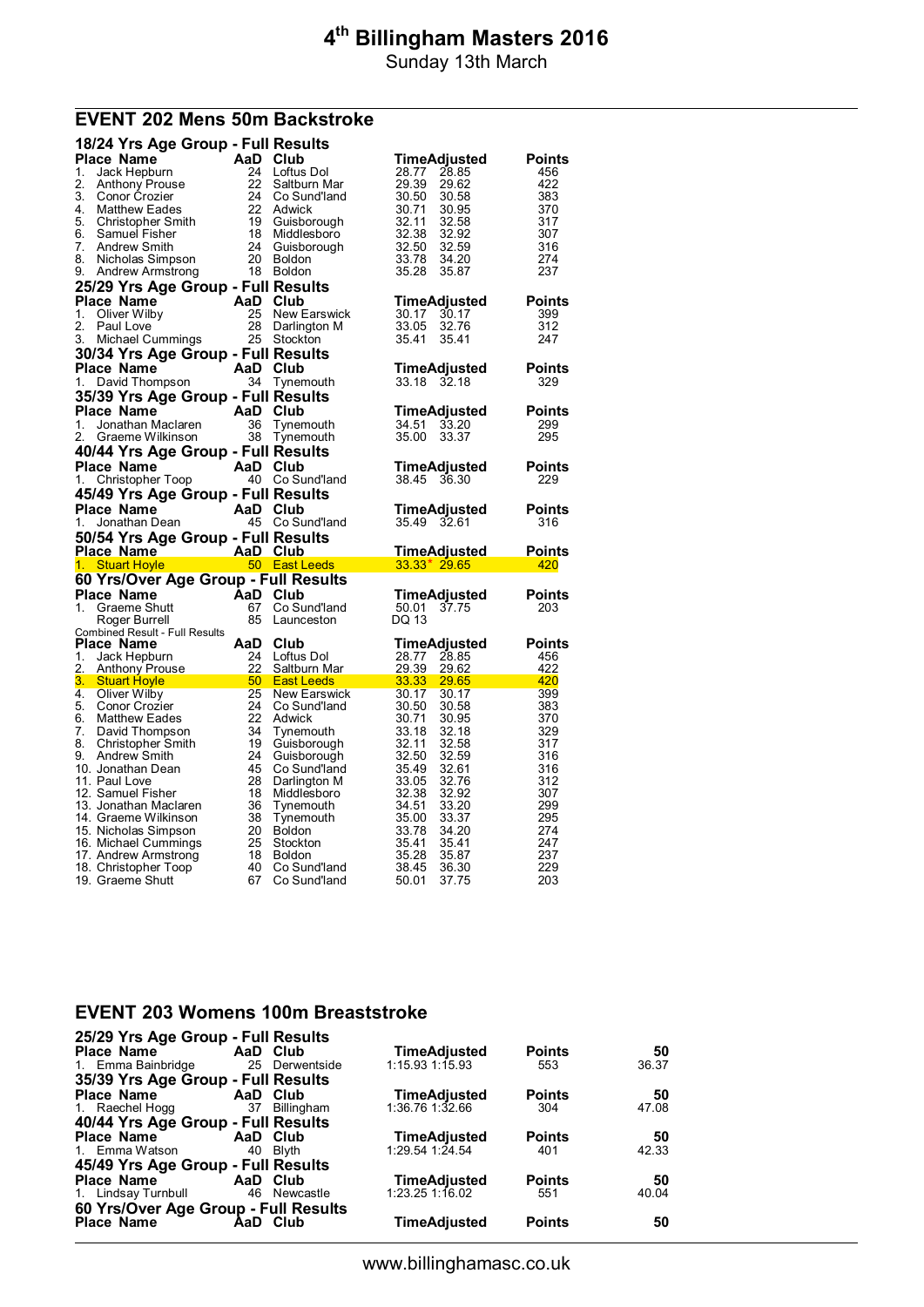Sunday 13th March

| 1. Hilary Crick                                            | 67  | <b>East Leeds</b> | $1:49.40$ 1:22.57   | 430           | 52.89 |
|------------------------------------------------------------|-----|-------------------|---------------------|---------------|-------|
| 2. Gail Daffern                                            | 66  | <b>East Leeds</b> | 1:54.08 1:27.22     | 365           | 54.25 |
| <b>Combined Result - Full Results</b><br><b>Place Name</b> | AaD | Club              | <b>TimeAdjusted</b> | <b>Points</b> | 50    |
| 1. Emma Bainbridge                                         | 25  | Derwentside       | 1:15.93 1:15.93     | 553           | 36.37 |
| 2. Lindsay Turnbull                                        | 46  | Newcastle         | 1:23.25 1:16.02     | 551           | 40.04 |
| 3. Hilary Crick                                            | 67  | <b>East Leeds</b> | 1:49.40 1:22.57     | 430           | 52.89 |
| 4. Emma Watson                                             | 40  | Blyth             | 1:29.54 1:24.54     | 401           | 42.33 |
| 5. Gail Daffern                                            | 66  | <b>East Leeds</b> | 1:54.08 1:27.22     | 365           | 54.25 |
| 6. Raechel Hogg                                            | 37  | Billingham        | 1:36.76 1:32.66     | 304           | 47.08 |

#### **EVENT 204 Mens 200m IM**

| 35/39 Yrs Age Group - Full Results    |      |               |                     |               |       |         |         |
|---------------------------------------|------|---------------|---------------------|---------------|-------|---------|---------|
| <b>Place Name</b>                     |      | AaD Club      | <b>TimeAdjusted</b> | <b>Points</b> | 50    | 100     | 150     |
| 1. Matthew Cooper                     | 35   | Middlesboro   | 2:48.96 2:43.22     | 303           | 34.48 | 1:22.81 | 2:10.45 |
| 40/44 Yrs Age Group - Full Results    |      |               |                     |               |       |         |         |
| Place Name                            |      | AaD Club      | <b>TimeAdjusted</b> | <b>Points</b> | 50    | 100     | 150     |
| Steven Horner<br>$1_{-}$              | 44   | Eston         | 2:39.91 2:27.78     | 408           | 33.39 | 1:16.22 | 2:03.77 |
| 2. Christopher Toop                   | 40   | Co Sund'land  | 2:58.48 2:48.51     | 275           | 37.11 | 1:23.32 | 2:17.86 |
| 50/54 Yrs Age Group - Full Results    |      |               |                     |               |       |         |         |
| <b>Place Name</b>                     | AaD. | Club          | <b>TimeAdjusted</b> | <b>Points</b> | 50    | 100     | 150     |
| 1. Peter Clayton                      |      | 50 Tynemouth  | 2:55.72 2:36.30     | 345           | 37.95 | 1:24.14 | 2:15.40 |
| 55/59 Yrs Age Group - Full Results    |      |               |                     |               |       |         |         |
| Place Name                            | AaD  | Club          | <b>TimeAdjusted</b> | <b>Points</b> | 50    | 100     | 150     |
| Guy Fawkes                            | 57   | Billingham    | DQ 14               |               |       |         |         |
| 60 Yrs/Over Age Group - Full Results  |      |               |                     |               |       |         |         |
| <b>Place Name</b>                     |      | AaD Club      | TimeAdjusted        | <b>Points</b> | 50    | 100     | 150     |
| Norman Stephenson<br>1.               | 72   | Co Sund'land  | 3:27.81 2:25.80     | 425           | 45.92 | 1:42.81 | 2:40.81 |
| 2.<br>Alex Brown                      | 72   | Blyth         | 3:35.18 2:30.97     | 382           | 43.62 | 1:42.54 | 2:45.79 |
| <b>Combined Result - Full Results</b> |      |               |                     |               |       |         |         |
| <b>Place Name</b>                     | AaD  | Club          | <b>TimeAdjusted</b> | <b>Points</b> | 50    | 100     | 150     |
| Norman Stephenson<br>1.               | 72   | Co Sund'land  | 3:27.812:25.80      | 425           | 45.92 | 1:42.81 | 2:40.81 |
| 2.<br>Steven Horner                   | 44   | Eston         | 2:39.91 2:27.78     | 408           | 33.39 | 1:16.22 | 2:03.77 |
| 3.<br>Alex Brown                      | 72   | <b>B</b> lvth | 3:35.18 2:30.97     | 382           | 43.62 | 1:42.54 | 2:45.79 |
| Peter Clayton<br>4.                   | 50   | Tynemouth     | 2:55.72 2:36.30     | 345           | 37.95 | 1:24.14 | 2:15.40 |
| 5.<br>Matthew Cooper                  | 35   | Middlesboro   | 2:48.96 2:43.22     | 303           | 34.48 | 1:22.81 | 2:10.45 |
| 6.<br>Christopher Toop                | 40   | Co Sund'land  | 2:58.48 2:48.51     | 275           | 37.11 | 1:23.32 | 2:17.86 |

## **EVENT 205 Womens 50m Butterfly**

| 18/24 Yrs Age Group - Full Results                         |                       |                    |                     |               |
|------------------------------------------------------------|-----------------------|--------------------|---------------------|---------------|
| <b>Place Name</b>                                          | AaD Club              |                    | TimeAdjusted        | Points        |
| 1.<br>Olivia Heath                                         |                       | 18 Middlesboro     | 38.91 39.56         | 234           |
| Stephanie Blakeburn                                        | 22                    | <b>Billingham</b>  | DQ 14               |               |
| 25/29 Yrs Age Group - Full Results                         |                       |                    |                     |               |
| <b>Place Name</b>                                          | AaD Club              |                    | TimeAdjusted        | <b>Points</b> |
| 1.<br>Terri-Louise Garnett                                 |                       | 26 St Ives         | 35.10<br>35.00      | 337           |
| 2.<br><b>Bryony Scoffin</b>                                |                       | 27 Guisborough     | 35.12<br>34.92      | 340           |
| 3. Emily Broadbent                                         |                       | 27 New Earswick    | 37.63<br>37.41      | 276           |
| 30/34 Yrs Age Group - Full Results                         |                       |                    |                     |               |
| Place Name                                                 | AaD Club              |                    | TimeAdjusted        | <b>Points</b> |
| $1_{-}$<br>Michelle Laverick                               | 34                    | Middlesboro        | 34.81 33.77         | 376           |
| 2.<br>Jennifer Dobson                                      |                       | 33 Blyth           | 37.41<br>36.43      | 299           |
| 3. Lorraine Riddle                                         | 32                    | Billingham         | 43.42<br>42.44      | 189           |
| 35/39 Yrs Age Group - Full Results                         |                       |                    |                     |               |
| <b>Place Name</b><br><b>Example 2</b>                      |                       | Club               | TimeAdjusted        | <b>Points</b> |
| 1. Karen Watson                                            | 37                    | Blyth              | 37.56<br>35.97      | 311           |
| 40/44 Yrs Age Group - Full Results                         |                       |                    |                     |               |
| Place Name                                                 | AaD                   | Club               | TimeAdjusted        | <b>Points</b> |
| <b>Emily Firth</b><br>1.                                   | 42                    | Newcastle          | 35.36<br>37.84      | 327           |
| 2.<br>Joanne Fixter                                        | 42                    | <b>Billingham</b>  | 45.13<br>42.17      | 193           |
| 45/49 Yrs Age Group - Full Results                         |                       |                    |                     |               |
| <b>Place Name</b>                                          | <b>Exalt Analysis</b> |                    | <b>TimeAdjusted</b> | <b>Points</b> |
| 1 <sup>1</sup><br><b>Philippa Rickard</b>                  |                       | 45 East Leeds      | $31.36*28.81$       | 605           |
| $\overline{2}$ .<br>Rachel Clinkard                        | 45                    | Newcastle          | 35.72<br>32.82      | 409           |
| 3. Karen Cook                                              |                       | 46 Billingham      | 53.06<br>48.45      | 127           |
| 50/54 Yrs Age Group - Full Results                         |                       |                    |                     |               |
| <b>Place Name</b>                                          | AaD                   | Club               | <b>TimeAdjusted</b> | <b>Points</b> |
| 1 <sup>1</sup><br><b>Julie Hoyle</b>                       |                       | 54 East Leeds      | 32.70<br>28.22      | 644           |
| $2-$<br>Dianne Roberts                                     | 52                    | <b>King'f Scar</b> | 47.52<br>41.66      | 200           |
| 3.<br><b>Jayne Dresser</b>                                 |                       | 53 East Leeds      | 52.93<br>46.05      | 148           |
| 55/59 Yrs Age Group - Full Results                         |                       |                    |                     |               |
| <b>Place Name</b>                                          | AaD Club              |                    | TimeAdjusted        | <b>Points</b> |
| 1.<br>Judith Hattle                                        | 56                    | Carlisle Aq        | 32.62<br>27.69      | 682           |
| 2.<br>Joan Edwards                                         |                       | 58 Consett         | 38.58<br>32.16      | 435           |
| 3.<br>Gillian Sheehan                                      | 57                    | Billingham         | 1:05.59<br>55.18    | 86            |
| <b>Combined Result - Full Results</b><br><b>Place Name</b> | AaD Club              |                    | <b>TimeAdjusted</b> | <b>Points</b> |
| $1_{-}$<br>Judith Hattle                                   |                       | 56 Carlisle Aq     | 32.62<br>27.69      | 682           |
| 2.<br><b>Julie Hoyle</b>                                   | 54                    | <b>East Leeds</b>  | 32.70<br>28.22      | 644           |
|                                                            |                       |                    |                     |               |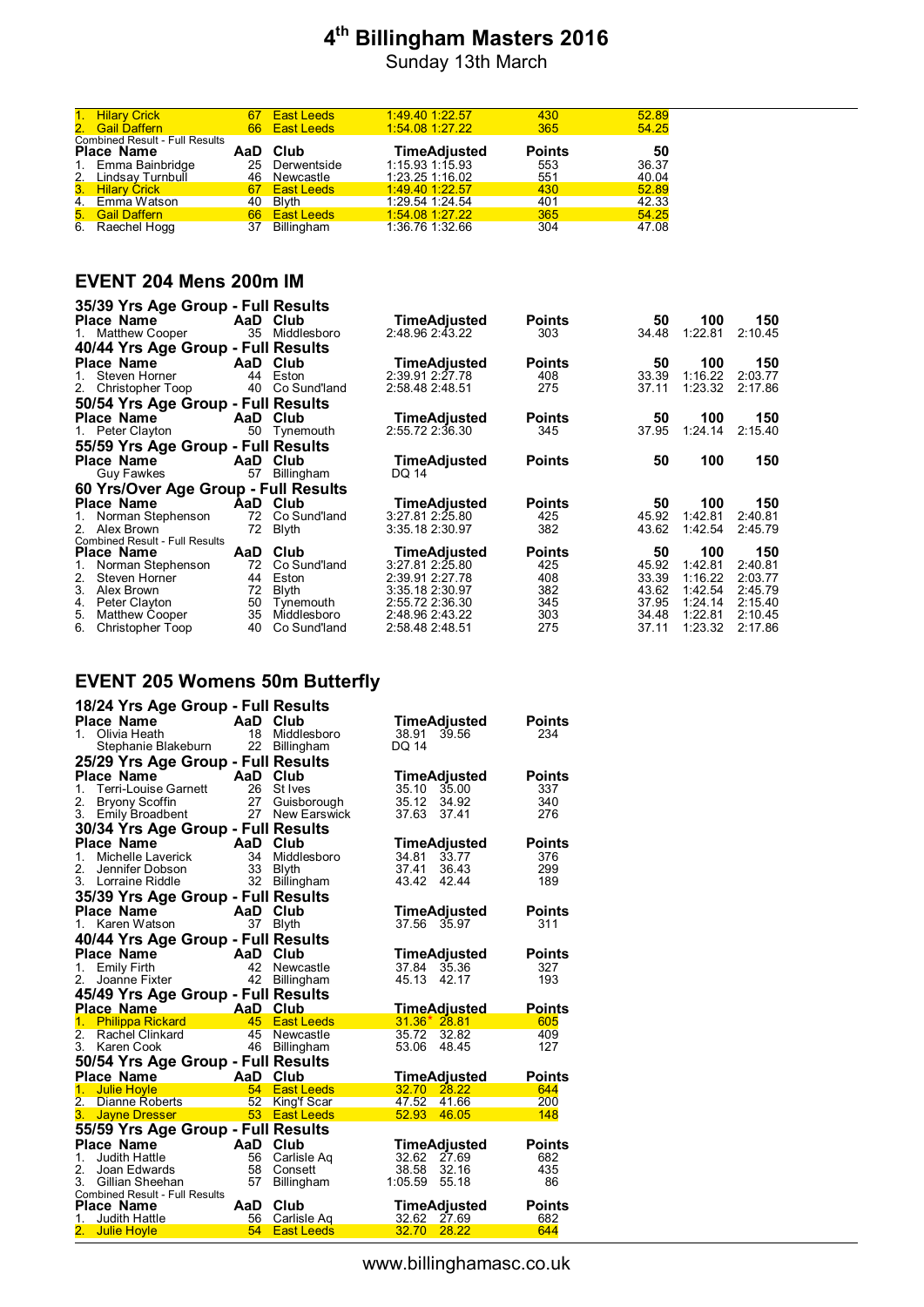Sunday 13th March

| <b>Philippa Rickard</b> | 45                                                                                                                                                                                                                                         |                     | 31.36                                                | 28.81 | 605 |
|-------------------------|--------------------------------------------------------------------------------------------------------------------------------------------------------------------------------------------------------------------------------------------|---------------------|------------------------------------------------------|-------|-----|
| Joan Edwards            | 58                                                                                                                                                                                                                                         | Consett             | 38.58                                                | 32.16 | 435 |
| Rachel Clinkard         | 45                                                                                                                                                                                                                                         | Newcastle           | 35.72                                                | 32.82 | 409 |
| Michelle Laverick       | 34                                                                                                                                                                                                                                         | Middlesboro         | 34.81                                                | 33.77 | 376 |
| <b>Bryony Scoffin</b>   | 27                                                                                                                                                                                                                                         | Guisborough         | 35.12                                                | 34.92 | 340 |
|                         | 26                                                                                                                                                                                                                                         | St Ives             | 35.10                                                | 35.00 | 337 |
| Emily Firth             | 42                                                                                                                                                                                                                                         | Newcastle           | 37.84                                                | 35.36 | 327 |
|                         | 37                                                                                                                                                                                                                                         | Blyth               | 37.56                                                | 35.97 | 311 |
|                         | 33                                                                                                                                                                                                                                         | <b>B</b> lvth       | 37.41                                                | 36.43 | 299 |
|                         | 27                                                                                                                                                                                                                                         | <b>New Earswick</b> | 37.63                                                | 37.41 | 276 |
|                         | 18                                                                                                                                                                                                                                         | Middlesboro         | 38.91                                                | 39.56 | 234 |
|                         | 52                                                                                                                                                                                                                                         | King'f Scar         | 47.52                                                | 41.66 | 200 |
|                         | 42                                                                                                                                                                                                                                         | Billingham          | 45.13                                                | 42.17 | 193 |
|                         | 32                                                                                                                                                                                                                                         | <b>Billingham</b>   | 43.42                                                | 42.44 | 189 |
|                         | 53                                                                                                                                                                                                                                         |                     | 52.93                                                | 46.05 | 148 |
|                         | 46                                                                                                                                                                                                                                         | <b>Billingham</b>   |                                                      | 48.45 | 127 |
|                         | 57                                                                                                                                                                                                                                         |                     | 1:05.59                                              | 55.18 | 86  |
|                         | Terri-Louise Garnett<br>10. Karen Watson<br>11. Jennifer Dobson<br>12. Emily Broadbent<br>13. Olivia Heath<br>14. Dianne Roberts<br>15. Joanne Fixter<br>16. Lorraine Riddle<br>17. Jayne Dresser<br>18. Karen Cook<br>19. Gillian Sheehan |                     | <b>East Leeds</b><br><b>East Leeds</b><br>Billingham | 53.06 |     |

### **EVENT 206 Mixed 200m Breaststroke**

| <b>MENS 30/34 Yrs Age Group - Full Results</b>     |    |                 |                     |               |       |         |         |
|----------------------------------------------------|----|-----------------|---------------------|---------------|-------|---------|---------|
| <b>Place Name</b>                                  |    | AaD Club        | TimeAdiusted        | <b>Points</b> | 50    | 100     | 150     |
| 1. Christopher Sayer                               |    | 31 Hartlepool   | 3:30.76 3:26.78     | 197           | 44.44 | 1:37.46 | 2:35.30 |
| <b>MENS 55/59 Yrs Age Group - Full Results</b>     |    |                 |                     |               |       |         |         |
| Place Name                                         |    | AaD Club        | <b>TimeAdjusted</b> | <b>Points</b> | 50    | 100     | 150     |
| 1. Kevan Brown                                     |    | 56 Bo Kirklees  | 2:59.15 2:32.05     | 497           | 41.13 | 1:25.97 | 2:12.18 |
| <b>MENS 60 Yrs/Over Age Group - Full Results</b>   |    |                 |                     |               |       |         |         |
| <b>Place Name</b>                                  |    | AaD Club        | TimeAdiusted        | <b>Points</b> | 50    | 100     | 150     |
| 1. Graham Pearson                                  | 64 | Carlisle Ag     | 3:00.50 2:21.37     | 618           | 43.09 | 1:30.40 | 2:15.89 |
| 2. Norman Stephenson                               |    | 72 Co Sund'land | 3:42.78 2:36.31     | 457           | 48.92 | 1:46.42 | 2:46.64 |
| <b>MENS Combined Result - Full Results</b>         |    |                 |                     |               |       |         |         |
| <b>Place Name</b>                                  |    | AaD Club        | TimeAdjusted        | <b>Points</b> | 50    | 100     | 150     |
| 1.<br>Graham Pearson                               |    | 64 Carlisle Ag  | 3:00.50 2:21.37     | 618           | 43.09 | 1:30.40 | 2:15.89 |
| 2. Kevan Brown                                     |    | 56 Bo Kirklees  | 2:59.15 2:32.05     | 497           | 41.13 | 1:25.97 | 2:12.18 |
| 3. Norman Stephenson                               |    | 72 Co Sund'land | 3:42.78 2:36.31     | 457           | 48.92 | 1:46.42 | 2:46.64 |
| 4. Christopher Sayer                               |    | 31 Hartlepool   | 3:30.76 3:26.78     | 197           | 44.44 | 1:37.46 | 2:35.30 |
| <b>WOMENS 18/24 Yrs Age Group - Full Results</b>   |    |                 |                     |               |       |         |         |
| Place Name                                         |    | AaD Club        | <b>TimeAdjusted</b> | <b>Points</b> | 50    | 100     | 150     |
| 1. Claudine Wivell                                 |    | 22 Thirsk WH    | 3:08.453:09.92      | 355           | 42.06 | 1:28.93 | 2:18.26 |
| <b>WOMENS 35/39 Yrs Age Group - Full Results</b>   |    |                 |                     |               |       |         |         |
| Place Name                                         |    | AaD Club        | TimeAdjusted        | <b>Points</b> | 50    | 100     | 150     |
| 1. Raechel Hogg                                    |    | 37 Billingham   | 3:26.033:17.31      | 317           | 47.92 | 1:39.55 | 2:33.11 |
| <b>WOMENS 40/44 Yrs Age Group - Full Results</b>   |    |                 |                     |               |       |         |         |
| <b>Place Name</b>                                  |    | AaD Club        | <b>TimeAdjusted</b> | <b>Points</b> | 50    | 100     | 150     |
| 1. Emma Watson                                     |    | 40 Blyth        | 3:15.663:04.73      | 386           | 44.65 | 1:34.40 | 2:25.00 |
| <b>WOMENS 45/49 Yrs Age Group - Full Results</b>   |    |                 |                     |               |       |         |         |
| <b>Place Name</b>                                  |    | AaD Club        | <b>TimeAdjusted</b> | <b>Points</b> | 50    | 100     | 150     |
| 1. Lindsay Turnbull                                |    | 46 Newcastle    | 2:59.14 2:43.59     | 556           | 41.67 | 1:25.80 | 2:12.08 |
| <b>WOMENS 60 Yrs/Over Age Group - Full Results</b> |    |                 |                     |               |       |         |         |
| Place Name                                         |    | AaD Club        | <b>TimeAdiusted</b> | <b>Points</b> | 50    | 100     | 150     |
| 1. Gail Daffern                                    |    | 66 East Leeds   | 4:12.473:13.02      | 338           | 57.84 | 2:02.26 | 3:08.22 |
| <b>WOMENS Combined Result - Full Results</b>       |    |                 |                     |               |       |         |         |
| Place Name                                         |    | AaD Club        | TimeAdiusted        | <b>Points</b> | 50    | 100     | 150     |
| 1.<br>Lindsay Turnbull                             | 46 | Newcastle       | 2:59.14 2:43.59     | 556           | 41.67 | 1:25.80 | 2:12.08 |
| 2. Emma Watson                                     |    | 40 Blyth        | 3:15.66 3:04.73     | 386           | 44.65 | 1:34.40 | 2:25.00 |
| 3. Claudine Wivell                                 |    | 22 Thirsk WH    | 3:08.45 3:09.92     | 355           | 42.06 | 1:28.93 | 2:18.26 |
| 4. Gail Daffern                                    | 66 | East Leeds      | 4:12.47 3:13.02     | 338           | 57.84 | 2:02.26 | 3:08.22 |
| 5. Raechel Hogg                                    | 37 | Billingham      | 3:26.03 3:17.31     | 317           | 47.92 | 1:39.55 | 2:33.11 |

#### **EVENT 207 Mens 100m Freestyle**

|             | 18/24 Yrs Age Group - Full Results |    |               |                     |               |       |
|-------------|------------------------------------|----|---------------|---------------------|---------------|-------|
|             | Place Name                         |    | AaD Club      | <b>TimeAdjusted</b> | <b>Points</b> | 50    |
| $1_{\cdot}$ | <b>Anthony Prouse</b>              | 22 | Saltburn Mar  | 58.42 58.88         | 444           | 28.12 |
|             | 2. Christopher Smith               | 19 | Guisborough   | 59.21 1:00.07       | 418           | 28.75 |
| 3.          | <b>Matthew Eades</b>               | 22 | Adwick        | 59.96 1:00.43       | 411           | 28.68 |
| 4.          | Nicholas Gowland                   | 20 | Billingham    | 1:01.48 1:02.25     | 376           | 29.66 |
|             | 5. Samuel Fisher                   | 18 | Middlesboro   | 1:01.51 1:02.53     | 371           | 29.17 |
|             | 6. Andrew Armstrong                | 18 | <b>Boldon</b> | 1:05.87 1:06.96     | 302           | 31.27 |
|             | 25/29 Yrs Age Group - Full Results |    |               |                     |               |       |
|             | Place Name                         |    | AaD Club      | TimeAdjusted        | <b>Points</b> | 50    |
| $1_{\cdot}$ | lain Hodgson                       | 27 | Darlington    | 57.86 57.52         | 476           | 27.62 |
| 2.          | <b>Mathew Smith</b>                | 26 | St Ives       | 59.94 59.77         | 425           | 29.07 |
|             | 3. Steven Boyle                    | 26 | Consett       | 1:01.52 1:01.35     | 393           | 29.62 |
| 4.          | Paul Love                          | 28 | Darlington M  | 1:02.64 1:02.08     | 379           | 29.71 |
| 5.          | Colin Watson                       | 26 | Blyth         | 1:05.00 1:04.82     | 333           | 31.51 |
|             | 30/34 Yrs Age Group - Full Results |    |               |                     |               |       |
|             | <b>Place Name</b>                  |    | AaD Club      | TimeAdjusted        | <b>Points</b> | 50    |
|             | 1. Graham Kennedy                  | 32 | <b>Boldon</b> | $1:03.53$ $1:02.10$ | 378           | 30.45 |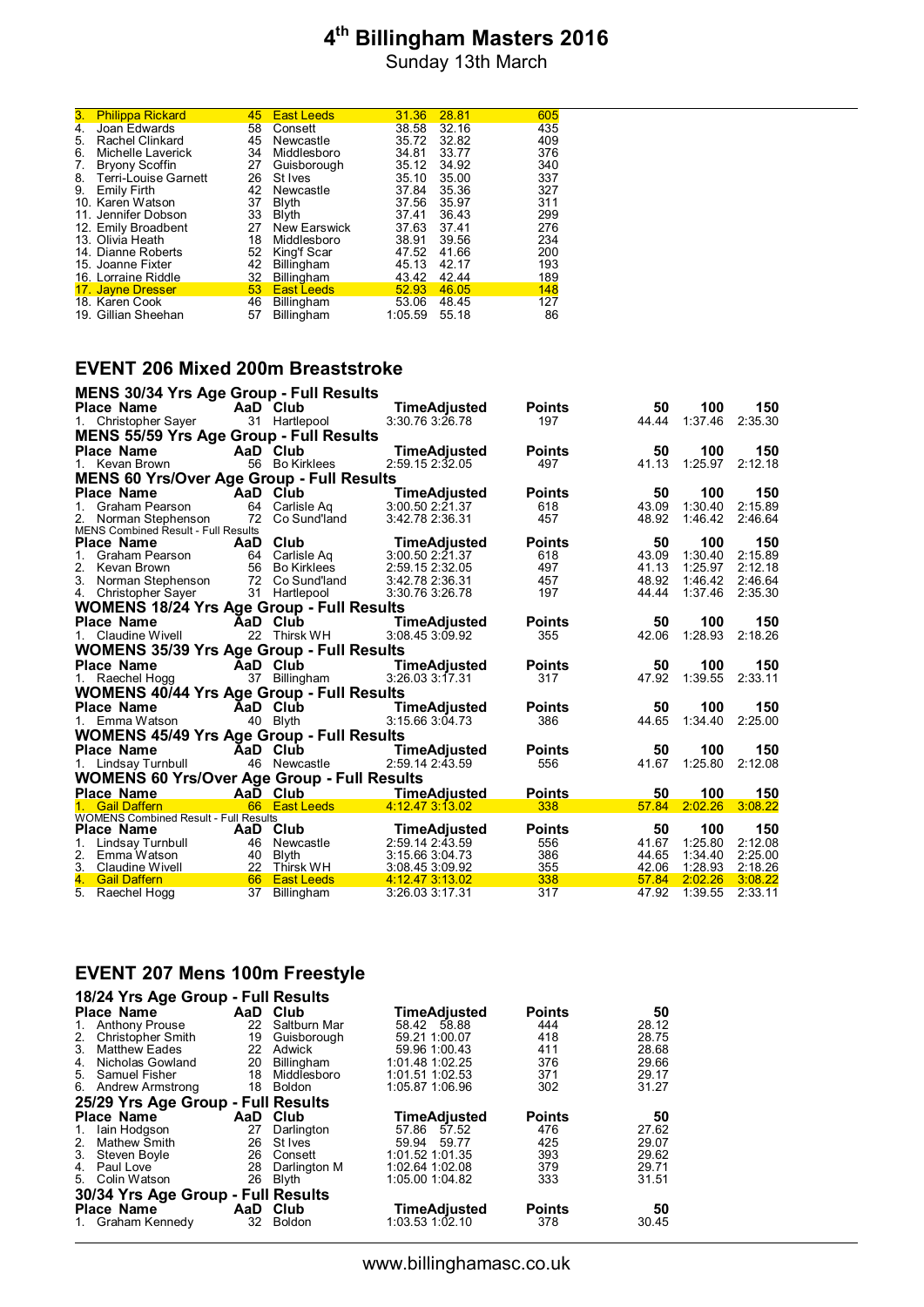|                                        | 2. David Thompson                          | 34       | Tynemouth                    | 1:03.76 1:01.85                    | 383           | 30.94          |
|----------------------------------------|--------------------------------------------|----------|------------------------------|------------------------------------|---------------|----------------|
|                                        | 3. Christopher Sayer                       |          | 31 Hartlepool                | 1:24.33 1:22.74                    | 160           | 38.74          |
|                                        | 35/39 Yrs Age Group - Full Results         |          |                              |                                    |               |                |
|                                        | <b>Place Name</b>                          | AaD Club |                              | TimeAdjusted                       | <b>Points</b> | 50             |
| 1.                                     | Graeme Wilkinson                           | 38       | Tynemouth                    | 1:01.94 59.05                      | 440           | 30.28          |
| 2.                                     | Jonathan Maclaren                          |          | 36 Tynemouth                 | 1:03.80 1:01.37                    | 392           | 30.07          |
|                                        | 40/44 Yrs Age Group - Full Results         |          |                              |                                    |               |                |
|                                        | Place Name                                 |          | AaD Club                     | <b>TimeAdjusted</b>                | <b>Points</b> | 50             |
| 1.                                     | Robert Wood                                |          | 44 Darlington M              | 59.05 54.57                        | 558           | 28.96          |
| 2.                                     | <b>Phillip Hewitt</b>                      |          | 44 Hartlepool                | 1:00.85 56.23                      | 510           | 29.11          |
|                                        | 3. Duncan Smith                            |          | 42 Middlesboro               | 1:05.81 1:01.49                    | 390           | 32.36          |
|                                        | 4. Christopher Toop                        |          | 40 Co Sund'land              | 1:10.43 1:06.50                    | 308           | 33.30          |
| 5.                                     | John North                                 |          | 40 Tynemouth                 | 1:11.68 1:07.68                    | 292           | 35.06          |
|                                        | 6. Christopher Williams                    |          | 41 Billingham                | 1:21.33 1:16.40                    | 203           | 37.05          |
|                                        | 45/49 Yrs Age Group - Full Results         |          |                              |                                    |               |                |
|                                        | Place Name                                 | AaD Club |                              | <b>TimeAdjusted</b>                | <b>Points</b> | 50             |
|                                        | 1. Paul Clemence                           |          | 46 East Leeds                | 54.71 49.96                        | 727           | 26.57          |
|                                        | 2. Phillip Aldridge                        |          | 45 Tynemouth                 | 1:23.26 1:16.49                    | 202           | 38.73          |
|                                        | 50/54 Yrs Age Group - Full Results         |          |                              |                                    |               |                |
|                                        | Place Name                                 |          | AaD Club                     | TimeAdjusted                       | <b>Points</b> | 50             |
| 1.                                     | Julian Plumley                             |          | 51 Newcastle                 | 1:00.74 53.64                      | 588           | 28.83          |
|                                        | 2. Paul Gibson                             | 51       | Carlisle Aq                  | 1:07.95 1:00.01                    | 419           | 32.30          |
|                                        | Peter Clayton                              |          | 50 Tynemouth                 | DQ 16                              |               |                |
|                                        | 55/59 Yrs Age Group - Full Results         |          |                              |                                    |               |                |
|                                        | Place Name                                 |          | AaD Club                     | TimeAdjusted                       | Points        | 50             |
| 1.                                     | <b>Guy Fawkes</b>                          | 57       | Billingham                   | 1:11.79 1:00.40                    | 411           | 35.08          |
| 2.                                     | Stephen Bowler                             |          | 56 Stockton                  | 1:25.96 1:12.96                    | 233           | 41.29          |
| 3.                                     | lan Longster                               |          | 58 Billingham                | 1:26.26 1:11.91                    | 244           | 41.30          |
|                                        | 60 Yrs/Over Age Group - Full Results       |          |                              |                                    |               |                |
|                                        | Place Name                                 | AaD      | Club                         | <b>TimeAdjusted</b>                | <b>Points</b> | 50             |
|                                        | 1. Alex Brown                              | 72       | Blyth                        | 1:23.30 58.44                      | 454           | 39.39          |
|                                        |                                            |          |                              |                                    |               |                |
|                                        | David Norville                             | 69       | New Earswick                 | 1:24.25 1:01.87                    | 383           | 40.47          |
|                                        | <b>Combined Result - Full Results</b>      |          |                              |                                    |               |                |
|                                        | Place Name                                 | AaD Club |                              | TimeAdjusted                       | <b>Points</b> | 50             |
|                                        | <b>Paul Clemence Paul Clemence</b>         |          | 46 East Leeds                | 54.71 49.96                        | 727           | 26.57          |
|                                        | Julian Plumley                             |          | 51 Newcastle                 | 1:00.74 53.64                      | 588           | 28.83          |
|                                        | 3. Robert Wood                             |          | 44 Darlington M              | 59.05<br>54.57                     | 558           | 28.96          |
|                                        | 4. Phillip Hewitt                          |          | 44 Hartlepool                | 1:00.85 56.23                      | 510           | 29.11          |
|                                        | lain Hodgson                               |          | 27 Darlington                | 57.86 57.52                        | 476<br>454    | 27.62          |
|                                        | 6. Alex Brown                              | 72       | Blyth                        | 1:23.30 58.44<br>58.42<br>58.88    | 444           | 39.39<br>28.12 |
|                                        | Anthony Prouse<br>Graeme Wilkinson         | 38       | 22 Saltburn Mar<br>Tynemouth | 1:01.94<br>59.05                   | 440           | 30.28          |
|                                        | Mathew Smith                               |          | 26 St Ives                   | 59.94<br>59.77                     | 425           | 29.07          |
|                                        | 10. Paul Gibson                            |          | 51 Carlisle Aq               | 1:07.95 1:00.01                    | 419           | 32.30          |
|                                        | 11. Christopher Smith                      |          | 19 Guisborough               | 59.21 1:00.07                      | 418           | 28.75          |
|                                        | 12. Guy Fawkes                             | 57       | Billingham                   | 1:11.79 1:00.40                    | 411           | 35.08          |
|                                        | 13. Matthew Eades                          |          | 22 Adwick                    | 59.96 1:00.43                      | 411           | 28.68          |
|                                        | 14. Steven Boyle                           |          | 26 Consett                   | 1:01.52 1:01.35                    | 393           | 29.62          |
|                                        | 15. Jonathan Maclaren                      |          | 36 Tynemouth                 | 1:03.80 1:01.37                    | 392           | 30.07          |
|                                        | 16. Duncan Smith                           |          | 42 Middlesboro               | 1:05.81 1:01.49                    | 390           | 32.36          |
|                                        | 17. David Thompson                         |          | 34 Tynemouth                 | 1:03.76 1:01.85                    | 383           | 30.94          |
|                                        | 18. David Norville                         |          | 69 New Earswick              | 1:24.25 1:01.87                    | 383           | 40.47          |
|                                        | 19. Paul Love                              | 28       | Darlington M                 | 1:02.64 1:02.08                    | 379<br>378    | 29.71          |
|                                        | 20. Graham Kennedy<br>21. Nicholas Gowland | 32<br>20 | <b>Boldon</b>                | 1:03.53 1:02.10<br>1:01.48 1:02.25 | 376           | 30.45<br>29.66 |
|                                        | 22. Samuel Fisher                          | 18       | Billingham<br>Middlesboro    | 1:01.51 1:02.53                    | 371           | 29.17          |
|                                        | 23.  Colin Watson                          | 26       | Blyth                        | 1:05.00 1:04.82                    | 333           | 31.51          |
|                                        | 24. Christopher Toop                       | 40       | Co Sund'land                 | 1:10.43 1:06.50                    | 308           | 33.30          |
|                                        | 25. Andrew Armstrong                       | 18       | Boldon                       | 1:05.87 1:06.96                    | 302           | 31.27          |
|                                        | 26. John North                             | 40       | Tynemouth                    | 1:11.68 1:07.68                    | 292           | 35.06          |
|                                        | 27. Ian Longster                           | 58       | Billingham                   | 1:26.26 1:11.91                    | 244           | 41.30          |
|                                        | 28. Stephen Bowler                         | 56       | Stockton                     | 1:25.96 1:12.96                    | 233           | 41.29          |
|                                        | 29. Christopher Williams                   | 41       | Billingham                   | 1:21.33 1:16.40                    | 203           | 37.05          |
|                                        | 30. Phillip Aldridge                       | 45       | Tynemouth                    | 1:23.26 1:16.49                    | 202           | 38.73          |
| 2.<br>1.<br>2.<br>5.<br>7.<br>8.<br>9. | 31. Christopher Sayer                      | 31       | Hartlepool                   | 1:24.33 1:22.74                    | 160           | 38.74          |

## **EVENT 208 Womens 50m Freestyle**

| 18/24 Yrs Age Group - Full Results |          |                 |                     |               |
|------------------------------------|----------|-----------------|---------------------|---------------|
| Place Name                         | AaD Club |                 | <b>TimeAdjusted</b> | <b>Points</b> |
| Claire Collins<br>$1_{\cdot}$      | 20       | Billingham      | 29.64<br>30.01      | 464           |
| 2. Taylor Gillyon                  |          | 18 Tynemouth    | 31.23<br>31.75      | 392           |
| 3. Claudine Wivell                 | 22       | Thirsk WH       | 31.89 32.14         | 378           |
| Olivia Heath<br>4.                 | 18       | Middlesboro     | 36.96<br>36.36      | 248           |
| 25/29 Yrs Age Group - Full Results |          |                 |                     |               |
| Place Name                         | AaD      | Club            | <b>TimeAdjusted</b> | <b>Points</b> |
| 1. Bryony Scoffin                  | 27       | Guisborough     | 31.38<br>31.20      | 413           |
| 2. Terri-Louise Garnett            |          | 26 St Ives      | 31.99<br>32.08      | 383           |
| 3. Emily Broadbent                 |          | 27 New Earswick | 35.23<br>35.03      | 292           |
| 30/34 Yrs Age Group - Full Results |          |                 |                     |               |
| Place Name                         | AaD      | Club            | <b>TimeAdjusted</b> | <b>Points</b> |
| Michelle Laverick<br>$1_{-}$       | 34       | Middlesboro     | 30.75<br>29.83      | 472           |
| 2. Jennifer Dobson                 | 33       | Blyth           | 32.44 31.59         | 398           |
| 3. Lorraine Riddle                 | 32       | Billingham      | 37.11<br>36.28      | 262           |
| 35/39 Yrs Age Group - Full Results |          |                 |                     |               |
| Place Name                         | AaD      | Club            | <b>TimeAdjusted</b> | <b>Points</b> |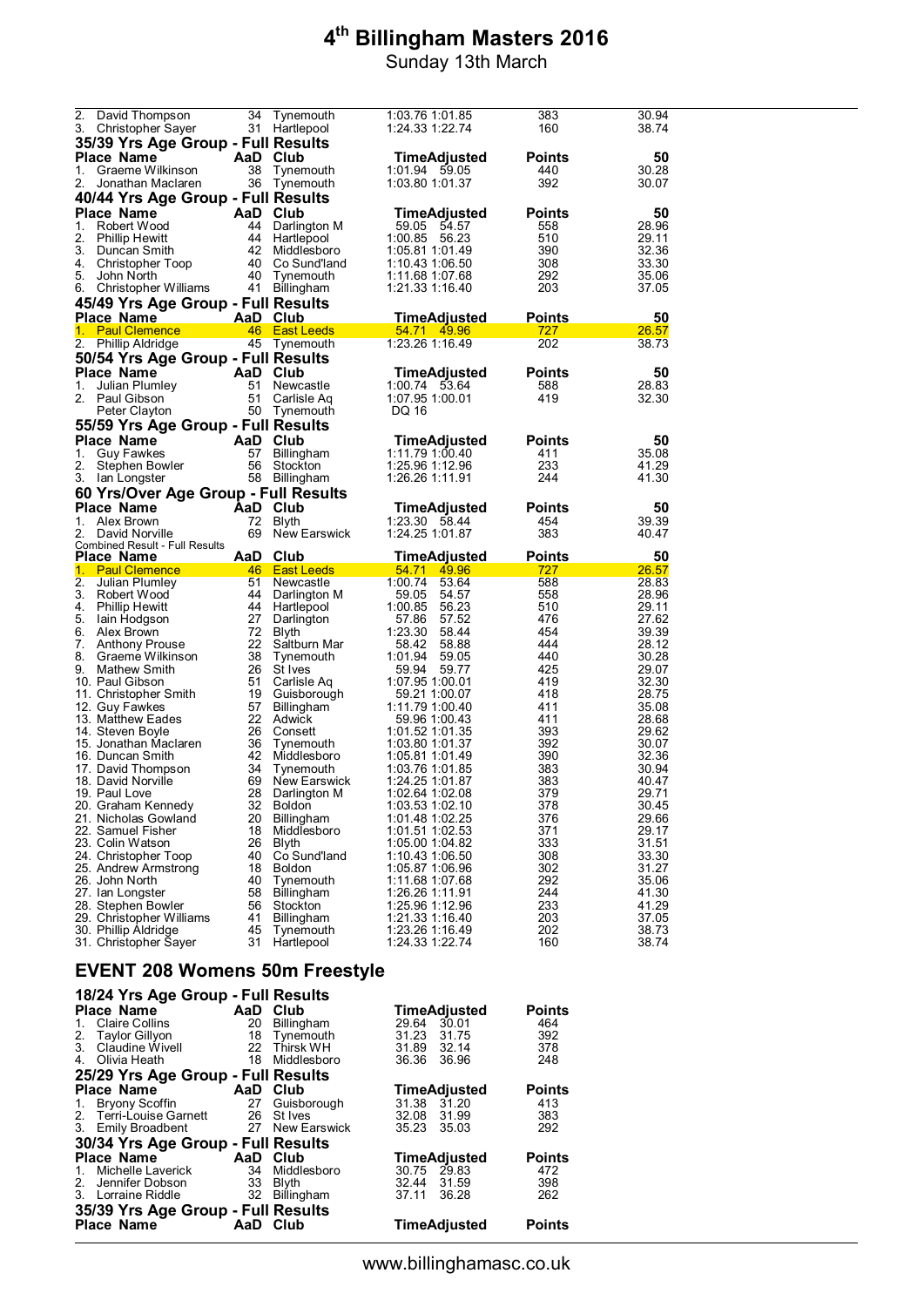Sunday 13th March

| 1.                         | <b>Lucy Churm</b>                              | 38       | <b>East Leeds</b>                 | 29.44<br>28.07                   | 567           |
|----------------------------|------------------------------------------------|----------|-----------------------------------|----------------------------------|---------------|
| 2.                         | Catherine Green                                | 36       | Blyth                             | 32.88<br>31.63                   | 396           |
| 3.                         | Karen Watson                                   | 37       | Blyth                             | 34.19<br>32.74                   | 357           |
| 4.                         | Raechel Hogg                                   | 37       | <b>Billingham</b>                 | 34.98<br>33.50                   | 333           |
|                            | 40/44 Yrs Age Group - Full Results             |          |                                   |                                  |               |
|                            | <b>Place Name</b>                              | AaD Club |                                   | TimeAdjusted                     | <b>Points</b> |
| 1.                         | <b>Elizabeth Childs</b>                        | 44       | Stockton                          | 31.30<br>28.92                   | 518           |
| 2.                         | Joanne Fixter                                  | 42       | Billingham                        | 36.40<br>34.01                   | 319           |
|                            |                                                |          |                                   |                                  |               |
|                            | 45/49 Yrs Age Group - Full Results             |          |                                   |                                  |               |
|                            | <b>Place Name</b>                              | AaD Club |                                   | <u>TimeAdjusted</u>              | <b>Points</b> |
| 1.                         | <b>Nina Williams</b>                           |          | 46 East Leeds                     | 28.51<br>$-26.04$                | 710           |
| 2.                         | Jayne Simpson                                  | 49       | <b>Boldon</b>                     | 31.18<br>27.93                   | 576           |
| 3.                         | Rachel Clinkard                                | 45       | Newcastle                         | 33.10<br>30.41                   | 446           |
| 4.                         | <b>Gail Wrangles</b>                           | 46       | <b>East Leeds</b>                 | 36.62<br>33.44                   | 335           |
| 5.                         | Joanne Smith                                   | 45       | <b>Boldon</b>                     | 38.30<br>35.19                   | 288           |
| 6.                         | Karen Cook                                     |          | 46 Billingham                     | 40.84<br>37.30                   | 241           |
|                            | 50/54 Yrs Age Group - Full Results             |          |                                   |                                  |               |
|                            | Place Name                                     | AaD Club |                                   | TimeAdjusted                     | <b>Points</b> |
| 1 <sub>1</sub>             | <b>Julie Hoyle</b>                             |          | 54 East Leeds                     | 30.16<br>26.03                   | 711           |
| 2.                         | Kath Minghella                                 |          | 52 King'f Scar                    | 35.45<br>31.08                   | 418           |
| 3.                         | <b>Jayne Dresser</b>                           |          | 53 East Leeds                     | 39.77<br>34.60                   | 303           |
|                            | 55/59 Yrs Age Group - Full Results             |          |                                   |                                  |               |
|                            | Place Name                                     | AaD Club |                                   | TimeAdjusted                     | <b>Points</b> |
| 1.                         | Joan Edwards                                   | 58       | Consett                           | 34.47<br>28.74                   | 528           |
| 2.                         | Gillian Sheehan                                | 57       | Billingham                        | 46.13<br>38.81                   | 214           |
|                            |                                                |          |                                   |                                  |               |
|                            | 60 Yrs/Over Age Group - Full Results           |          |                                   |                                  |               |
|                            | <b>Place Name</b>                              | AaD      | <b>Club</b>                       | <u>TimeAdjusted</u>              | <b>Points</b> |
| 1.                         | <b>Gail Daffern</b>                            | 66       | <b>East Leeds</b>                 | 45.16<br>34.53                   | 304           |
|                            |                                                |          |                                   |                                  |               |
| 2.                         | <b>Christine Muscroft</b>                      | 60       | Billingham                        | 48.77<br>39.88                   | 197           |
|                            | <b>Combined Result - Full Results</b>          |          |                                   |                                  |               |
|                            | Place Name                                     | AaD      | Club                              | <b>TimeAdjusted</b>              | <b>Points</b> |
| 1.                         | <b>Julie Hoyle</b>                             | 54       | <b>East Leeds</b>                 | 30.16<br>26.03                   | 711           |
| 2.                         | <b>Nina Williams</b>                           | 46       | <b>East Leeds</b>                 | 28.51<br>26.04                   | 710           |
| 3.                         | Jayne Simpson                                  | 49       | <b>Boldon</b>                     | 31.18<br>27.93                   | 576           |
|                            | <b>Lucy Churm</b>                              | 38       | <b>East Leeds</b>                 | 29.44<br>28.07                   | 567           |
|                            | Joan Edwards                                   | 58       | Consett                           | 34.47<br>28.74                   | 528           |
|                            | Elizabeth Childs                               | 44       | Stockton                          | 31.30<br>28.92                   | 518           |
| 7.                         | Michelle Laverick                              | 34       | Middlesboro                       | 30.75<br>29.83                   | 472           |
|                            | Claire Collins                                 | 20       | Billingham                        | 29.64<br>30.01                   | 464           |
|                            | Rachel Clinkard                                | 45       | Newcastle                         | 33.10<br>30.41                   | 446           |
|                            | 10. Kath Minghella                             | 52       | King'f Scar                       | 35.45<br>31.08                   | 418           |
|                            | 11. Bryony Scoffin                             | 27       | Guisborough                       | 31.38<br>31.20                   | 413           |
|                            | 12. Jennifer Dobson                            | 33       | Blyth                             | 32.44<br>31.59                   | 398           |
|                            | 13. Catherine Green                            | 36       | Blyth                             | 32.88<br>31.63                   | 396           |
|                            | 14. Taylor Gillyon<br>15. Terri-Louise Garnett | 18<br>26 | Tynemouth                         | 31.23<br>31.75                   | 392<br>383    |
|                            | 16. Claudine Wivell                            | 22       | St Ives<br>Thirsk WH              | 32.08<br>31.99<br>31.89<br>32.14 | 378           |
|                            | 17. Karen Watson                               | 37       |                                   | 34.19<br>32.74                   | 357           |
| 4.<br>5.<br>6.<br>8.<br>9. | 18. Gail Wrangles                              | 46       | <b>Blyth</b><br><b>East Leeds</b> | 36.62<br>33.44                   | 335           |
|                            | 19. Raechel Hogg                               | 37       | Billingham                        | 34.98<br>33.50                   | 333           |
|                            | 20. Joanne Fixter                              | 42       | Billingham                        | 36.40<br>34.01                   | 319           |
|                            | 21. Gail Daffern                               | 66       | <b>East Leeds</b>                 | 45.16<br>34.53                   | 304           |
|                            | 22. Jayne Dresser                              | 53       | <b>East Leeds</b>                 | 39.77<br>34.60                   | 303           |
|                            | 23. Emily Broadbent                            | 27       | New Earswick                      | 35.23<br>35.03                   | 292           |
|                            | 24. Joanne Smith                               | 45       | <b>Boldon</b>                     | 38.30<br>35.19                   | 288           |
|                            | 25. Lorraine Riddle                            | 32       | Billingham                        | 37.11<br>36.28                   | 262           |
|                            | 26. Olivia Heath                               | 18       | Middlesboro                       | 36.36<br>36.96                   | 248           |
|                            | 27. Karen Cook                                 | 46       | <b>Billingham</b>                 | 40.84<br>37.30                   | 241           |
|                            | 28. Gillian Sheehan<br>29. Christine Muscroft  | 57<br>60 | <b>Billingham</b><br>Billingham   | 46.13<br>38.81<br>48.77<br>39.88 | 214<br>197    |

#### **EVENT 209 Mens 100m Backstroke**

| 18/24 Yrs Age Group - Full Results    |     |                 |                     |               |       |
|---------------------------------------|-----|-----------------|---------------------|---------------|-------|
| Place Name                            |     | AaD Club        | <b>TimeAdjusted</b> | <b>Points</b> | 50    |
| Jack Hepburn<br>$1_{\cdot}$           | 24  | Loftus Dol      | 1:01.59 1:01.76     | 497           | 29.43 |
| Samuel Fisher<br>2.                   | 18  | Middlesboro     | 1:08.81 1:09.95     | 342           | 33.00 |
| 3. Conor Crozier                      | 24  | Co Sund'land    | 1:09.65 1:09.84     | 344           | 33.01 |
| <b>Andrew Smith</b><br>4.             | 24  | Guisborough     | 1:11.69 1:11.89     | 315           | 34.16 |
| 5. Anthony Prouse                     |     | 22 Saltburn Mar | 1:13.38 1:13.95     | 289           |       |
| 25/29 Yrs Age Group - Full Results    |     |                 |                     |               |       |
| Place Name                            |     | AaD Club        | TimeAdjusted        | <b>Points</b> | 50    |
| 1. Oliver Wilby                       | 25  | New Earswick    | 1:06.63 1:06.63     | 396           | 32.66 |
| 30/34 Yrs Age Group - Full Results    |     |                 |                     |               |       |
| <b>Place Name</b>                     |     | AaD Club        | <b>TimeAdjusted</b> | <b>Points</b> | 50    |
| 1. David Thompson                     |     | 34 Tynemouth    | $1:13.22$ $1:11.02$ | 327           | 34.74 |
| 45/49 Yrs Age Group - Full Results    |     |                 |                     |               |       |
| <b>Place Name</b>                     |     | AaD Club        | <b>TimeAdjusted</b> | <b>Points</b> | 50    |
| 1. Paul Clemence                      |     | 46 East Leeds   | $1:15.19$ 1:08.66   | 362           | 36.49 |
| Jonathan Dean<br>2.                   |     | 45 Co Sund'land | 1:19.65 1:13.18     | 299           | 38.30 |
| <b>Combined Result - Full Results</b> |     |                 |                     |               |       |
| <b>Place Name</b>                     | AaD | Club            | <b>TimeAdjusted</b> | <b>Points</b> | 50    |
| 1. Jack Hepburn                       | 24  | Loftus Dol      | 1:01.59 1:01.76     | 497           | 29.43 |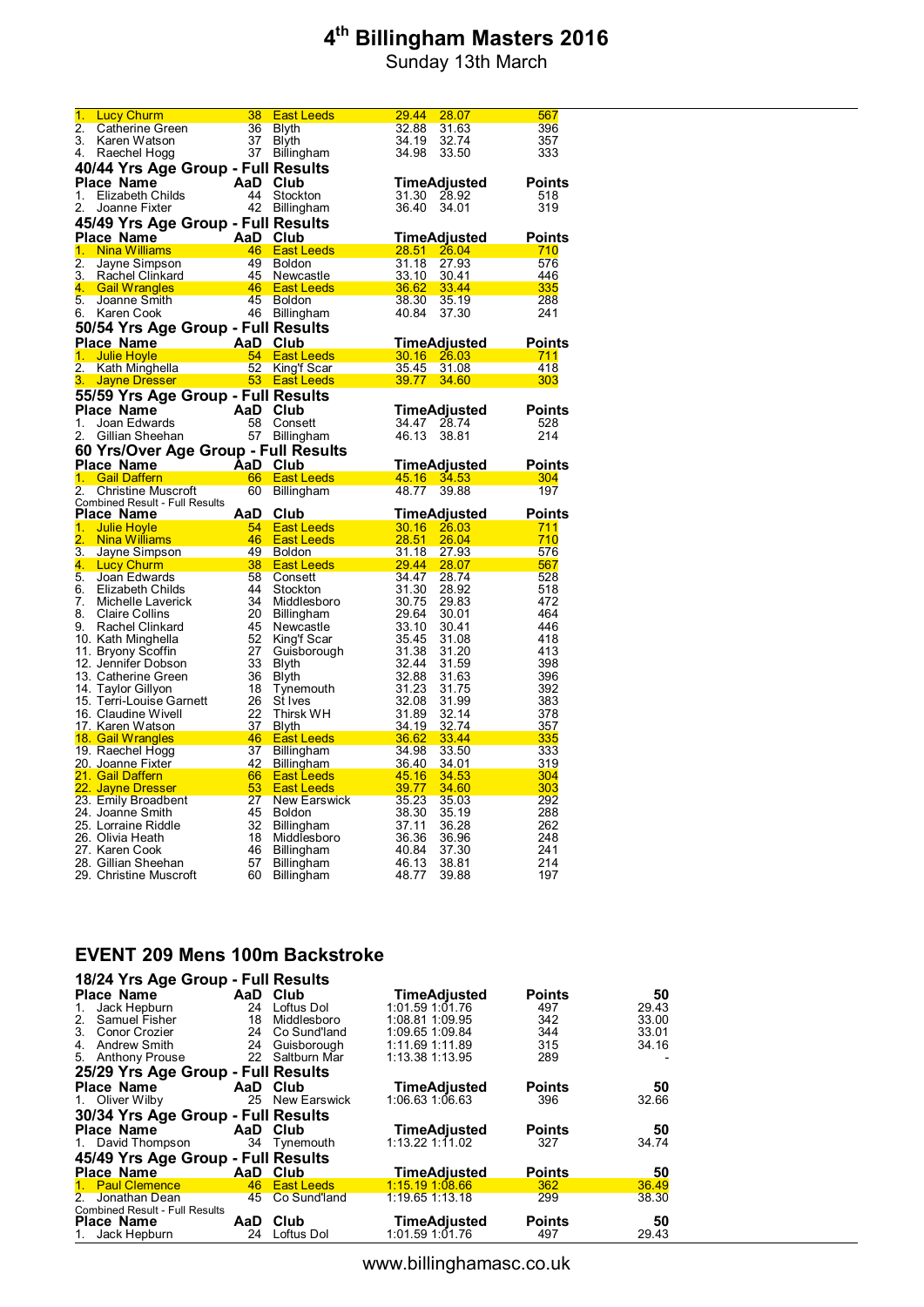Sunday 13th March

| 2. Oliver Wilby   | 25 New Earswick | 1:06.63 1:06.63   | 396 | 32.66 |
|-------------------|-----------------|-------------------|-----|-------|
| 3. Paul Clemence  | 46 East Leeds   | $1:15.19$ 1:08.66 | 362 | 36.49 |
| 4. Conor Crozier  | 24 Co Sund'land | 1:09.65 1:09.84   | 344 | 33.01 |
| 5. Samuel Fisher  | 18 Middlesboro  | 1:08.81 1:09.95   | 342 | 33.00 |
| 6. David Thompson | 34 Tynemouth    | 1:13.22 1:11.02   | 327 | 34.74 |
| 7. Andrew Smith   | 24 Guisborough  | 1:11.69 1:11.89   | 315 | 34.16 |
| 8. Jonathan Dean  | 45 Co Sund'land | 1:19.65 1:13.18   | 299 | 38.30 |
| 9. Anthony Prouse | 22 Saltburn Mar | 1:13.38 1:13.95   | 289 |       |

# **EVENT 210 Womens 50m Breaststroke**

|                | 18/24 Yrs Age Group - Full Results                      |          |                                   |                               |               |
|----------------|---------------------------------------------------------|----------|-----------------------------------|-------------------------------|---------------|
|                | Place Name                                              |          |                                   | TimeAdjusted                  | <b>Points</b> |
| $1_{-}$        | <b>CRAIGE COLORED Club</b><br>Claire Collins 20 Billing |          | 20 Billingham                     | 35.21<br>35.65                | 527           |
| 2 <sup>1</sup> | Claudine Wivell                                         | 22       | Thirsk WH                         | 39.98<br>40.29                | 365           |
|                | 25/29 Yrs Age Group - Full Results                      |          |                                   |                               |               |
|                | <b>Place Name</b>                                       | AaD      | Club                              |                               | <b>Points</b> |
|                | 1. Emily Broadbent                                      | 27       | New Earswick                      | TimeAdjusted<br>44.60 44.34   | 274           |
|                |                                                         |          |                                   |                               |               |
|                | 35/39 Yrs Age Group - Full Results                      |          |                                   |                               |               |
|                | <b>Place Name</b>                                       | AaD      | Club                              | TimeAdjusted                  | <b>Points</b> |
| 1.             | Raechel Hogg                                            | 37       | <b>Billingham</b>                 | 45.97 44.02                   | 280           |
|                | 40/44 Yrs Age Group - Full Results                      |          |                                   |                               |               |
|                | Place Name                                              | AaD Club |                                   | TimeAdjusted                  | <b>Points</b> |
|                | 1. Emma Watson                                          | 40       | <b>Blyth</b>                      | 41.67 39.34                   | 392           |
|                | 45/49 Yrs Age Group - Full Results                      |          |                                   |                               |               |
|                | <b>AaD Club</b><br>Place Name                           |          |                                   | <b>TimeAdjusted</b>           | <b>Points</b> |
| 1.             | Gail Wrangles                                           |          | 46 East Leeds                     | 48.79<br>44.56                | 269           |
| 2.             | Joanne Smith                                            |          | 45 Boldon                         | 50.51<br>46.41                | 238           |
|                |                                                         |          |                                   |                               |               |
|                | 50/54 Yrs Age Group - Full Results                      |          |                                   |                               |               |
|                | Place Name                                              | AaD Club |                                   | <b>TimeAdjusted</b>           | <b>Points</b> |
|                | 1. Julie Hoyle                                          |          | 54 East Leeds                     | 39.50 34.09                   | 602           |
|                | 60 Yrs/Over Age Group - Full Results                    |          |                                   |                               |               |
|                | <b>Place Name</b><br><b>Example 2</b> AaD Club          |          |                                   | TimeAdjusted                  | <b>Points</b> |
| $1 -$          | <b>Gail Daffern</b>                                     |          | 66 East Leeds                     | 52.36 40.03                   | 372           |
|                | <b>Combined Result - Full Results</b>                   |          |                                   |                               |               |
|                | Place Name                                              | AaD      | Club                              | TimeAdjusted                  | <b>Points</b> |
| 1.             | <b>Julie Hoyle</b>                                      | 54       | <b>East Leeds</b>                 | 39.50 34.09                   | 602           |
| 2.             | <b>Claire Collins</b>                                   | 20       | <b>Billingham</b>                 | 35.21<br>35.65                | 527           |
| 3.             | Emma Watson                                             | 40       | <b>Blyth</b>                      | 41.67<br>39.34                | 392           |
| 4.             | <b>Gail Daffern</b>                                     | 66       | <b>East Leeds</b>                 | 52.36 40.03                   | 372           |
| 5.             | <b>Claudine Wivell</b>                                  | 22       | <b>Thirsk WH</b>                  | 39.98 40.29                   | 365           |
| 7.             | 6. Raechel Hogg                                         | 37<br>27 | <b>Billingham</b>                 | 45.97<br>44.02                | 280           |
| 8.             | Emily Broadbent<br><b>Gail Wrangles</b>                 | 46       | New Earswick<br><b>East Leeds</b> | 44.60 44.34<br>48.79<br>44.56 | 274<br>269    |
| 9.             | Joanne Smith                                            | 45       | <b>Boldon</b>                     | 50.51<br>46.41                | 238           |
|                |                                                         |          |                                   |                               |               |

### **EVENT 211 Mens 200m Freestyle**

| 18/24 Yrs Age Group - Full Results |          |                 |                     |               |       |         |         |
|------------------------------------|----------|-----------------|---------------------|---------------|-------|---------|---------|
| Place Name                         |          | AaD Club        | <b>TimeAdiusted</b> | <b>Points</b> | 50    | 100     | 150     |
| 1. Nicholas Gowland                | 20       | Billingham      | 2:05.78 2:07.35     | 475           | 30.12 | 1:02.87 | 1:33.93 |
| 25/29 Yrs Age Group - Full Results |          |                 |                     |               |       |         |         |
| <b>Place Name</b>                  | AaD Club |                 | <b>TimeAdjusted</b> | <b>Points</b> | 50    | 100     | 150     |
| 1. Steven Boyle                    | 26       | Consett         | 2:16.15 2:15.76     | 392           | 31.71 | 1:06.45 | 1:42.02 |
| 30/34 Yrs Age Group - Full Results |          |                 |                     |               |       |         |         |
| Place Name                         |          | AaD Club        | <b>TimeAdiusted</b> | <b>Points</b> | 50    | 100     | 150     |
| 1. Graham Kennedy                  |          | 32 Boldon       | 2:20.72 2:17.56     | 376           | 33.28 | 1:09.08 | 1:46.08 |
| 35/39 Yrs Age Group - Full Results |          |                 |                     |               |       |         |         |
| <b>Place Name</b>                  | AaD      | Club            | <b>TimeAdjusted</b> | <b>Points</b> | 50    | 100     | 150     |
| 1. Graeme Wilkinson                |          | 38 Tynemouth    | 2:28.61 2:21.67     | 345           | 33.15 | 1:10.71 | 1:49.28 |
| 40/44 Yrs Age Group - Full Results |          |                 |                     |               |       |         |         |
| <b>Place Name</b>                  | AaD      | Club            | <b>TimeAdjusted</b> | <b>Points</b> | 50    | 100     | 150     |
| Robert Wood<br>1.                  |          | 44 Darlington M | 2:09.35 1:59.53     | 574           | 30.03 | 1:02.85 | 1:36.19 |
| 2. Christopher Toop                | 40       | Co Sund'land    | 2:36.28 2:27.55     | 305           | 35.48 | 1:15.00 | 1:56.01 |
| 3. John North                      | 40       | Tynemouth       | 2:44.62 2:35.43     | 261           | 37.50 | 1:19.20 | 2:03.24 |
| 50/54 Yrs Age Group - Full Results |          |                 |                     |               |       |         |         |
| <b>Place Name</b>                  | AaD      | <b>Club</b>     | <b>TimeAdjusted</b> | <b>Points</b> | 50    | 100     | 150     |
| 1. John Day                        | 51       | Darlington      | 2:10.25 1:55.03     | 644           | 30.65 | 1:03.20 | 1:36.50 |